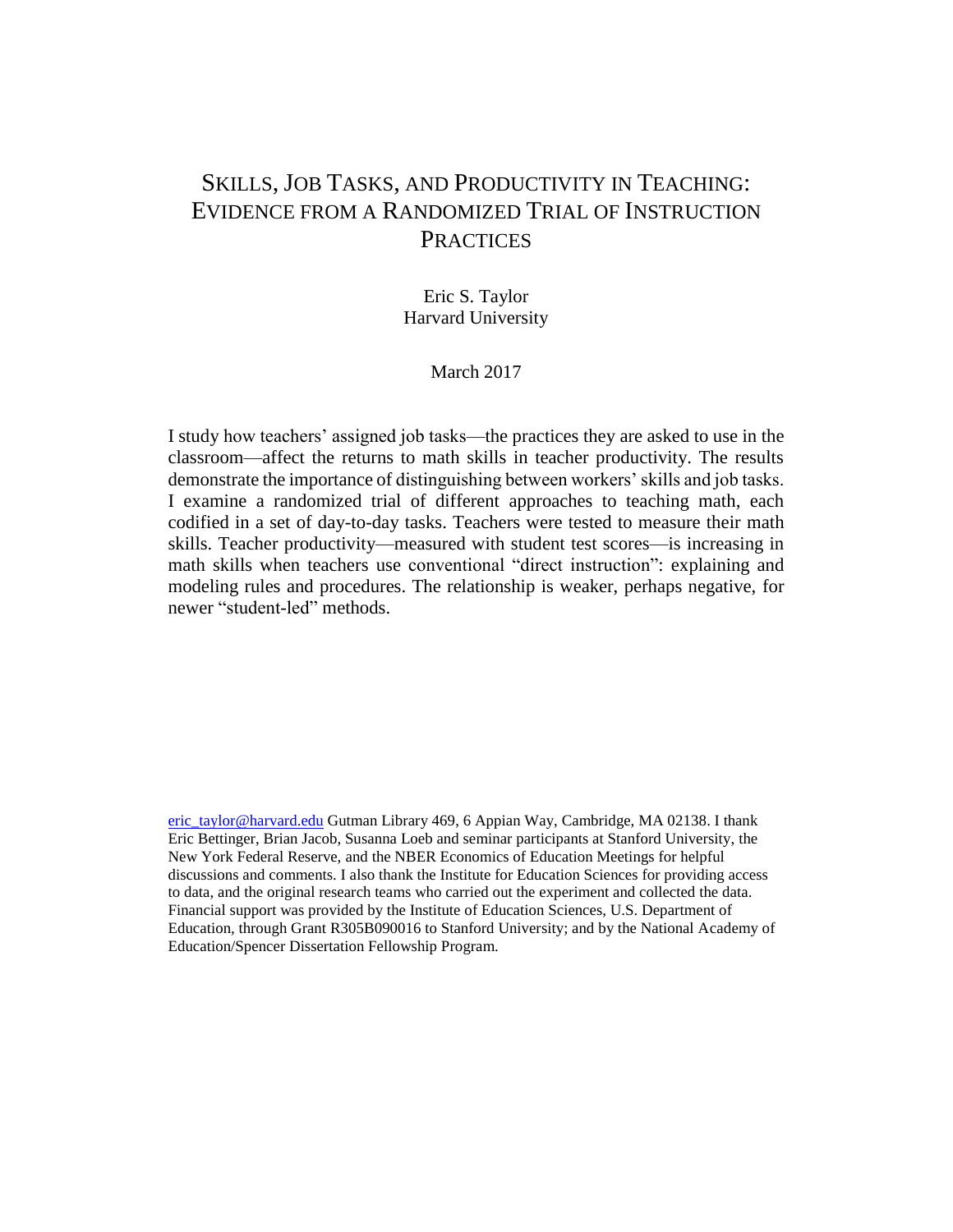Economists and managers have long studied whether and how differences in workers' skills (human capital) generate differences in workers' productivity. In the standard theoretical model, with foundations in the work of Becker (1964) and Tinbergen (1974), units of labor produce output and workers' varying skills make each unit of labor more (less) productive. Recently, Acemoglu and Autor (2011, 2012), among others, have emphasized the distinction between workers' skills and the job tasks to which those skills are applied. Competed tasks produce output, not skills, and thus identically-skilled workers assigned different tasks can have different output. $<sup>1</sup>$ </sup>

In this paper I demonstrate the value of this skills-tasks distinction using micro-data on elementary school math teachers. Specifically, I analyze a fieldexperiment in which teachers, with observed measures of math skills, were randomly assigned to follow different instructional methods for teaching earlyelementary math. Each instructional method is a set of specific tasks which teachers are asked to carry out in their classrooms.

Understanding how skills and job tasks translate into productivity is especially relevant and timely in public schools. A consistent empirical literature documents substantial between-teacher variation in job performance, especially teacher productivity as measured by teachers' contributions to student test score gains. In recent years, these differences in teacher performance have become central to political and managerial efforts to improve public schools. Yet relatively little is known about what causes this variation. In particular, several plausible measures of relevant skills do not consistently predict differences in teacher productivity; this lack of evidence is, however, not for lack of research effort. Evidence on how job tasks affect teacher productivity is, in comparison,

<sup>&</sup>lt;sup>1</sup> While formalized in Acemoglu and Autor (2011, 2012), this model incorporates prior work by Autor, Levy, and Murnane (2003), Acemoglu and Zilibotti (2001), and Costinot and Vogel (2010).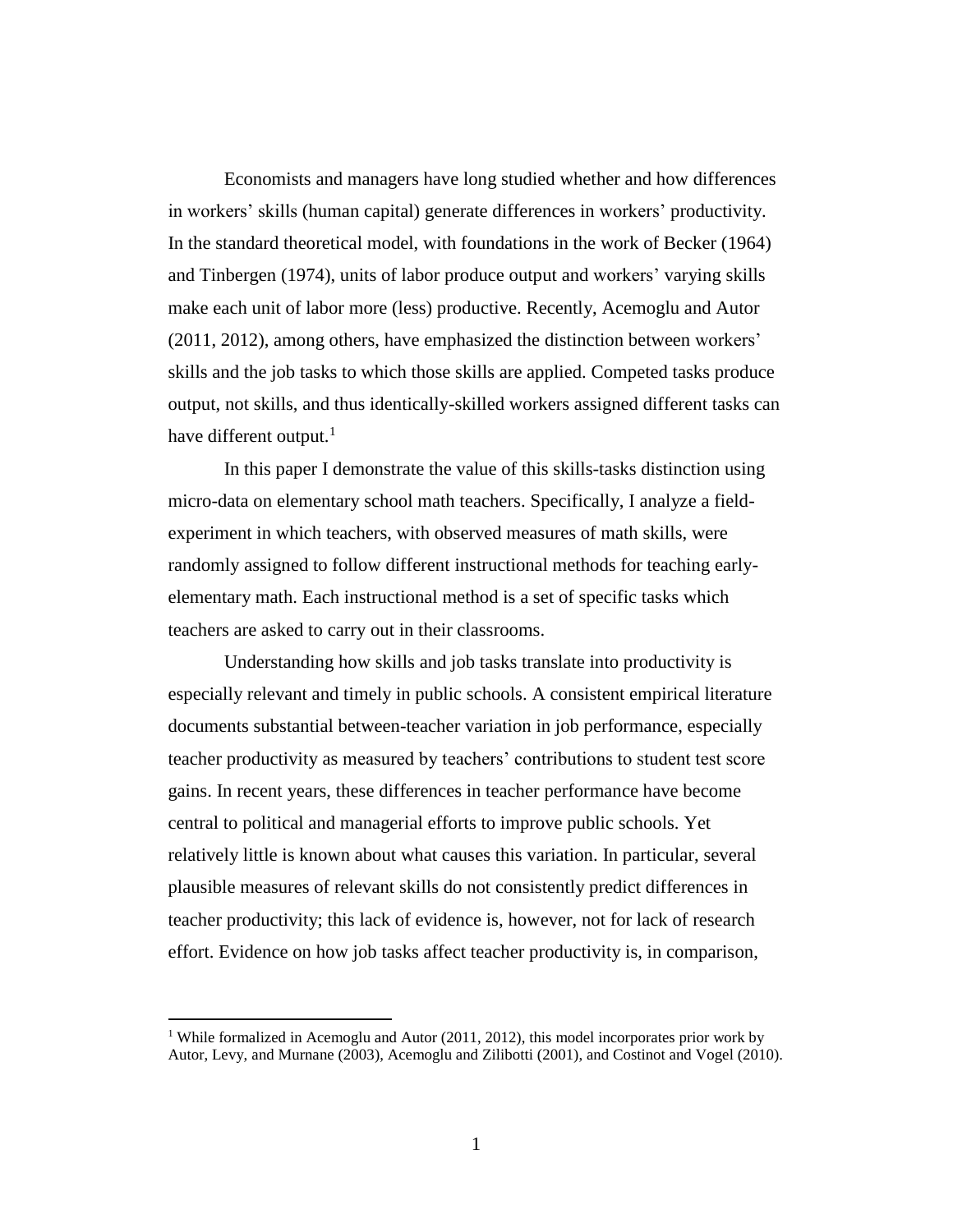even scarcer. <sup>2</sup> Moreover, interactions between skills and tasks have not, as far as I am aware, been explicitly studied with empirical data.<sup>3</sup> This lack of information on the causes of productivity differences constrains teacher policy and management.

I study teachers' math skills as measured by the Mathematical Knowledge for Teaching (MKT) test, and variation in teachers' tasks between two different approaches to teaching early-elementary math codified in commercially published materials. The MKT, administered pre-experiment, is designed to test a teacher's knowledge of math concepts and procedures per se, as well as her knowledge of how young students (mis)understand the math they are learning (Hill, Schilling, and Ball 2004, Hill, Rowan, and Ball 2005). The two approaches to teaching, randomly assigned to schools, can be characterized as "direct instruction" and "student-led" methods. In direct instruction classrooms, the more conventional of the two approaches, teachers explicitly describe and model math concepts and procedures, and students practice skills frequently. In student-led classrooms the students are expected to reason-through and articulate math concepts with each other, while teachers "facilitate conversations" and "help students express their thoughts" with a "focus on [students'] understanding, rather than on students answering problems correctly" (Agodini et al. 2010, pp. xxi, 6-7).

I show, first, that students' math test scores are positively correlated with their teacher's math skills, as measured by MKT score; but this correlation goes to zero after accounting for the non-random sorting of students to teachers. Second,

<sup>&</sup>lt;sup>2</sup> For a review of the literature on teacher performance generally, including the evidence on skills and job tasks, see Jackson, Rockoff, and Staiger (2014). Rockoff et al. (2011) provide a thorough review of existing evidence on the role of teacher skills. I discuss the literature in Section 1 of this paper.

 $3$  In the closest work that I am aware of, Stein and Kaufman (2010) study the extent to which elementary math teachers successfully or faithfully follow the instructional methods they are asked to use. They do not find any correlation between implementation and teachers' knowledge, education, or job experience.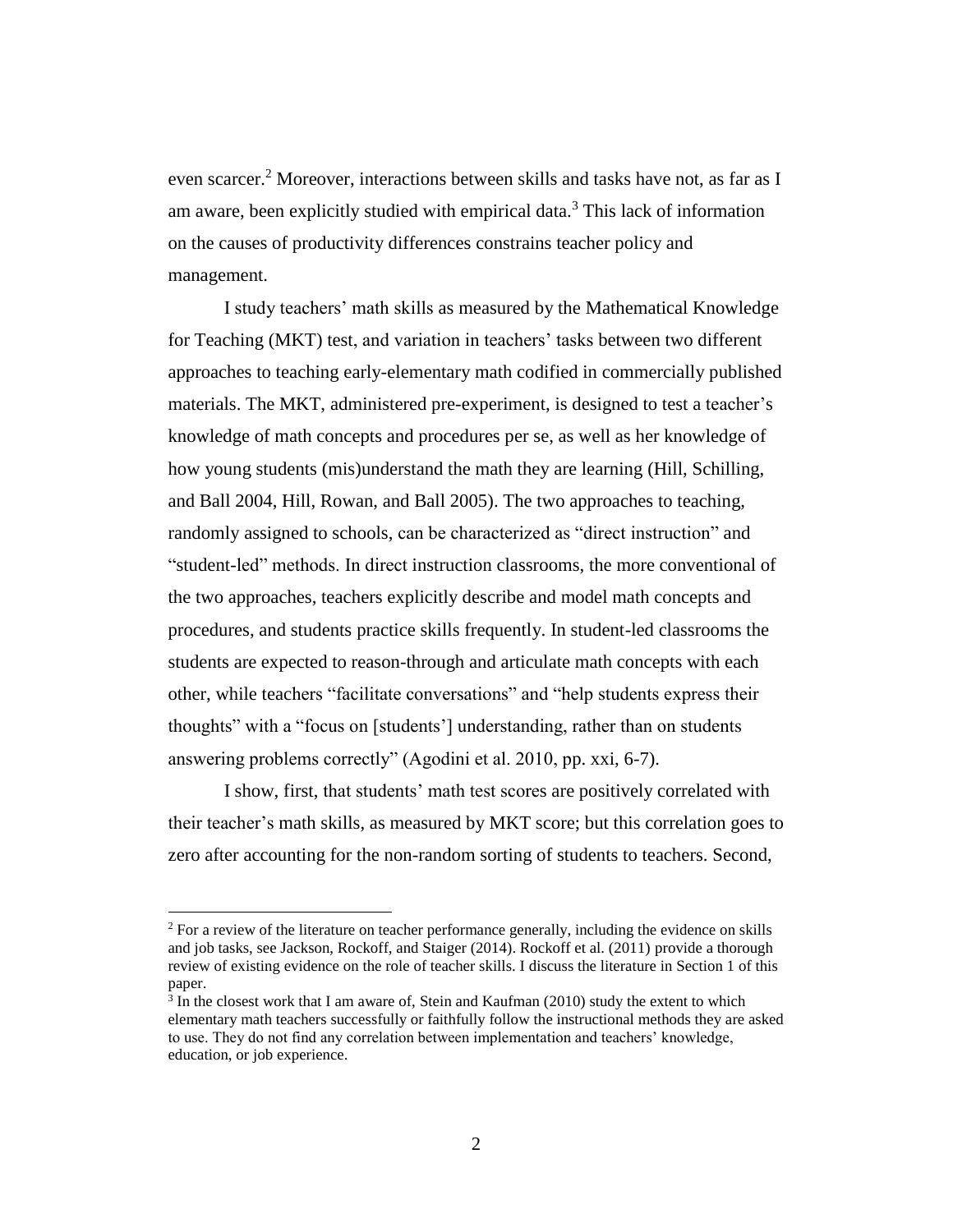however, I show that this apparent zero correlation masks meaningful heterogeneity caused by the different tasks (instructional methods) teachers are assigned. The correlation between teacher skills and productivity is positive when teachers use "direct instruction" methods. By contrast, the correlation is much weaker, perhaps even negative, when teachers use a "student-led" approach to teach math. In short, whether and how a teacher's math skills contribute to her productivity depends on how she is asked to teach math. Student-led and direct instruction methods generate quite different relationships between skills and productivity, as measured by teachers' contributions to testable student learning.

Importantly, productivity differences between student-led and direct instruction methods are apparently driven by high-skilled teachers not their average- and low-skilled colleagues. Comparing only classrooms with teachers in the top-tercile of MKT scores, students taught with the student-led methods score 0.11 standard deviations lower at the end of the year than their peers taught with more-conventional direct instruction. By contrast, there is no significant difference across classrooms with teachers in the bottom- or middle-tercile of MKT rank.

These higher returns to math skills for teachers using direct instruction are consistent with the key differences in tasks between direct instruction and studentled methods. Direct instruction methods, far more frequently than student-led methods, rely on the teacher to demonstrate and explain math concepts and procedures to her students. The ability to *correctly* demonstrate and explain—an ability measured by the MKT test—will have more value in direct instruction classrooms.

Causal interpretation of these estimates relies largely on the random assignment of schools and teachers to the instructional-method treatment conditions. Within any given treatment condition the slope of the relationship between teacher MKT and student test scores is not causally identified, but the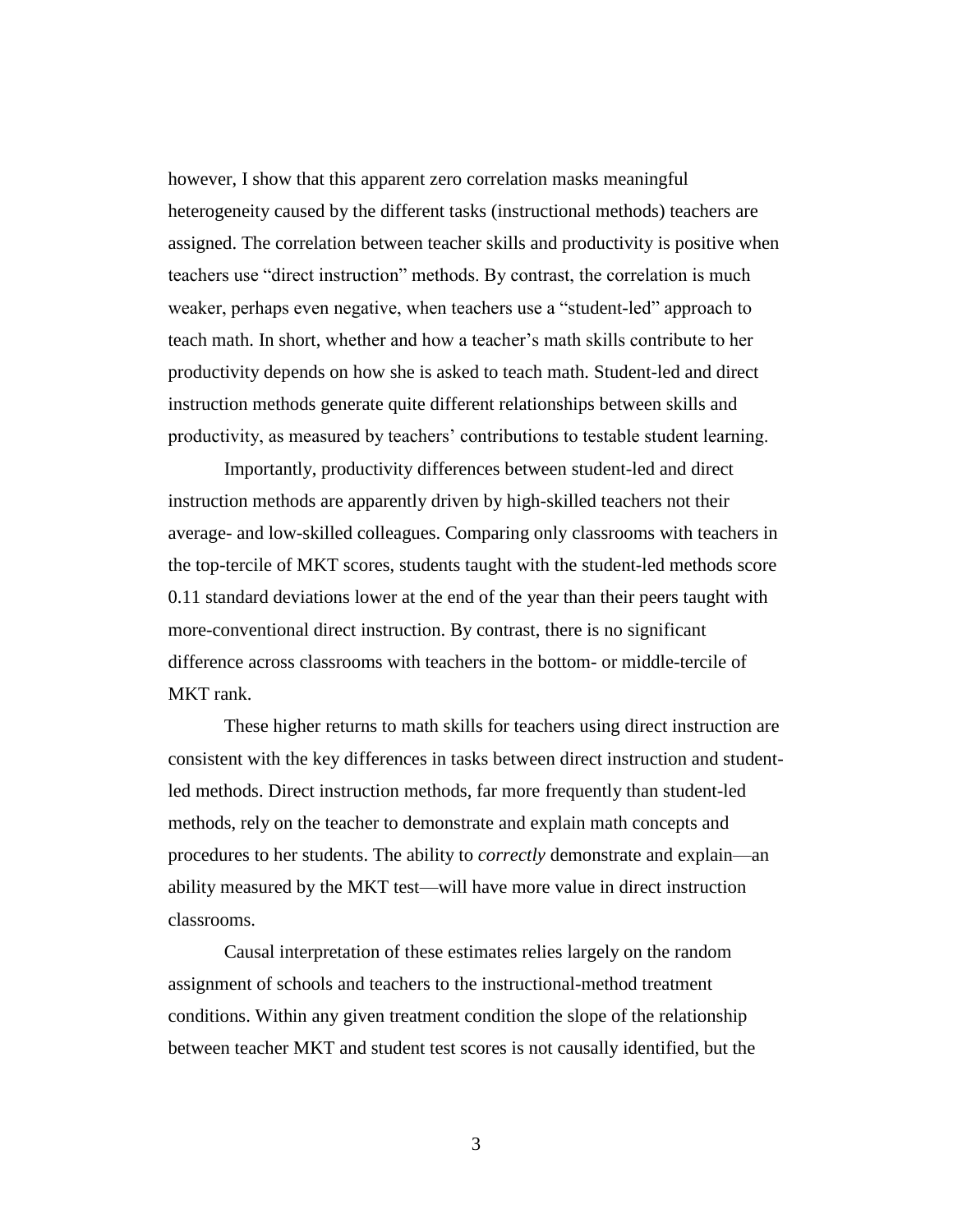differences in slope across treatment conditions are casually identified. The slopes may be biased by omitted variables, though I show that my estimates are robust to several common and less-common measures of teachers.

This paper is the first, of which I am aware, to demonstrate that the job tasks teachers' are assigned partly determine the returns to teacher skills in education production, and partly determine the variability in teacher productivity more generally. The results suggest decisions about how teachers' are asked to teach can be as important as decisions about who is hired to teach. More generally, these results show the value of conceptually separating workers' skills and job tasks when proposing empirical tests of the relationships between skills and productivity.

#### **1. Existing evidence on teacher productivity, skills, and job tasks**

A consistent empirical literature documents substantial between-teacher variation in job performance—variation revealed by differences in observable student outcomes (for a review see Jackson, Rockoff, and Staiger 2014). Indeed, economists have been studying teacher productivity, as measured by contributions to student learning growth, for more than four decades (with original work by Hanushek 1971 and Murnane 1975). In a typical result, students assigned to a teacher at the 75th percentile of the job performance distribution will score between 0.07-0.15 standard deviations higher on achievement tests than their peers assigned to the average teacher. Newer evidence documents equally important between-teacher variation with non-test-score outcomes, including students' non-cognitive skills (Jackson 2016) and students' long-run economic and social success as adults (Chetty, Friedman, and Rockoff 2014b). Evidence on what causes these differences in teacher performance is much scarcer.

Differences in teachers' skills—each teacher's stock of current capabilities whether innate, or acquired by training or experience, or both—are an intuitive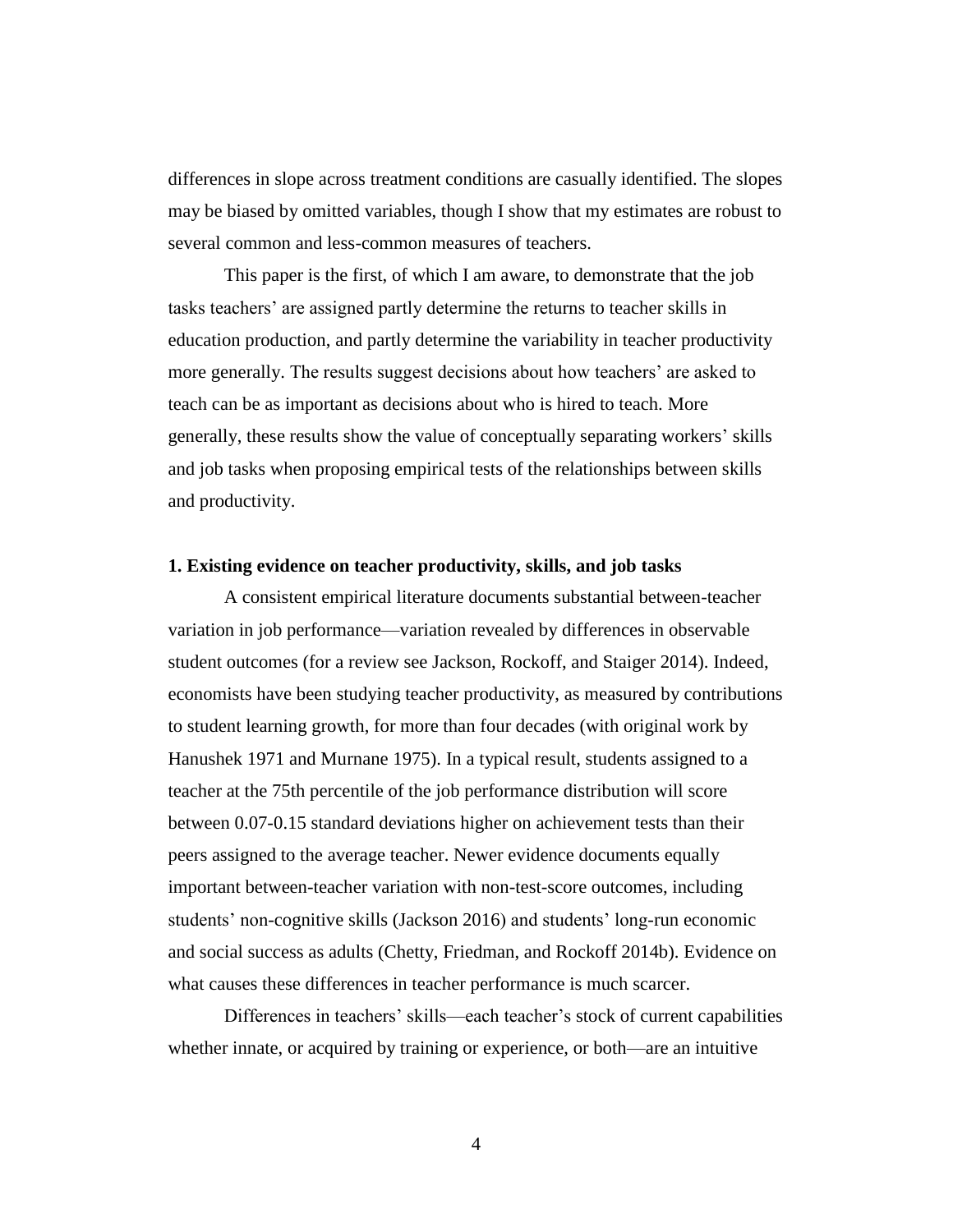explanation for differences in productivity. Indeed, a large body of research has examined several types of relevant skills and several plausible measures, including: (i) general cognitive ability, often measured by prior academic success; (ii) specific knowledge of the subject the teacher is assigned to teach; (iii) teaching-specific skills, often measured by certification exams; and (iv) noncognitive skills, interpersonal skills, and relevant personality traits. No consistent patterns emerge from reading this research; some skill measures explain performance differences in one setting but not in another (for reviews see Rockoff et al. 2011 and Hanushek 1997).

There are at least two hypotheses for the lack of consistent patterns. First, the returns to specific skills depend on the job tasks those skills are applied to; different research results may partly reflect differences in the sampled teachers' jobs. Second, many (most) easily-observable measures of teaching skills are empirically poor measures (e.g., noisy, little variation). This paper is partly motivated by the first hypothesis. The second hypothesis is a critical consideration in selecting a measure of skills to test the first hypothesis.

Two notable results suggest the importance of hypothesis two and of selecting skill measures. First, Rockoff and coauthors (2011) and Dobbie (2011), each studying different data, show that composite indices composed of several skill measures do meaningfully predict teacher performance, but that the individual components are not predictors. In Dobbie's data the index may explain more than half of the variance in teacher test score effects (Jackson, Rockoff, and Staiger 2014 p. 806). Second, several recent studies examine the highly teachingspecific skills measured in formal classroom observations; in these observations trained raters score teachers on a dozen or more specific instructional practices. These observed-skills measures also meaningfully predict teacher job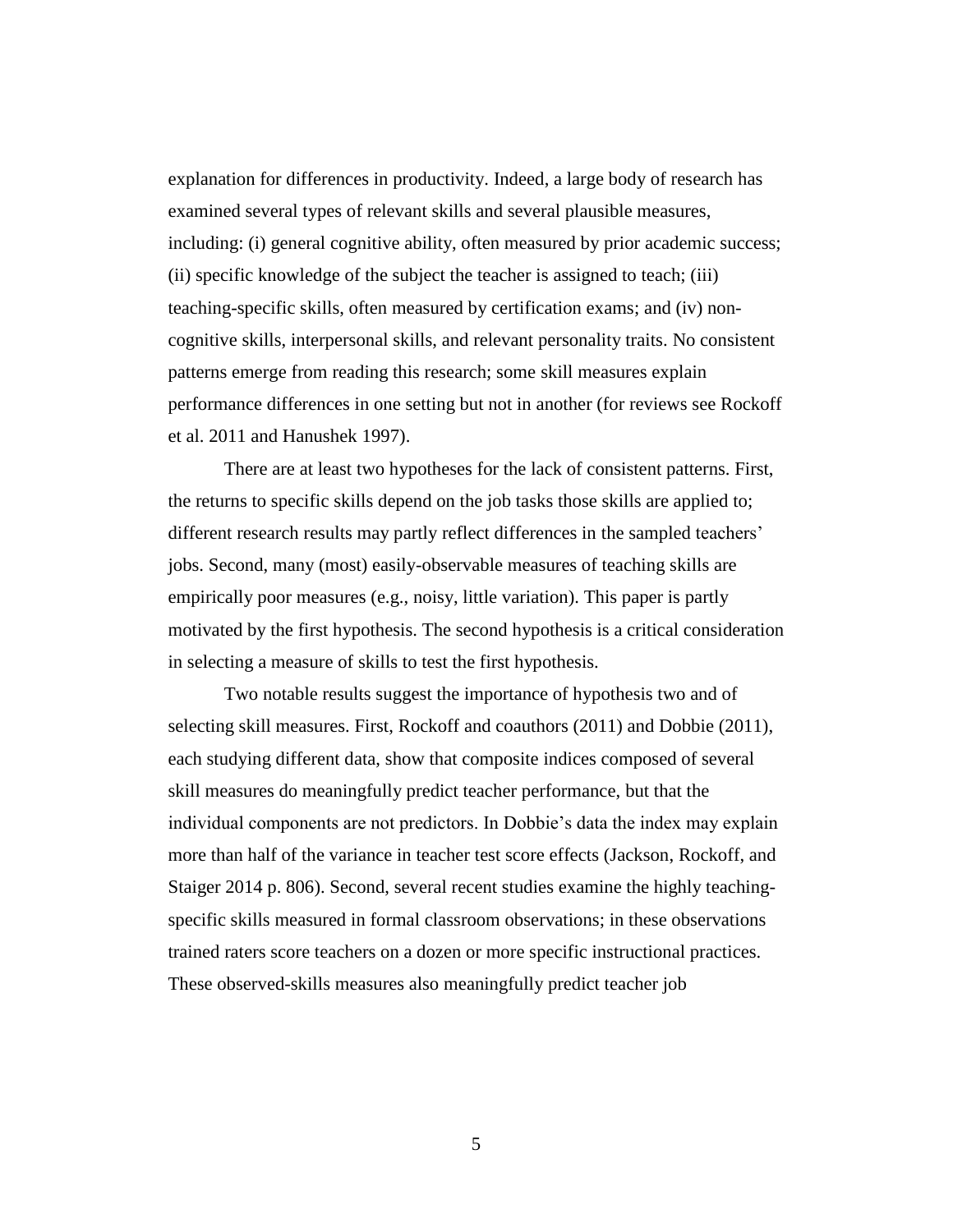performance (for example, Kane et al. 2011, Kane et al. 2013, and Jacob et al.  $2016$ .<sup>4</sup>

In this paper I measure teachers' math skills using scores from the Knowledge of Mathematics for Teaching (MKT) test developed by Heather Hill and Deborah Ball (Hill, Schilling, and Ball 2004, Hill, Rowan, and Ball 2005). As I describe in greater detail in Section 2, the MKT is designed to measure math skills which are particularly relevant to teaching elementary-level math, not simply to test knowledge of mathematics per se. Empirically, teachers' MKT scores have been shown to predict their students' math test outcomes (see for examples, Hill, Rowan, and Ball 2005, Rockoff et al. 2011, Hill et al. 2012).

Like differences in skills, differences in teachers' assigned job tasks likely contribute to differences in observed teacher productivity, but empirical studies on this topic have been comparatively rare. The most common, relevant evidence focuses on differences in job tasks vary between grade levels or course subjects, or across schools; performance does change when a teacher's job changes on these dimensions (for a review see Jackson, Rockoff, and Staiger 2014). Differences in schools' use of instructional computer technology also affect teacher performance, and the effects appear to vary depending on teachers' skills (Taylor 2015).

#### **2. Experimental setting, treatments, and data**

 $\overline{a}$ 

Data for this paper were collected during a field-experiment in first and second grade math instruction. Schools, and thus their teachers, were randomly assigned to follow different *instructional methods* for teaching math—the

<sup>4</sup> A third notable result is also highly suggestive. Several studies now provide convincing evidence of returns to on-the-job experience in teaching (for example, Rockoff 2004, Rivkin, Hanushek, and Kain 2005, Papay and Kraft 2015). Of course, "years of experience" is not a direct measure of specific skills (different teachers learn different skills on-the-job), but it is likely correlated with a number of different skills. Thus years of experience is another kind of composite skill measure.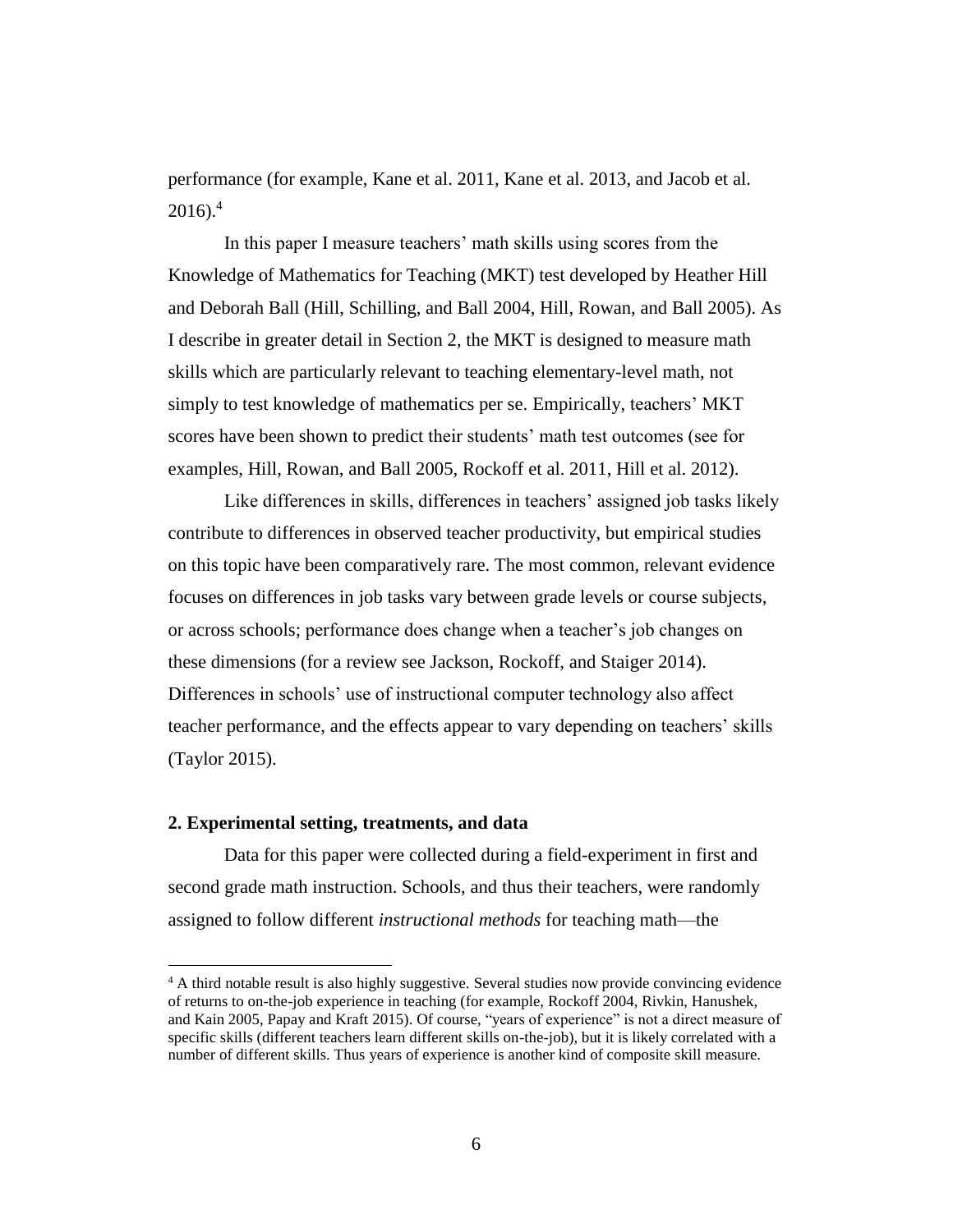treatment conditions—but the math *concepts* teachers were asked to cover during the school year did not vary.<sup>5</sup> Alongside this experimental variation in teachers' job tasks, the study team tested teachers to measure math skills at baseline, and tested students pre- and post-experiment to measure learning growth. All data were collected during the first year of treatment (either 2006-07 or 2007-08); for most teachers and schools this was the first school year using the assigned instructional methods.<sup>6</sup>

In this paper I examine whether and how teachers' skills and assigned job tasks interact in the production of student learning. The critical features of the data, which I discuss in this section, are measures of teachers' skills and student learning, and exogenous variation in teachers' job tasks. While the data necessary for the current paper's research questions were collected by the original experiment team, the questions were not addressed in their analysis.<sup>7</sup>

<sup>5</sup> To be more specific, the *state math curriculum (content) standards* did not vary across treatment conditions (randomization was at the school level within districts). Curriculum standards define what math concepts teachers are expected (asked) to teach.

While the expectations did not vary, there may have been variation in the sequence of concepts or the amount of time spent on a concept. There are no data on sequence, but some data on time spent. In a post-treatment survey teachers were asked how many lessons they taught during the year for 20 different topics, for example, "adding and subtracting, with whole numbers" and "decimals." The first two factors of the 20 items explain 83 percent of the variation in reported time spent on different topics. Measured by these two factors, teachers in the "student-led" condition (see Section 2.1) spent less time on the given math topics than did teachers in the "direct instruction" condition, about one-third of a standard deviation less. However, these differences do not covary with teachers' MKT scores. These results are shown in Appendix Table A1. <sup>6</sup> The original study was funded by the Institute for Education Sciences, U.S. Department of Education, and carried out by Mathematica Policy Research and SRI International. The discussion in this section focuses on topics most relevant to the current study. Additional topics and details can be found in the original experiment study report (Agodini, Harris, Thomas, Murphy, and Gallagher 2010), including extensive descriptions of the four treatment conditions' instructional methods and approaches.

Original descriptions of the experiment and results refer to the four treatment conditions as four different "curricula." I use the term "instructional methods" or "methods" since, for many readers, the word "curriculum" would imply treatment variation in the math concepts (or standards) teachers were asked to teach.

 $<sup>7</sup>$  The original reports include just one analysis using the MKT scores: Among a list of several</sup> effect heterogeneity analyses, differences in student test scores across conditions (i.e., treatment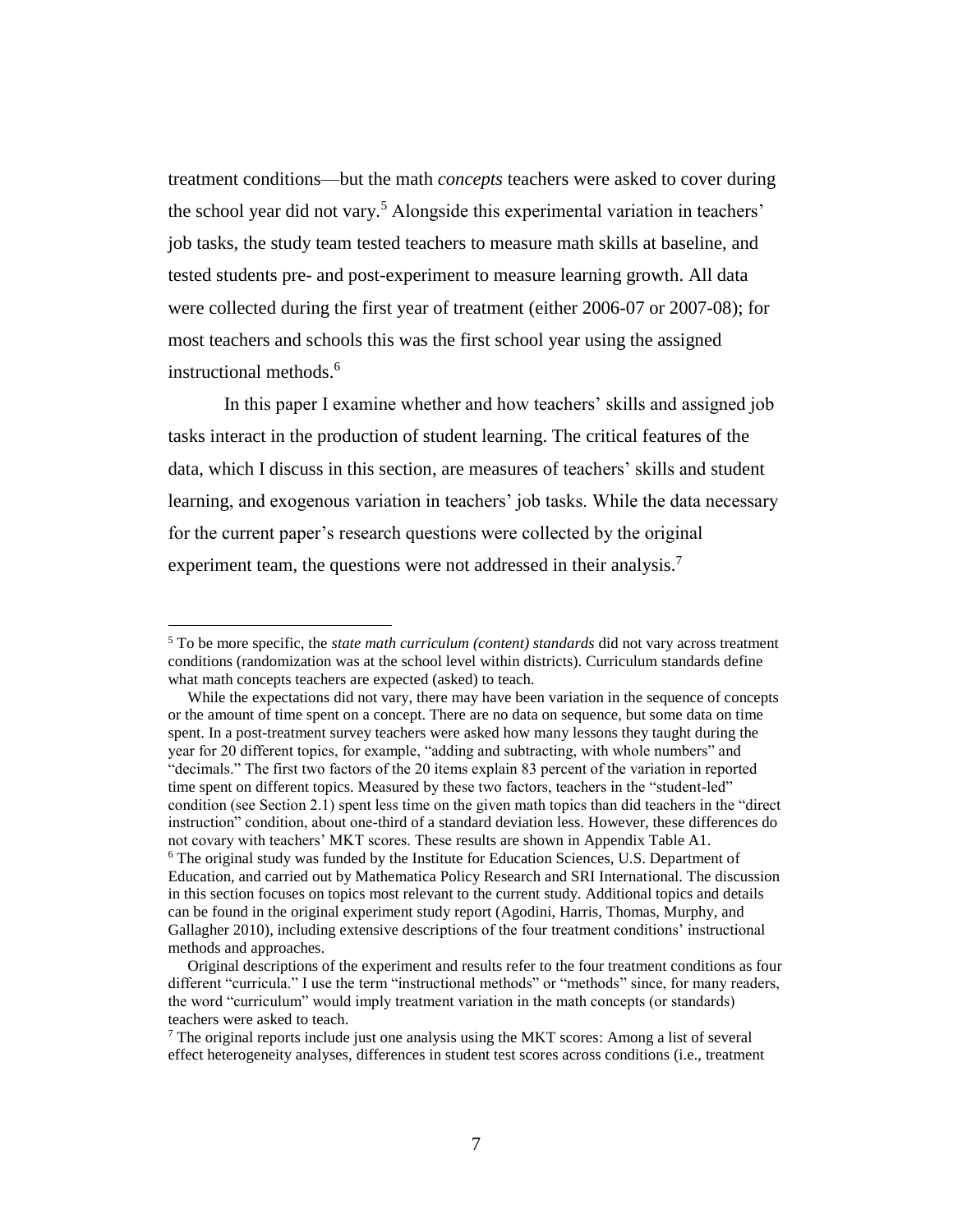Table 1 describes the study participants, including 80 schools with nearly 600 teachers and their students. By design, the sample focuses on relatively highpoverty settings: three-quarters of schools were eligible for school-wide Title I funding, and about half of students are eligible for free or reduced price lunch. More than half of students were Latino or African-American, and one in seven was an English language learner. Teachers had, on average, 12 years of experience, nearly eight years in their current school. Just under half of teachers had a master's degree (in any field), and half reported having taken one or more advanced math classes in college.

#### *2.1 Experimental treatments—variation in teachers' job tasks*

In this paper I compare teachers in two experimental conditions: those assigned "direct instruction" tasks and those assigned "student-led" tasks. However, schools were originally randomly assigned, within blocks, to one of four treatment conditions.<sup>8</sup> Each of the four conditions is an approach to teaching elementary mathematics codified in a commercially published set of teacher instructions and materials. As described in the following paragraphs, the firstorder differences between the four approaches are differences in the use of "direct instruction" methods and "student-led" methods, and so for this paper's analysis I collapse the four original conditions into two conditions.

The four original conditions are known by the commercial names *Investigations in Number, Data, and Space*; *Math Expressions*; *Saxon Math*; and *Scott Foresman-Addison Wesley Mathematics*. Collectively *Investigations*, *Saxon*,

effects) were estimated separately for teachers in two groups: those in the bottom quintile of the sample MKT distribution, and all other teachers.

 $8$  Randomization blocks were defined by district and observable characteristics. By rule, each block includes at least four schools and at most seven. If a district has four schools there is one block, if eight schools then two blocks, etc; and if five schools then one block, if nine schools then one block of four and one of five, etc.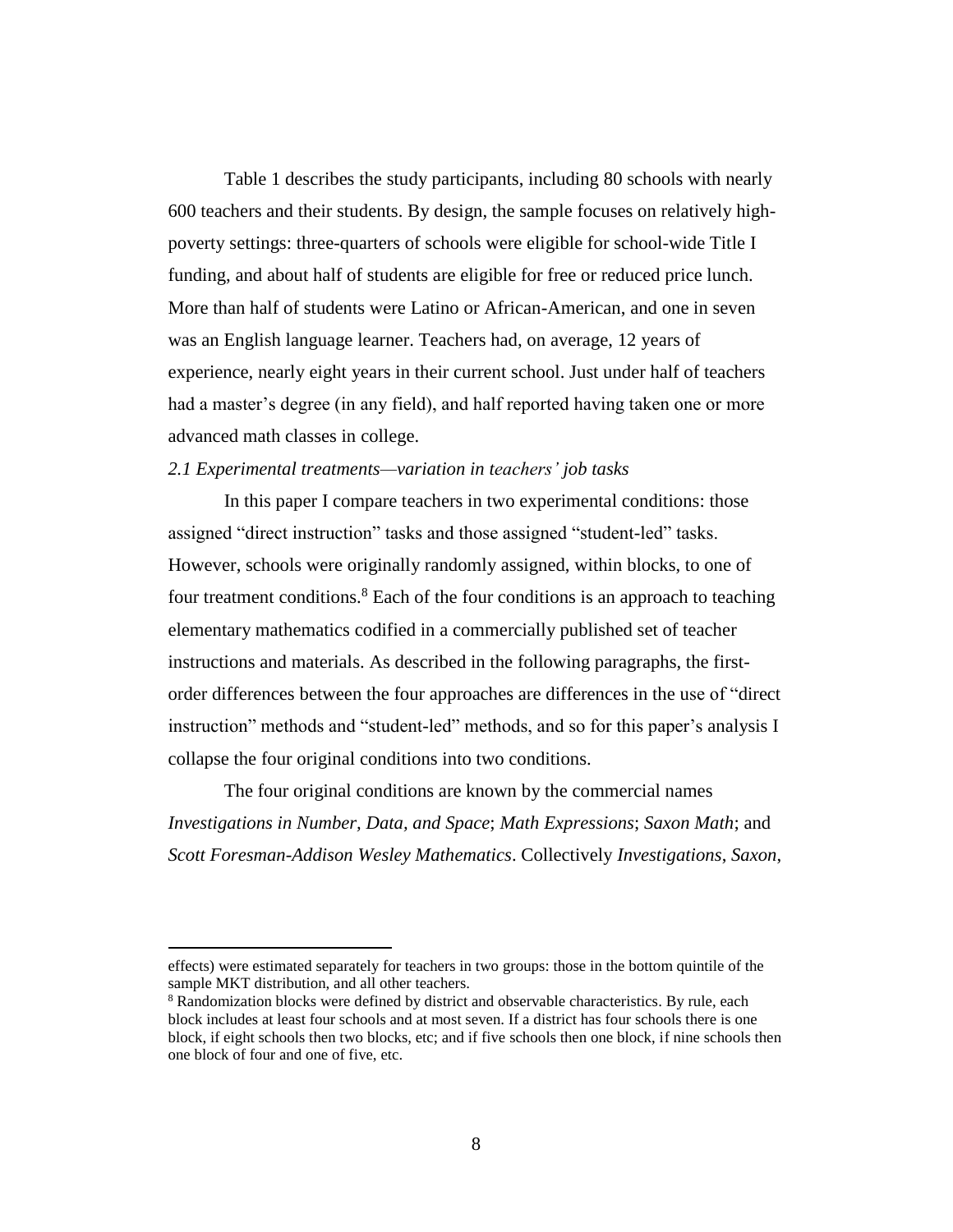and *SFAW* are used in about one-third of K-2 classrooms; *Expressions* is a relatively new product (Agodini and Harris  $2010$ ).<sup>9</sup>

The contrast between "direct instruction" and "student-led" methods captures the first-order differences between the four original conditions. *Saxon*  and *SFAW* make extensive use of direct instruction or teacher-directed methods, but few, if any, student-led methods. In direct instruction, teachers explicitly describe and model math concepts and procedures, sometimes following a provided script; and students practice skills frequently. By contrast, *Investigations* is a strongly student-led or constructivist approach to teaching. Student-led methods "focus on [students'] understanding, rather than on students answering problems correctly" (Agodini et al. 2010, p. xxi). In student-led classrooms, students are expected to reason-through and articulate math concepts with each other, while teachers "spend much of their time facilitating conversations among students, helping students express their thoughts, and guiding students to a deeper understanding of math" (Agodini et al. 2010, p. 6-7). *Expressions* is designed to combine both direct instruction and student-led methods, though written descriptions suggest greater weight is given to direct instruction activities.

These differences between conditions can be seen empirically in Table 2 using data collected during classroom observations. <sup>10</sup> Trained observers spent, on average, 1.5 hours in each classroom recording the frequency of dozens of specific teacher practices and behaviors. For example, observers tallied the number of times the teacher "tells information [or] models procedures" and

<sup>9</sup> The four products were selected in a competitive process conducted by IES. *Investigations* and *SFAW* are published by Pearson Scott Foresman. *Expressions* and *Saxon* are published by Houghton Mifflin Harcourt.

 $10$  Complete details regarding the classroom observations are provided in Agodini et al. (2010). Among those details, first, Agodini and coauthors report evidence of strong inter-rater reliability. Second, teachers were randomly selected for classroom observation from among all study teachers: 82 percent of 1st grade teachers and 90 percent of 2nd were selected for observation, with response rates of 96 and 91 percent respectively.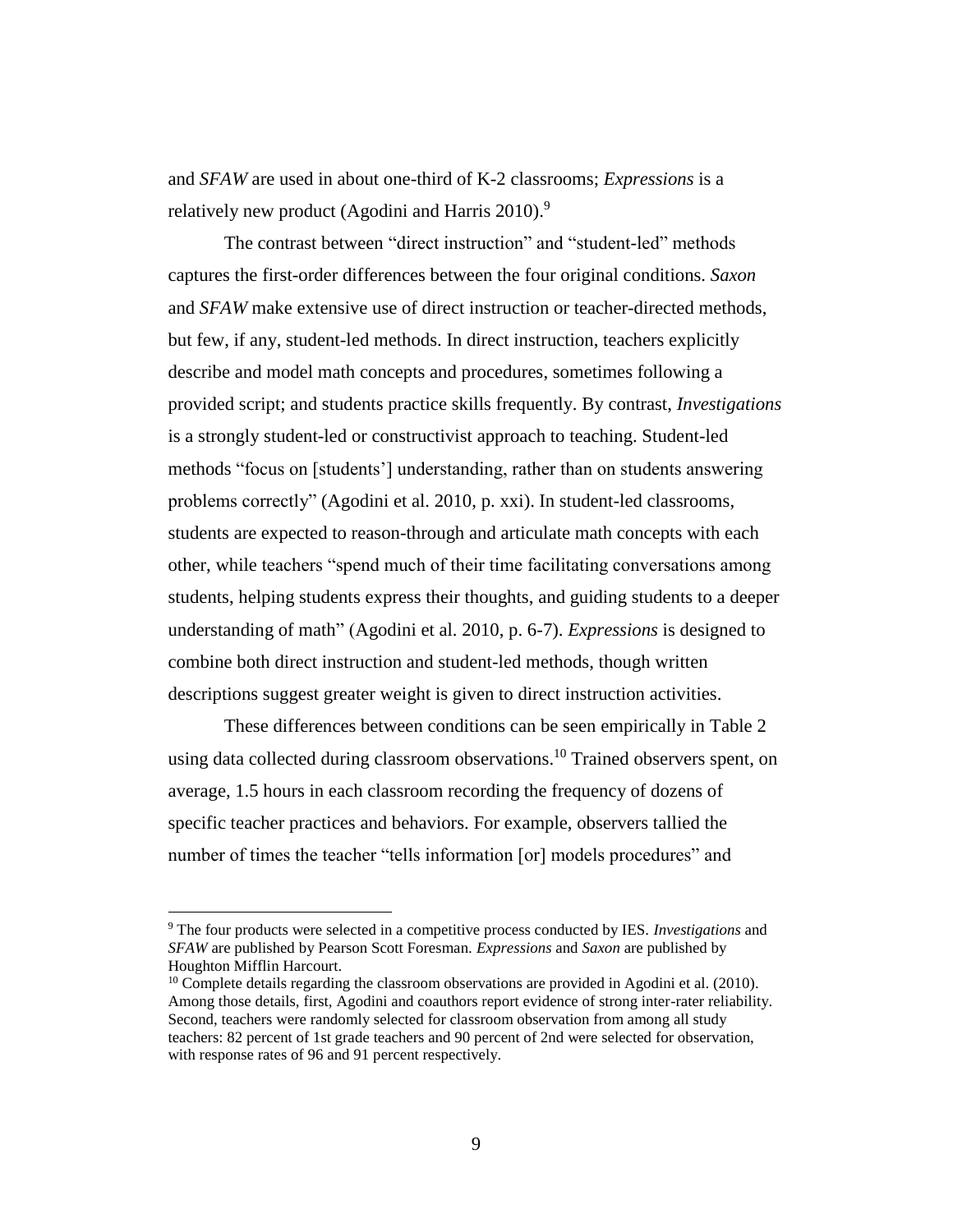"probes for [a student's] reasoning or justification of a solution." Using factor analysis I reduce these detailed data to two summary measures: teacher behavior characteristic of (i) student-led methods and (ii) direct instruction. These are the first and second predicted factors, which together explain nearly two-thirds of the variation in the observation data (39 and 24 percent of the variation respectively).<sup>11</sup> Table 2 Column 1 reports results from a simple regression of the student-led factor (mean zero, standard deviation one) on indicators for the four treatment conditions and fixed effects for the randomization blocks; standard errors are clustered at the school level. Column 2 reports the same for the direct instruction factor.

As measured in classroom observations, teachers assigned to the *Saxon* and *SFAW* conditions used direct instruction methods much more often—over one standard deviation more often—than teachers assigned to *Investigations*. In parallel, *Investigations* teachers used student-led methods much more often than *Saxon* or *SFAW* teachers, differences of 0.96 and 0.43 standard deviations respectively. Teachers assigned to *Expressions* use direct instruction methods about as often as *Saxon* and *SFAW* teachers; but are more likely to use student-led methods, though not reaching *Investigations* levels.

In contrast to these differences in teachers' use of direct instruction and student-led methods, there are no (statistically significant) differences on a measure of classroom management or environment also drawn from the observation data. Observers rated classroom environment on 31 characteristics, separate from the frequency of teacher practices data used above. Items including "student behavior disrupts the classroom," "class time is spent on understanding

 $<sup>11</sup>$  All the included measures and factor weights are detailed in Appendix Table A2. The original</sup> analysis by Agodini et al. (2010) also involved a similar factor analysis; the results are comparable to the factor loadings reported here (see their Table C.2) including a first "student-centered" factor and second "teacher-directed" factor.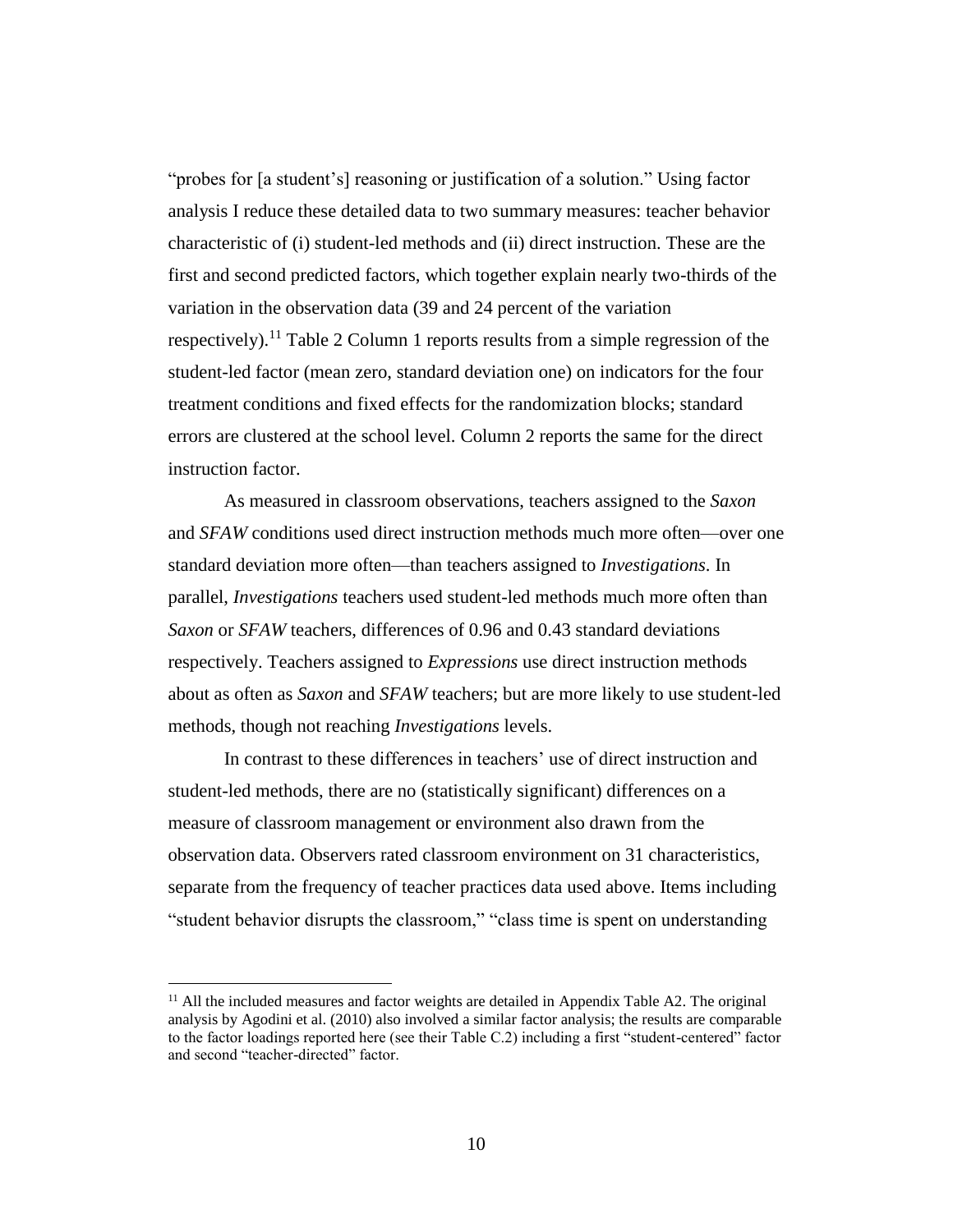or practicing math," and "teacher has techniques for gaining class attention in less than 10 sections" were each scored on a four point scale from "1 = not at all characteristic (almost never)" to "4 = extremely characteristic (almost always evident)". In Column 3 the dependent variable is the first predicted factor from these 31 items.<sup>12</sup> In short, teachers' assigned condition did not affect observed classroom management.

To streamline the analysis and discussion in this paper, I collapse the four original conditions into two conditions: (i) "direct instruction" approaches combining *Saxon* and *SFAW*, and (ii) the "student-led" approach *Investigations*. Given the intermediate nature of *Expressions*, I do not use the *Expressions* observations in this paper's main analysis. As shown in the appendix, however, the pattern of results is quite robust to adding *Expressions* into the "direct instruction" group.

There are two notable limitations to using these experimental treatments to study the teacher tasks that characterize direct instruction and student-led methods. First, *Investigations* is the only example of student-led methods, though it was selected for the original study in part to represent student-led approaches more generally. Second, the data were collected during a single school year; for most teachers in the student-led condition this was their first year using studentled methods.<sup>13</sup> A teacher's use of any approach or set of materials is likely to improve in the second year and beyond.

One important final note about the treatment conditions: there are differences across conditions in post-experiment student math test scores. I estimate that student test scores are highest, on average, with *Saxon*, followed by

 $12$  This first factor accounts for 62 percent of the variation in these environment items. The full list of items and factor loadings are reported in Appendix Table A3. The results are quite similar using the simple average of the 31 items, after reversing the scale of negatively framed items. <sup>13</sup> The experiment team collected (planned to collect) data during the second year of

implementation in some schools. Those data are not yet available.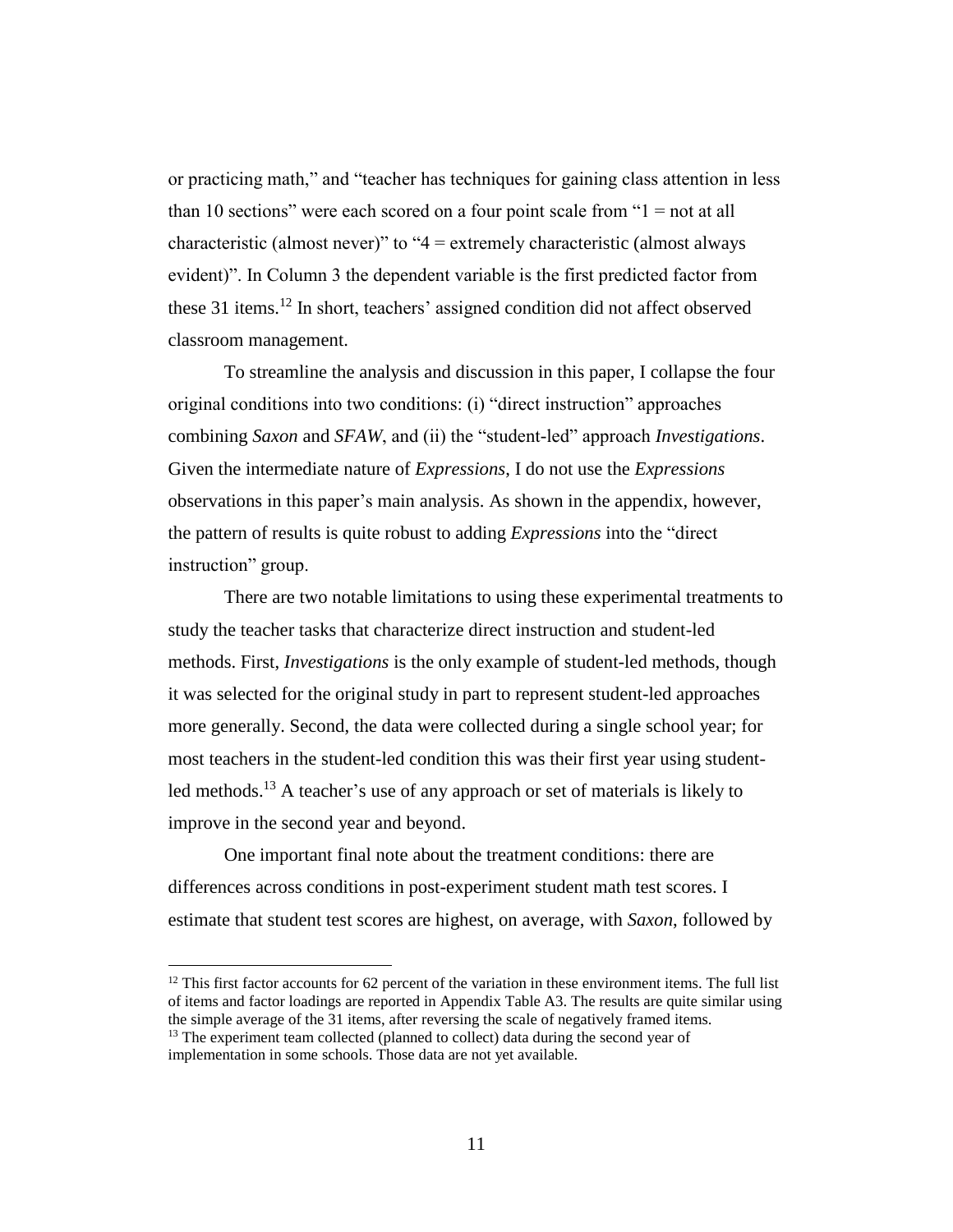*Expressions* (0.02σ, student standard deviations, lower than *Saxon*), *Investigations* (0.05σ lower than *Saxon*), and *SFAW* (0.10σ lower than *Saxon*). However the only statistically significant differences are that *Saxon* and *Expressions* scores are higher than *SFAW* scores.<sup>14</sup> This pattern is the same basic pattern of results reported in the original analysis of the experiment by Agodini and coauthors (2010).15,16 These effects are meaningful. The 0.10σ difference between *Saxon* and *SFAW* is at least as large as the difference in test scores between the classrooms of novice teachers and teachers with five year experience (Rockoff 2004, Papay and Kraft 2015), and is half as large as the effect of reducing class size by 30 percent in early elementary grades (Kruger 1999). However, the rank ordering by test scores does not align with the direct instruction versus student-led dimension. As reported later in Table 5, there is essentially no difference in average test scores on the binary comparison of direct instruction and student-led methods.

## *2.2 The MKT test—a measure of teachers' math skills*

 $\overline{a}$ 

Notably among the data collected, each teacher's own math skills were measured with a pre-experiment test. The Mathematical Knowledge for Teaching (MKT) test is designed to measure both teachers' knowledge of mathematics per se and knowledge of pedagogy specific to teaching math (Hill, Shilling, and Ball 2004, Hill, Rowan, and Ball 2005). The latter skill includes, for example, "providing grade-level-appropriate but precise mathematical definitions,

<sup>&</sup>lt;sup>14</sup> These results are detailed further in Appendix Table A4. The estimation follows the conventional approach to estimating treatment effects as described in Section 3.

<sup>&</sup>lt;sup>15</sup> Agodini et al. (2010) estimate effects separately for 1st and 2nd grades (Table III.2). Averaging the 1st and 2nd grade estimates from Table III.2, the differences from *Saxon* are 0σ for *Expressions*, -0.08σ for *Investigations*, and -0.12σ for *SFAW.* The Agodini et al. point estimates differ some between grades, but those differences are not statistically significant. Additionally, I have (very nearly) replicated the results in Table III.2 of Agodini et al. (2010) following their description of the original methods.

<sup>16</sup> Other evaluations have examined *Investigations*, *Saxon*, and *SWAF* individually; they generally find no effects, but the counterfactuals are difficult to define (see the review in Agodini and Harris 2010).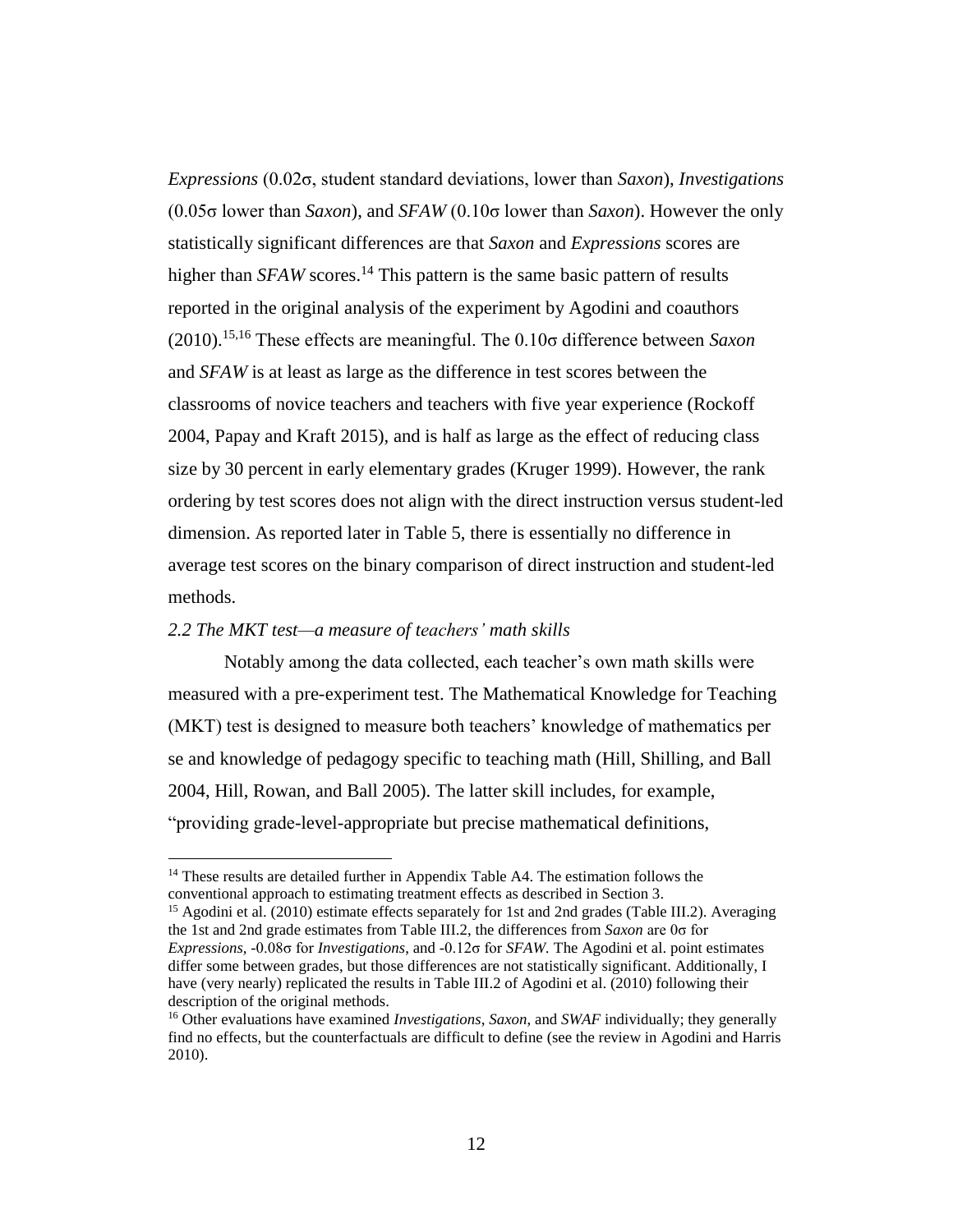interpreting and/or predicting student errors, and representing mathematical ideas and procedures in ways learners can grasp" (Hill, Kapitula, and Umland 2011, p. 804).<sup>17</sup> An example MKT item is shown in Figure 1. The test's reliability is quite high, for example, Hill and coauthors (2012) estimate an IRT reliability of 0.94- 0.97.

The MKT test is a widely used measure in education research, appearing in dozens of studies over the past decade.<sup>18</sup> For example, and relevant to judging the test's validity for this study, MKT scores predict teaching skills measured in classroom observations, both observations of general teaching skills and mathspecific skills (Hill, Kapitula, and Umland 2011, Hill et al. 2012). Use in economics is rare, however. Rockoff et al. (2011) and Jacob et al. (2016) study teacher hiring decisions and what information on applicants might improve those decisions, including MKT test scores and many other measures.

## *2.3 Student test scores and other data*

 $\overline{a}$ 

Students were tested pre- and post-experiment using math tests developed for the ECLS-K study.<sup>19</sup> Both the 1st grade and 2nd grade forms include questions in several areas—number sense, properties, and operations; measurement; geometry and spatial sense; data analysis, statistics, and probability; and patterns, algebra, and functions—though the weights differ by grade. Consistent with available data from the original ECLS-K, test score reliabilities in this study's

 $17$  While conceptually distinct, the math ability and math teaching skills sub-test scores are correlated 0.97, at least in the sample for this study. Throughout the paper I use the univariate overall MKT score.

 $18$  Additional information on the MKT test, including many example items and a list of research studies using MKT, is available from the Learning Mathematics for Teaching Project at the University of Michigan: [http://www.umich.edu/~lmtweb/.](http://www.umich.edu/~lmtweb/)

<sup>&</sup>lt;sup>19</sup> Not all students in participating schools and classrooms were tested. Given cost constraints, a sample of students was randomly selected within each class for testing. In the results presented in the paper I weight student-level analyses by the inverse probability of selection. However, the results are robust to equal weighting.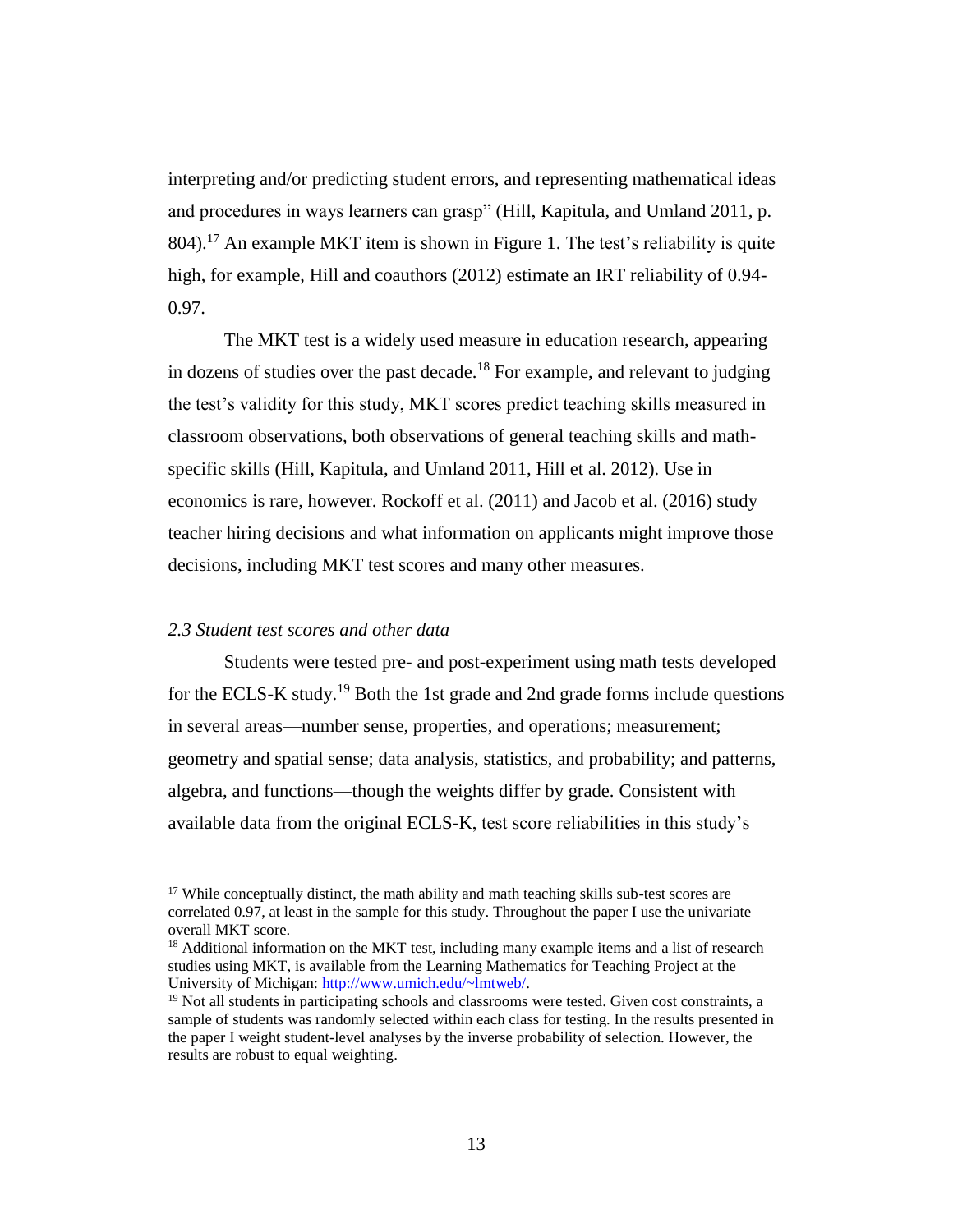sample fall between 0.88-0.93 (Rock and Pollack 2002, Agodini et al. 2010). Beginning with the scale scores, I standardize both pre and post scores (mean zero, standard deviation one) within grade. ECLS-K test scores are a common outcome measure in empirical research. In economics ECLS-K scores have been used to study, in the most common examples, race and gender gaps (Fryer and Levitt 2004, 2010, Bond and Lang 2013) and education in early childhood (Bedard and Dhuey 2006, Classens, Duncan, and Engel 2009, Neidell and Waldfogel 2010).

The available data also include, as listed in Table 1, the several traditional student demographic characteristics, as well as many details on teacher demographics, experience, and education. There are also data from classroom observations and teacher surveys, both designed to measure what activities occurred in study classrooms and what math content was covered during the school year. I describe these data as they arise in the analysis.

# *2.4 Baseline covariate balance and attrition*

 $\overline{a}$ 

Causal interpretations of many results in this paper rely on the success of the original randomization to treatment conditions. Using the traditional test of random assignment, in Table 1 I compare the average pre-treatment characteristics of students, teachers, classes, and schools across the direct instruction and student-led conditions. The samples are well balanced. There is some evidence of differences in teachers with a master's degree, but these are two of more than twenty characteristics tested.<sup>20</sup>

My measurement of teacher productivity requires student observations with both pre- and post-experiment test scores. Thus, even if samples were balanced at baseline, differential attrition across conditions could bias my

 $20$  The results are very similar if I test for covariate balance across the four separate original treatment conditions. The results for the attrition tests in the next paragraph are also very similar. These alternative results are provided in the Appendix Tables A5 and A6.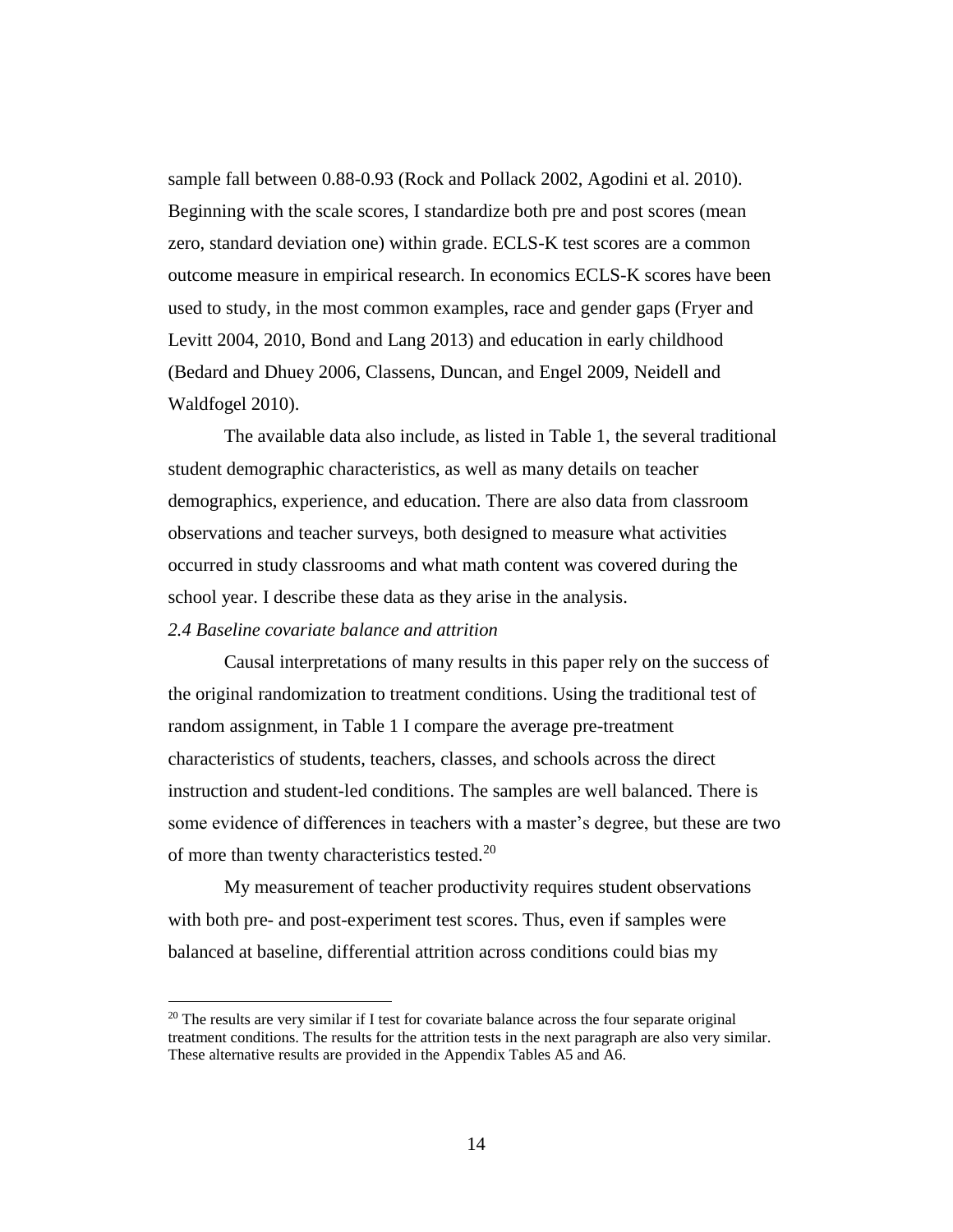estimates. Since, as I describe shortly, teacher productivity is measured with student test score growth, attrition correlated with baseline score is of particular concern. As shown in Table 3, there is little evidence of differences in attrition patterns: no differences in attrition rates for direct instruction and student-led conditions (Columns 1-2), and no differences in the relationship between baseline test scores and likelihood of attrition (Column 3). Similarly, there is little evidence of differences in teacher attrition: no differences in response rates to the MKT test (Column 4), and no differences in attrition before the end of the experimental school year (Column 5).

#### **3. Math skills, teacher productivity, and the effect of instructional methods**

My first two empirical objectives are to (i) estimate the relationship between teachers' math skills, as measured by their MKT scores, and student test scores; and (ii) test whether the instructional methods teachers' are assigned to follow affect that relationship. As stated in these objectives, I focus on one aspect of teacher productivity: a teacher's contribution to student academic achievement as measured by test score growth. A large literature documents substantial variability in this aspect of productivity (Jackson, Rockoff, and Staiger 2014 provide a review), and recent evidence suggests that variability is predictive of teacher productivity differences measured with students' long-run economic and social outcomes (Chetty, Friedman, and Rockoff 2014b). In general, the data and my analysis cannot cover all aspects of teachers' job skills, job tasks, and job responsibilities; but the foci in this paper are first-order aspects of each category. *3.1 Teachers' math skills and student test scores*

Teachers' MKT scores and their students' math test scores are positively correlated. This is apparent in Table 4 Column 1 which reports the result of a simple bivariate regression: student 's post-experiment math test score regressed on her teacher *j*'s MKT score (both variables are standardized, and additional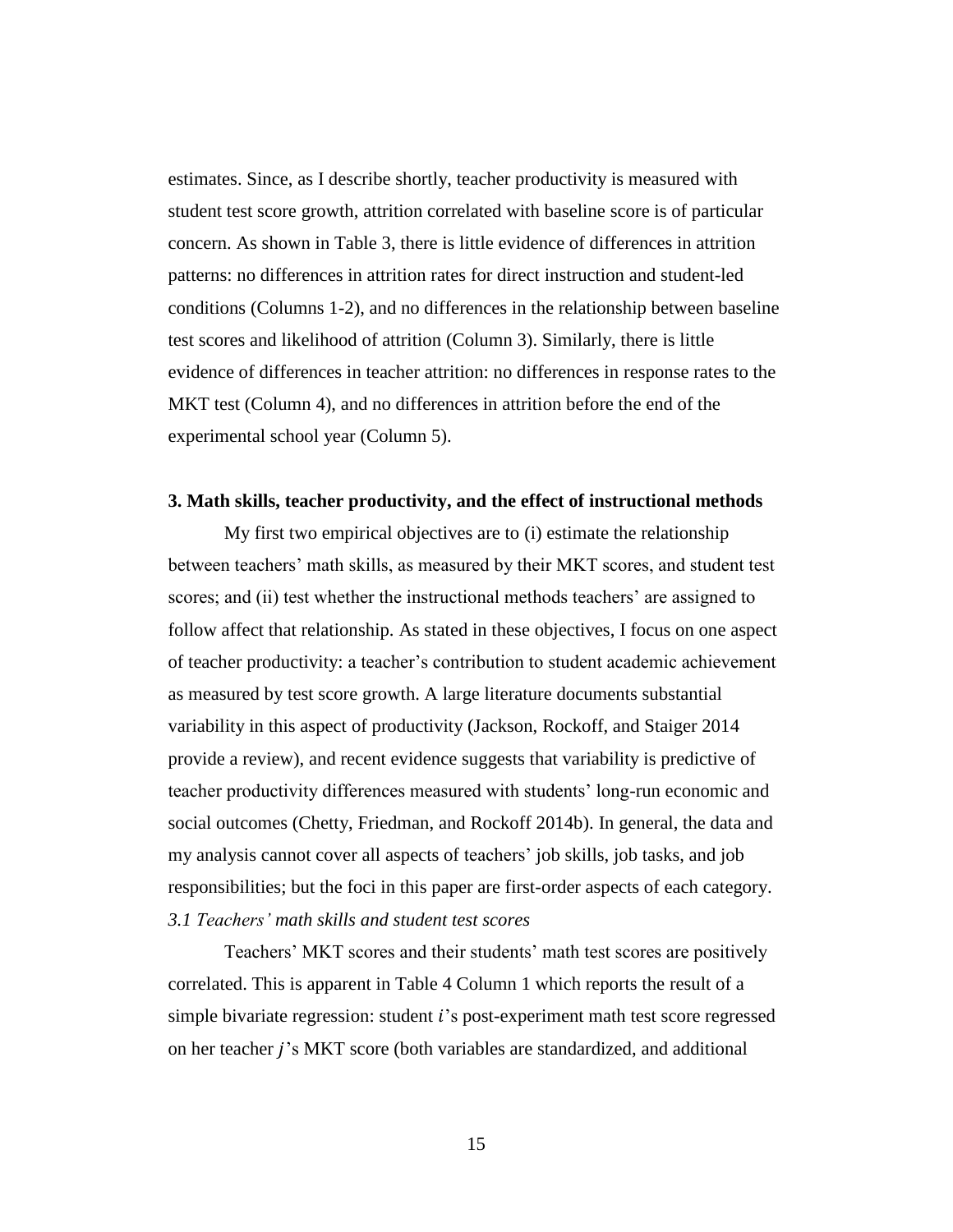estimation details are described in the next section). Students assigned to a teacher with top-quartile math skills score about  $0.073\sigma$  (student standard deviations) higher at the end of the school year than do their peers assigned to an averageskilled teacher.

However, that positive correlation may be explained by non-random assignment of students to teachers.<sup>21</sup> The regression reported in Table 4 Column 2 is identical to Column 1 except that I have added controls for student  $i$ 's preexperiment test score; specifically, a quadratic in baseline test score where the parameters are allowed to differ in each grade-by-year cell. With this one control the correlation shrinks toward zero by more than half. Column 3 adds school fixed effects, and the point estimate is then essentially zero.<sup>22</sup> Empirical evidence from other settings suggests these two controls, prior test score and school fixed effects, are critical in accounting for between-school and within-school sorting of students to teachers (Kane and Staiger 2008, Chetty, Friedman, and Rockoff 2014a). Adding additional student, class, and teacher characteristics as controls does not change the result, see Column 5.

The non-random assignment of students to teachers can also be seen by regressing student *i*'s *pre*-experiment math test score on her teacher *j*'s MKT score, as shown in Table 4 Column 6 (bottom panel). The coefficient falls when randomization block fixed effects are included in Column 8, but there is still evidence of within-school sorting. In short, better students are assigned to better

 $21$  While the instructional methods treatment conditions were randomly assigned, students were not randomly assigned to teachers or classes.

 $22$  While school fixed effects may be preferable to account for non-random sorting, most estimates presented in the paper use randomization block fixed effects instead of school fixed effects, primarily to permit the estimation of treatment condition main effects. In general the patterns of results presented in the paper are robust to using school fixed effects, for example compare Table 4 Columns 3 and 4. Estimates using school fixed effects are provided in Appendix Table A7. The robustness is likely due in part of the relatively small size of the randomization blocks. Moreover, compared to the large urban districts common in empirical research, this study's districts have fewer schools on average and thus less scope for sorting across-schools within a district.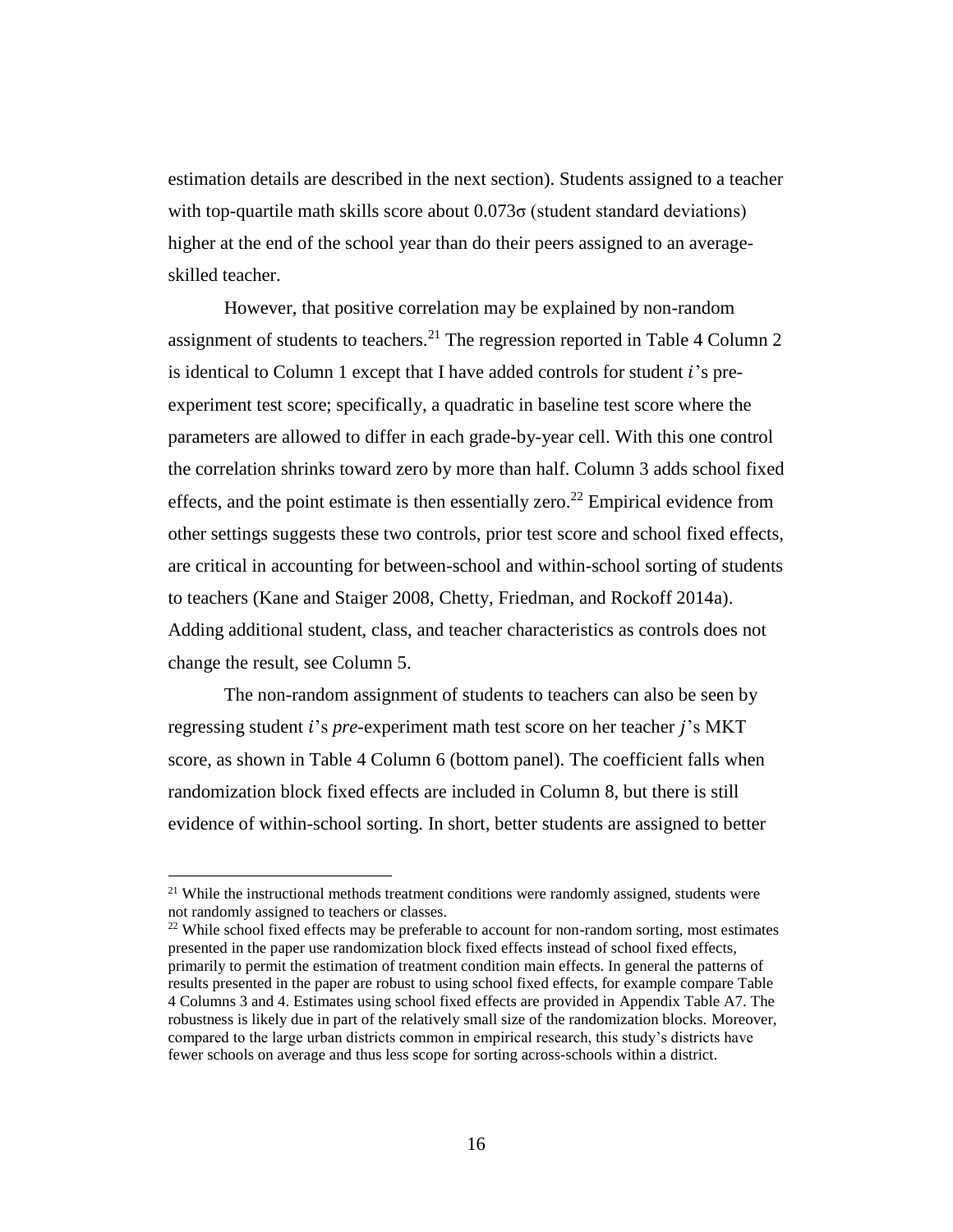teachers, at least better on the MKT dimension. This kind of within-school sorting has been documented elsewhere using other observable teacher characteristics (Clotfelter, Ladd, and Vigdor 2005, Kalogrides, Loeb, and Beteille 2013). *3.2 The effects of assigned instructional methods*

The evidence presented so far offers little support for the hypothesis that differences in teachers' knowledge of math content and pedagogy contribute to differences in student math learning. However, the null average relationship described above may mask meaningful, but heterogeneous, relationships that depend on how teachers are asked to teach. For example, as suggested in the introduction, the day-to-day tasks of direct instruction likely rely on teachers own math knowledge more frequently than the tasks of student-led methods.

The focus of this section is on estimating the effect of assigned instructional methods, the treatment conditions, on the relationship between teachers' skills and student learning. The treatment effect estimates, reported in Table 5, are obtained by fitting variations of the following model:

$$
A_{i,t} = f(MKT_{j(i)}) + \delta T_{s(i)} + h_{g(i),y(i)}(A_{i,t-1}) + X\beta + \tau_{b(s)} + \varepsilon_{i,t},
$$
\n(1)

where  $A_{i,t}$  is the post-experiment end-of-school-year math test score for student i. Each student is observed in only one school year, in 1st or 2nd grade, assigned to one teacher *j* at school *s*.  $T_{s(i)}$  is an indicator = 1 for the "student-led" treatment condition, which was randomly assigned at the school level. The "direct instruction" condition is the omitted group. The function  $h$  is a quadratic in preexperiment beginning-of-school-year test score,  $A_{i,t-1}$ , interacted with grade-byyear indicators, allowing the quadratic parameters to vary on those dimensions. The vector  $X$  includes several student, class peer, teacher, and school observable characteristics, notably among them teacher experience and an indicator for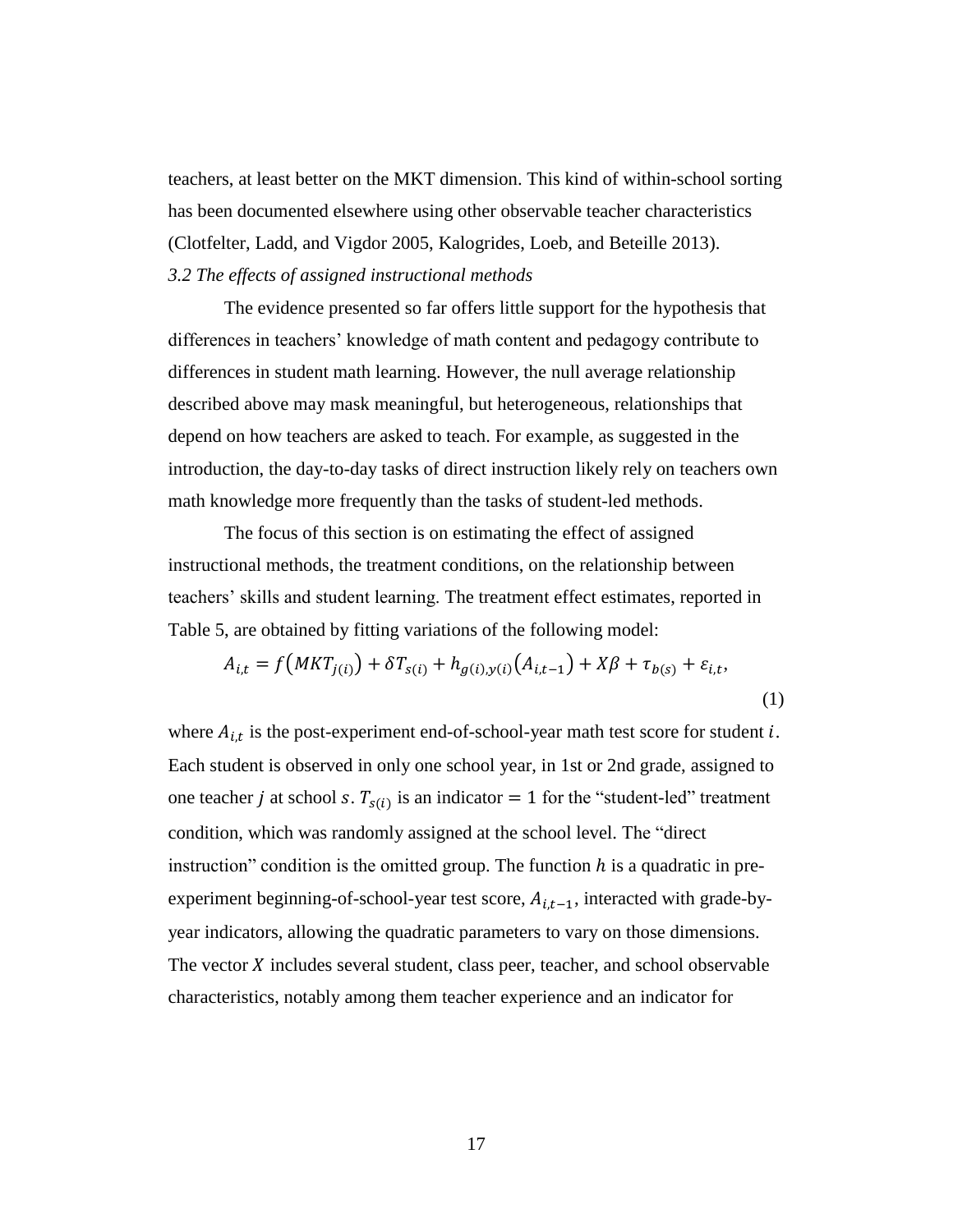having experience with the assigned product previously.<sup>23</sup> Last,  $\tau_{b(s)}$  is a series of fixed effects for the randomization blocks to account for the unequal probabilities of selection into treatment conditions.

Two additional notes on methods before discussing the estimates and their interpretation: First, throughout the paper, I report cluster-corrected standard errors which allow for correlation of  $\varepsilon_{i,t}$  within schools (the unit of random assignment). Second, as described in Section 2, not all students in participating schools were tested; students were randomly sampled within classrooms. In all results presented, I weight by the inverse of the probability of selection. The pattern of results is the same in estimates without weighting.

The current research question can be thought of as comparing different ways to specify  $f(MKT_{i(i)})$  in Model 1. The results discussed in the previous section are estimates where  $f(MKT<sub>j(i)</sub>)$  is a single constant linear term, i.e.,  $f =$  $\alpha * MKT_{j(i)}$ ; recall that  $\hat{\alpha}$ , the relationship between teachers' MKT scores and their students' test scores, was close to zero and statistically insignificant. Contrast those null results with the results in Table 5 Column 2 which uses the specification in Equation 1, and lets  $\alpha$  vary by treatment condition, i.e.,  $f =$  $MKT_{i(i)} * T_{s(i)} * \alpha$ . For teachers assigned to use direct instruction  $\hat{\alpha}$  is positive,  $0.024$  (different from zero p-value = 0.081), but for teachers assigned to use

<sup>&</sup>lt;sup>23</sup> 11 percent of teachers had used their assigned product previously.

The complete list of covariates is, for student  $i$ , indicators for female, African-American, Latino, and English learner; and a quadratic in age. For teacher  $j$ , indicators for female, white, master's degree, having taken advanced math courses, having used the assigned product previously, and novice teacher; linear terms for years since MA degree and age; and quadratics in total experience, experience at the school, and professional development hours previous school year. These student and teacher variables are occasionally missing; for each student and teacher covariate replace missing values with zero and include an indicator variable  $= 1$  for if the covariate is missing for the observation. The results presented in the paper are robust to excluding observations with missing values. For peers in teacher  $j$ 's class with student  $i$ , linear terms for the mean and standard deviation of pre-experiment test score. For school  $s$ , linear terms for the proportion of students eligible for free or reduced price lunch and title 1 eligible.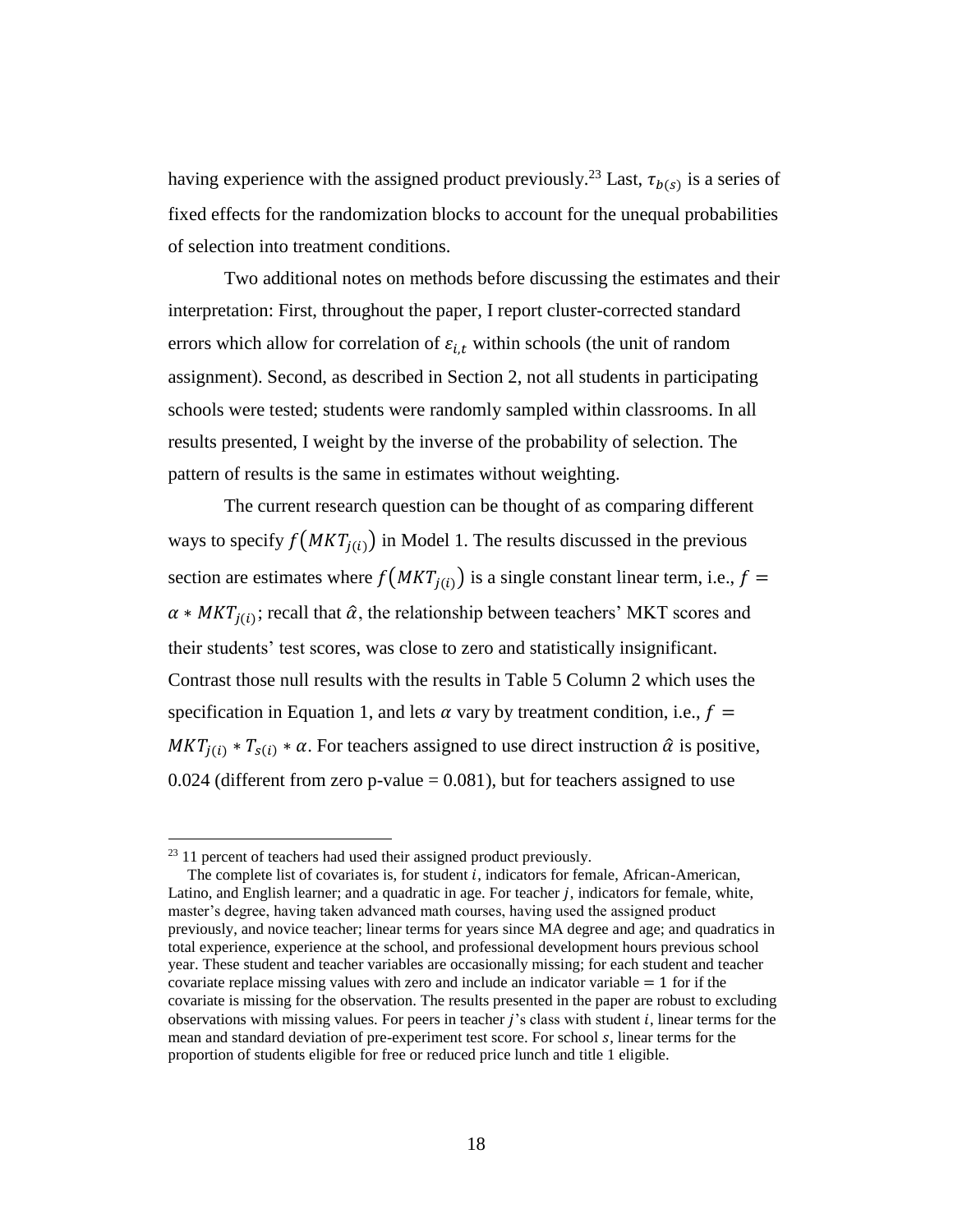student-led methods  $\hat{\alpha}$  is negative, -0.048. The  $\hat{\alpha}$  for direct instruction is relatively less precisely estimated; I cannot reject a slope close to zero or a slope twice as large as the estimate. The  $\hat{\alpha}$  for student-led relatively more precise; it is significantly different from the  $\hat{\alpha}$  for direct instruction condition (p-value = 0.005), and significantly different from zero (p-value  $= 0.001$ ).

In other words, for direct instruction there is an apparent positive relationship: students assigned to a teacher with better math skills do score higher on math tests at the end of the school year. But for student-led methods there is an apparent *negative* relationship: students assigned to a teacher with better math skills score lower in the end.

The estimated magnitudes of these differences are educationally and economically meaningful. In schools using student-led methods, a one standard deviation difference in teacher math skills (MKT scores) translates into a 0.05σ difference in student test scores. For comparison, one standard deviation in total teacher contribution to student test scores is typically estimated to be 0.10-0.20σ (Jackson, Rockoff, and Staiger 2014). Thus a 0.05σ difference is one-quarter to one-half of the total between-teacher difference student achievement. More concretely, 0.05σ is half, or more, of the difference between a novice teacher and a teacher with five years of experience (Rockoff 2004, Papay and Kraft 2015). Additionally,  $0.05\sigma$  is roughly one-quarter the estimated gain from doubling the amount of class time middle and high school students spend in math (Taylor 2014, Cortes, Goodman, and Nomi 2015). In schools using direct instruction, the slope is half as large 0.024σ, but still meaningful.

Additionally, the estimated difference in MKT-slope between direct instruction and student-led conditions is much larger than the estimated difference in mean student test scores between the two conditions (see Table 5 Row 1). The estimated difference in MKT-slope is also large in comparison to the pairwise differences in mean test scores. Recall that the largest difference was that *Saxon*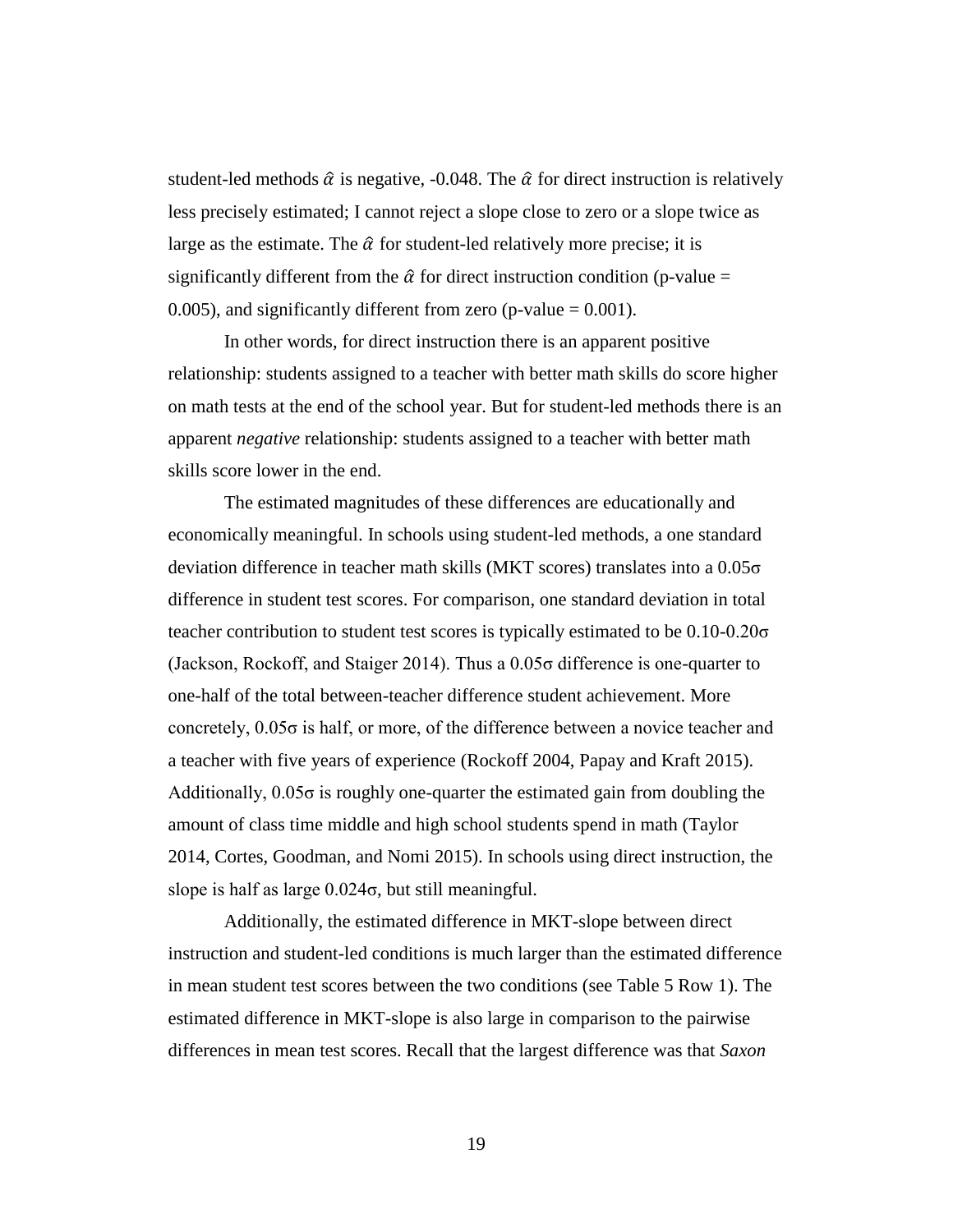students score 0.10σ higher than *SFAW* students, on average, and that all pairwise differences between the four original conditions were between  $0.02$ - $0.10\sigma$  (see Appendix Table A4). The comparison of the MKT-slope differences to the mean differences suggests the interaction of teachers math skills and assigned teaching tasks is a first-order consideration for school leaders choosing among different approaches.

Should these results be interpreted as causal relationships? In short, the *slope* of the relationship between MKT scores and student scores—the  $\hat{\alpha}$  for each of the two conditions—should not be given a strong causal interpretation. These slopes are potentially biased by omitted variables. But the *difference in slopes* can plausibly be interpreted casually. The difference in slopes is substantially less threatened by omitted variables because the treatment conditions were randomly assigned.

First consider the individual slope estimates. Causal interpretation of either individual slope requires the assumption that  $MKT<sub>j(i)</sub>$  is uncorrelated with the error term,  $\varepsilon_{i,t}$ ; otherwise the slope estimate will be biased by omitted variables. Teachers, and workers generally, bring a bundle of correlated skills to their jobs, and the unobserved skills are a perennial concern in studying how one or a few specific skills affect productivity. I have no new identification strategy to offer in this paper. My estimates do, however, address critical sources of potential bias. Recent empirical evidence suggests that bias arising from the non-random sorting of students to teachers is well addressed by including controls, as I do in Model 1, for students' prior test score, school fixed effects, and other commonly available covariates (Kane and Staiger 2008, Kane et al. 2013, Chetty, Friedman, and Rockoff 2014a). Still, even if students were randomly assigned to teachers, studying any single measure of teacher skill, like MKT scores, remains subject to bias from other omitted measures of teacher skill. In this case I can control for a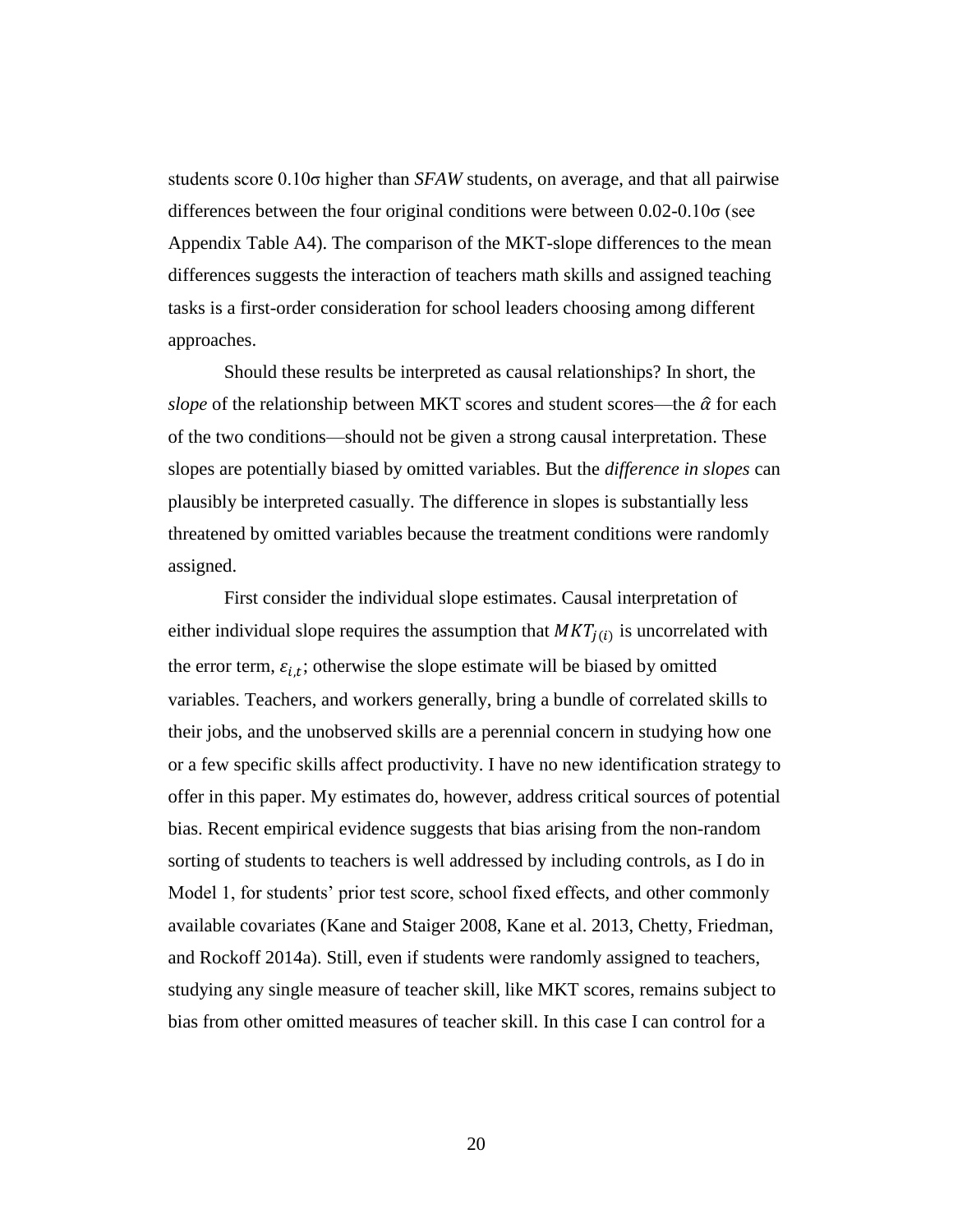much richer set of teacher characteristics than is usually possible, for example, whether the teacher has taken advanced math courses. Encouragingly, the estimates of interest are not substantially different with and without this rich set of teacher controls; Table 5 Column 3 without any controls is quite similar to Column 2, and the same is true for several other permutations of included teacher covariates not reported here.

One plausible omitted variable not available in this paper's data is a measure of teachers verbal or language skills. There is, however, some relevant evidence from other settings. Rockoff and coauthors (2011) observe teachers' SAT verbal scores, along with MKT scores and student test scores. The estimates in Rockoff et al. (2011) suggest omitting verbal skills may negatively bias the slope on MKT by 16 percent.<sup>24</sup> The potential bias is relatively small in part because MKT scores and SAT verbal scores are only moderately correlated at 0.38. Hill, Rowan, and Ball (2005) report a similar correlation of 0.39 between MKT and a measure of teacher knowledge for teaching reading.

Now consider the difference in slopes. Interpreting this change in slope as a causal effect of switching from direct instruction to student-led methods requires a weaker identifying assumption: that any omitted viable bias is independent of treatment assignment. This assumption rests primarily on the random assignment of schools which, as discussed in Section 2, appears to have been successful. Table 4 Column 10 provides some additional evidence of successful random assignment. Notably, while students may be sorted to teachers, so that baseline test scores are correlated with teacher MKT scores, that form of sorting does not appear to be different across schools assigned to different treatment conditions. However, random assignment does not justify the identifying assumption necessarily. Omitted viable bias will be the product of the

<sup>&</sup>lt;sup>24</sup> Rockoff and coauthors (2011) estimate the slope on teacher MKT scores at 0.019 (st.err. 0.011) which is within the confidence interval of the estimate for the direct-instruction condition.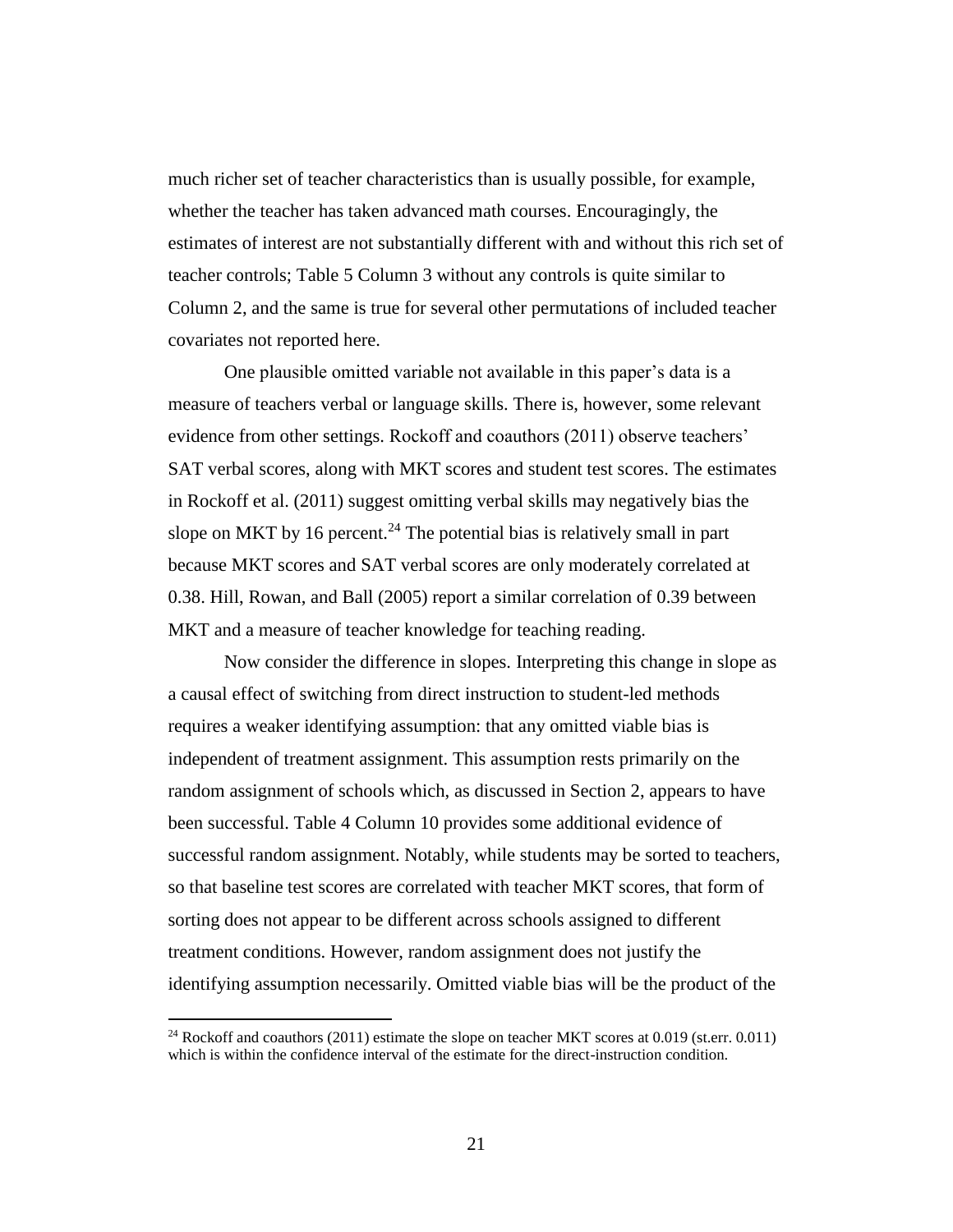relationship between the omitted variable and MKT score, and the relationship between the omitted variable and student test scores. The latter of these two relationships may be affected by treatment assignment. This is the case, for example, for the (potentially omitted variable) years of teaching experience, as shown in Table 5 Column 5. When teachers are assigned to use student-led methods, instead of direct instruction, the returns to experience fall essentially to zero. Still, accounting for this more-subtle source of potential bias does not change the results for MKT scores; compare Columns 3 and 6.

The results on years of teaching experience in Table 5 are also relevant more generally.<sup>25</sup> Experience is itself a reasonable proxy for teaching skills, especially skills best learned on the job like how to manage student misbehavior. Indeed, experience is the most consistent observable predictor of teacher productivity (except prior productivity). Thus, experience should be at the top of the list of potential omitted variables for this and any similar examination of specific teacher skills. In this case, the results for MKT scores are quite robust to the inclusion or exclusion of flexible functions of experience. Additionally, the results for experience themselves suggest that teachers' assigned tasks may affect the role of other teaching skills beyond the skills measured by the MKT test.

To summarize the results presented thus far: First, in schools using a direct instruction approach to math, teachers with better math skills are apparently more productive than their lower skilled colleagues, where productivity is measured by contributions to student math achievement. The modifier "apparently" is a reminder that the causal relationship is uncertain, given the potential for omitted variables bias. The productivity returns to teacher skills could plausibly be smaller or larger than estimated here.

<sup>&</sup>lt;sup>25</sup> The main estimates in Columns 1 and 2 do include a quadratic in experience. Columns  $4-6$  use a linear term in experience for exposition, but the results are robust to using a quadratic or lessparametric specification.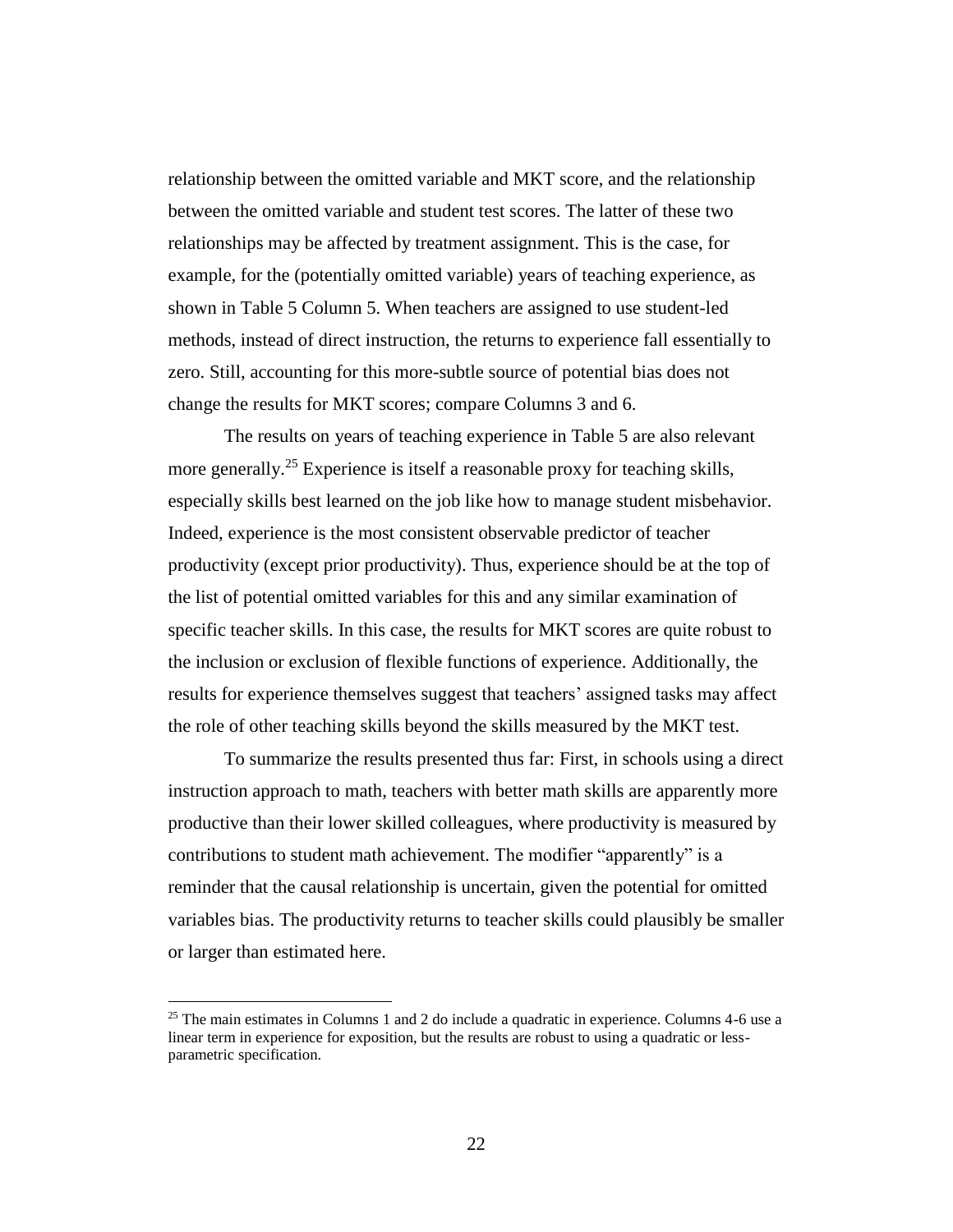Second, if schools switched from direct instruction to student-led methods the benefit of employing (being taught by) a teacher with better math skills would shrink or even be reversed. Put differently, student-led methods reduce the return to teacher math skills in the production of student math knowledge, relative to the return using direct instruction. The causal relationship here is much less uncertain because identification is based primarily on the random assignment design.

I cannot econometrically rule out the possibility that, in schools using direct instruction, teachers with better math skills are in fact *less* productive than their lower skilled colleagues. There would, however, need to be substantial omitted variables bias in my estimates to hide this kind of negative return on skills. Even if this was the case, the *loss* from employing (being taught by) a teacher with better math skills would be minimized by choosing direct instruction over student-led methods.

#### *3.3 Heterogeneity across the distribution of teacher skills*

I next investigate whether the effects of instructional methods on teacher productivity depend on teachers' prior skills. To this point the analysis has assumed linear relationships between teachers' math skills and student learning outcomes, and thus also assumed the treatment effect is a constant shift in the slope. It turns out that, as I describe in this section, there is important heterogeneity in treatment effects across the distribution of teacher skills.

To test for heterogeneity I first (i) divide teachers into three equal groups based on their MKT score rank, and then (ii) estimate treatment effects within those terciles. In the language of Equation 1, I replace the linear term,  $MKT<sub>j(i)</sub>$ , in  $f$  with three indicator variables for each MKT tercile. The results, all drawn from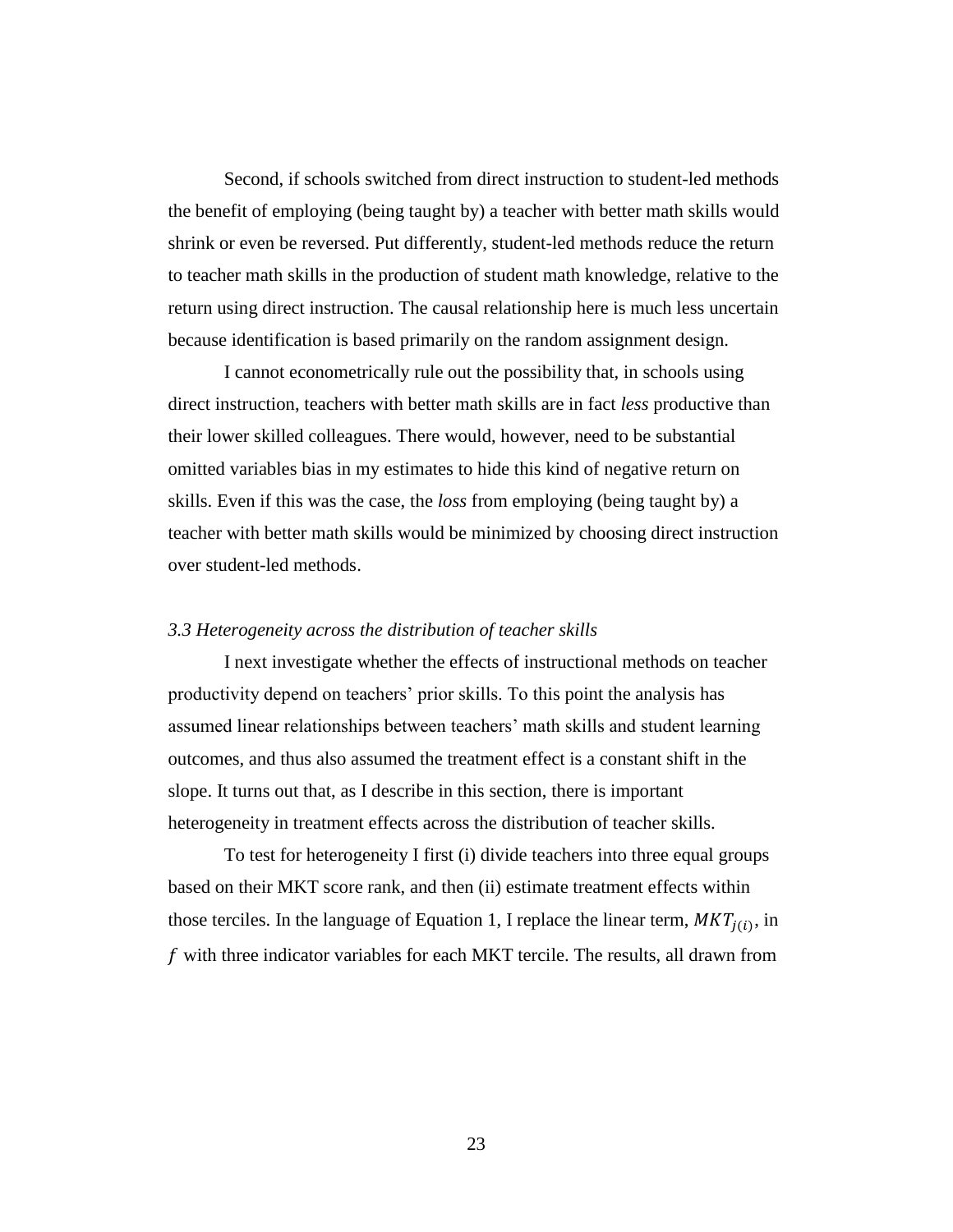a single regression, are plotted in Figure 2.<sup>26</sup> Each point on the graph measures the average student test score for teachers of a given MKT tercile and treatment condition. Test scores are measured relative to the average for middle-tercile direct instruction; the dotted lines mark 95 percent confidence intervals. Again, to be precise, comparisons between teachers using different instructional methods can be interpreted causally given random assignment; comparisons between teachers of different skill levels should not be given the same strong causal interpretation.

A few important patterns are evident in Figure 2. First, the productivity of both low-skilled and average-skilled teachers evidently does not depend on the instruction method they are asked to follow. There is no statistically significant difference between direct instruction and student-led methods in those two terciles. Moreover, low-skilled teachers appear equally as good as their averageskilled colleagues at producing student achievement growth.

In stark contrast, instructional methods do affect the productivity of highskilled teachers. High-skilled teachers generate noticeably more student math learning using direct instruction methods then they would generate using studentled methods. Students of top-tercile teachers using direct instruction methods score 0.11σ higher, on average, than their peers assigned to equally high-skilled teachers using student-led methods ( $p$ -value = 0.012). That difference is consequential;  $0.11\sigma$  is half to three-quarters of the standard deviation in total teacher productivity (Jackson, Rockoff, and Staiger 2014).

*3.4 Potential mechanisms*

<sup>&</sup>lt;sup>26</sup> An alternative approach to analysis is to replace the linear term  $MKT_{j(i)}$  in f with a higher-order polynomial. Figure 2 suggests a quadratic where the parameters are allowed to vary by treatment condition. Results using a quadratic are provided in Appendix Table A7. Adding higher order terms beyond a quadratic do not improve the model, at least as judged by likelihood ratio tests.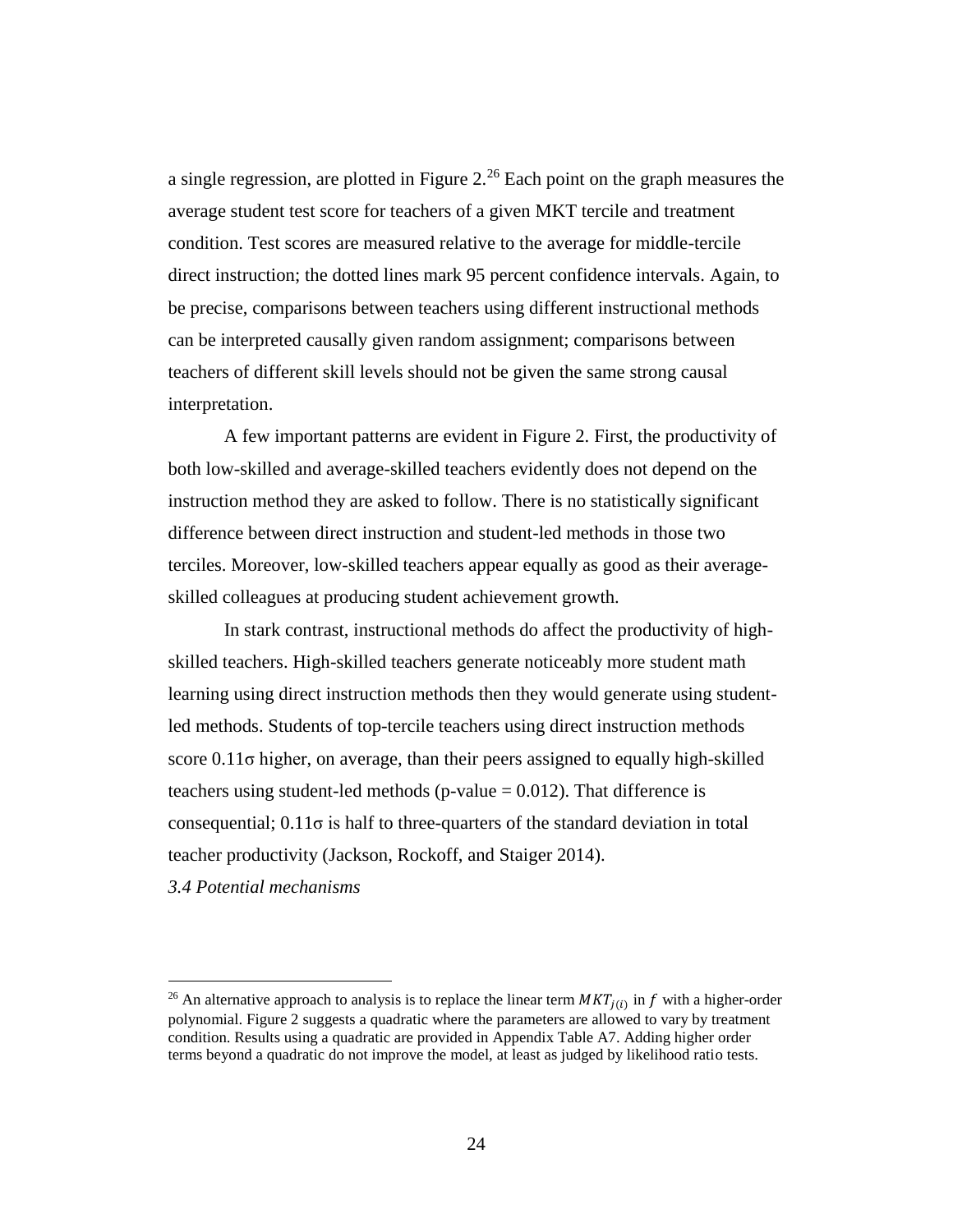Higher returns to math skills for teachers using direct instruction, as reported above, are consistent with the differences in teacher tasks between direct instruction and student-led methods—in particular differences in the extent to which teachers explicitly teach math to their students. Direct instruction relies on the teacher, far more frequently than student-led methods, to explain and model math concepts and procedures. Thus direct instruction should be more successful the better the teacher understands math herself, and even more successful if she understands the typical ways students (mis)understand math concepts and procedures. The MKT primarily tests these two kinds of knowledge.<sup>27</sup> Put differently, high-MKT teachers have the ability to answer math problems correctly using standard procedures; direct instruction gives them many opportunities to demonstrate and explain those skills to their students, while such opportunities are infrequent with student-led methods.

Teachers' *assigned* tasks are, of course, not necessarily the tasks they actually *do* from day to day. Moreover, which of their assigned tasks teachers do may be a function of math skills. Thus to evaluate the hypothesis in the previous paragraph it would be helpful to have evidence on the covariance of teachers' skills, assigned tasks, and tasks carried out.

The reminder of this section describes evidence available from data collected in this study. Data on what teachers actually did in the classroom come from classroom observations by the research team and from teacher self-reports in a post-experiment survey. These data include dozens of items measuring the frequency of teacher behaviors and practices, including "tells information [or] models procedures" and "probes for [a student's] reasoning or justification of a solution" from classroom observations, and "demonstrate or model math concepts

 $27$  MKT scores also capture variation in teachers' own test-taking skills for standardized math tests, and teachers may be imparting those skills to their students as well.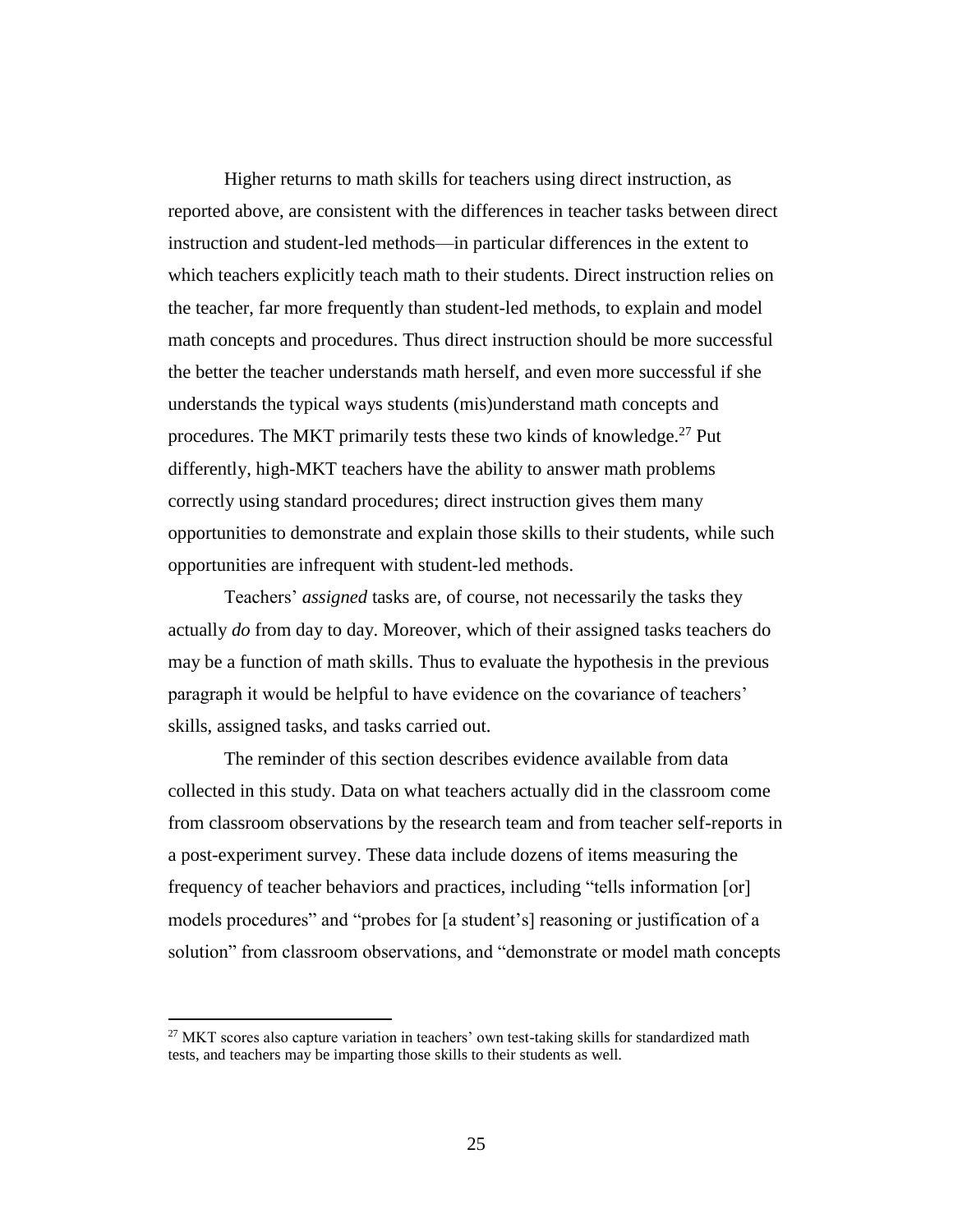or procedures for students" and "invite students to use multiple strategies or solutions to a problem" from the teacher survey. $28$ 

Analysis of these relatively-rich data shows, first, that the tasks teachers actually do from day to day are related to their math skills; and, second, that the relationships are quite different when teachers are asked to use student-led methods instead of direct instruction. In the next paragraph I describe a few concrete examples of individual observation and survey items. The main results in Table 6, discussed after the examples, combine the dozens of individual items into a single test.

Consider the frequency with which teachers "demonstrate or model math concepts or procedures for students," as an example task. In schools using direct instruction, teachers with better math skills "demonstrate…for students" more frequently than their lower skilled colleagues. A one standard deviation increase in a teacher's MKT score predicts a 0.12 standard deviation increase in the frequency of that tactic (standard error  $0.046$ ).<sup>29</sup> By contrast, in schools using student-led methods, teachers with better math skills are apparently no more or less likely to "demonstrate…for students." The estimated slope is negative but not statistically significant; the difference in slopes (treatment effect on the slope) is - 0.18 and statistically significant.<sup>30</sup> As a second example, this same pattern of results holds for the number of practice problems teachers give their students

 $\overline{a}$ 

<sup>29</sup> This result comes from a regression of the frequency of "demonstrate...for students" (mean zero, standard deviation one) on an indicator for the student-led condition, MKT score, and the interaction of the two. The specification also includes randomization block fixed effects, and standard errors are clustered at the school level. Detailed results are available from the author.  $30$  The average teacher in the student-led condition "demonstrate[s]...for students" nearly onethird of a standard deviation less frequently than the average direct instruction teacher (main effect point estimate -0.306, standard error 0.091).

 $^{28}$  The classroom observation data are described earlier in Section 2.1. In the survey, teachers were asked to report how frequently they use specific teaching tactics. Teachers responded using a sixpoint ordered scale of "never", "less than once a month,"…, "1-2 times a day", "3 or more times a day." Teachers were also asked in the survey how many lessons they taught during the school year for 20 different topics like "adding and subtracting, with whole numbers" and "money."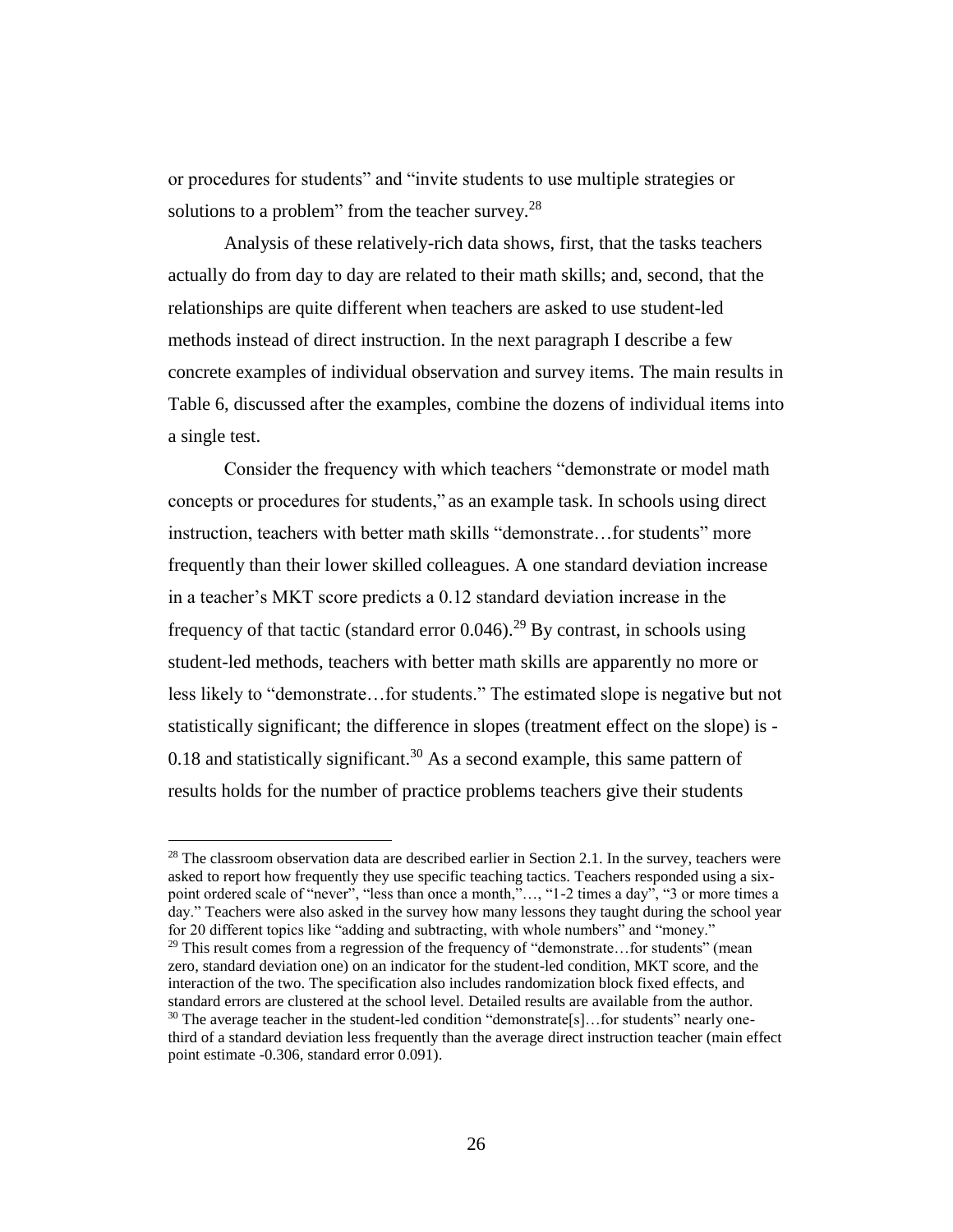during class, as measured in classroom observations. Teachers with better math skills give students more practice problems when using direct instruction (point estimate 0.14, standard error 0.064), but the relationship turns negative with student-led methods (treatment effect on the slope -0.30, standard error 0.099). A final example contrasts the first two. In direct-instruction schools, teachers with better math skills are less likely to "invite students to use multiple strategies or solutions to a problem" (point estimate -0.17, standard error 0.075). In student-led schools the relationship is still negative, but weaker and not statistically significant (treatment effect on the slope -0.14, standard error 0.096).

The main results for this section are shown in Table 6. While the examples in the previous paragraph are illustrative, they are only three examples out of dozens of observation and survey items that measured what teachers actually did in the classroom. In Table 6 I combine these dozens of items into a single index of teachers' classroom practices, and then examine how that practices index vary with teachers' math skills and treatment condition. To construct the index I estimate an auxiliary regression of student test scores on the dozens of different teacher practices variables in the survey and observation data; the fitted value from this regression is the practices index.<sup>31</sup> This index is essentially a weighted average of teacher practices where the weights are the extent to which the practice predicts higher student test scores. Teachers with higher values of the index are teachers who more often engage in practices which promote student achievement.

In direct instruction schools, the setting typical in public schools, teachers with better math skills are more likely to use practices which promote student

 $31$  This auxiliary regression is analogous to the regressions in the top panel of Table 4, except that "MKT score" is replaced with the vector of teacher practices variables. The teacher practices variables are: (a) Item level data from classroom observations. These data are described in Section 2.1 and were used to construct the dependent variables in Table 2. (b) Item level data from the teacher survey on coverage of 20 math topics. These were used to construct the dependent variable in Appendix Table A1. (c) Item level data from the teacher survey on classroom practices, described in this section, and listed in Appendix Table A8.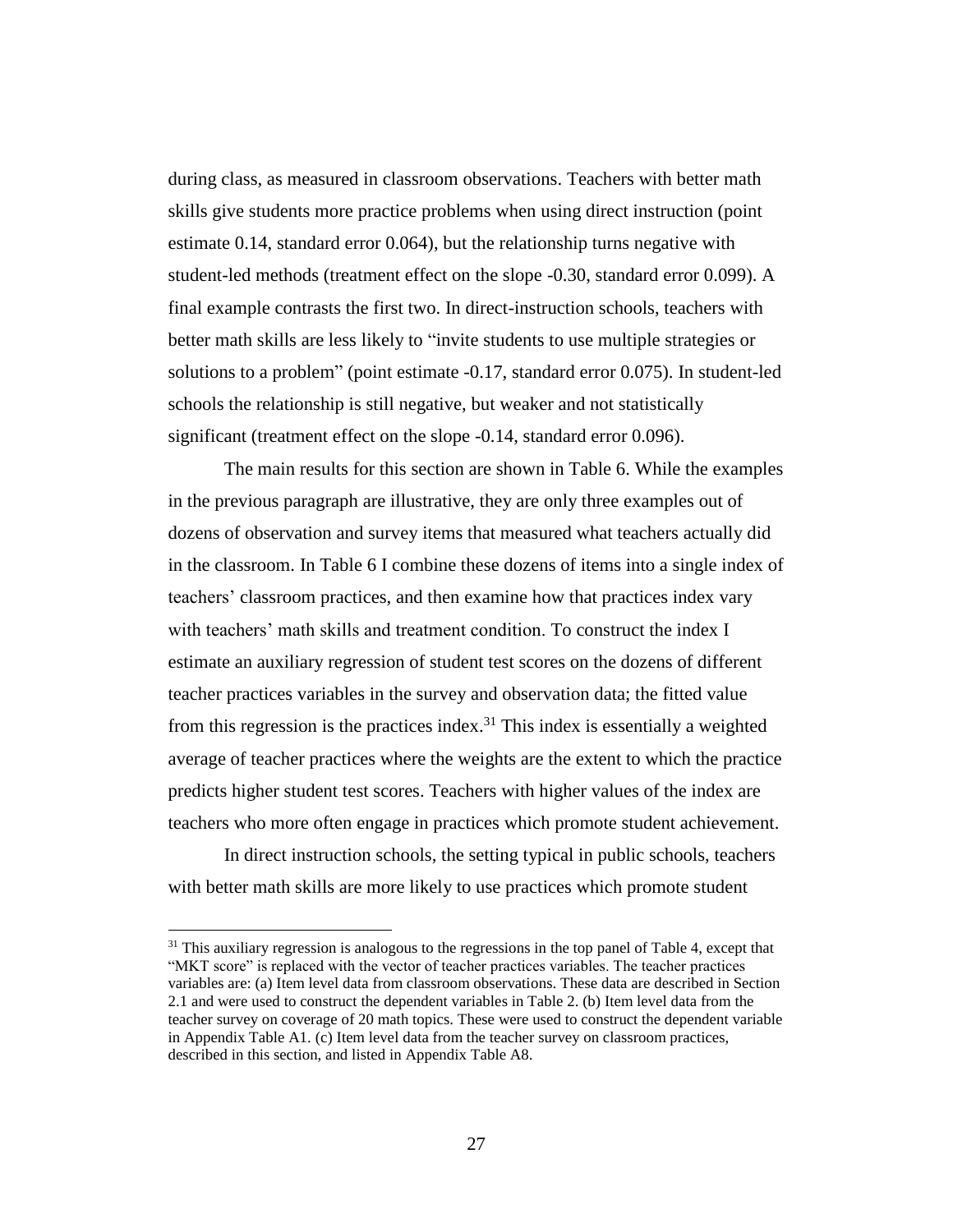achievement. As reported in Table 6 Column 1, a one standard deviation increase in a teacher's MKT score predicts a 0.13 standard deviation increase in the practices index.<sup>32</sup> However, in student-led methods schools, the relationship is reversed or at least diminished. Teachers with better math skills are less likely to use practices which promote achievement. The MKT slope for student-led teachers is  $-0.07$  ( $= 0.131 - 0.205$ ), though not statistically significant (standard error 0.101). Teachers' assigned tasks change what teachers actually do in the classroom day-to-day.

The results in Table 6 Column 1 are robust to how the practices index is estimated. One potential concern is that estimated auxiliary-regression coefficients used to construct the index may be biased by selection, especially the non-random sorting of students to teachers. With this concern in mind, the index dependent variable in Column 1 comes from an auxiliary regression which also includes the student, class, and school controls used in Table 4 and elsewhere in the paper. I fit the regression specification:

$$
A_{i,t} = P_{j(i)}\theta + h_{g(i),y(i)}(A_{i,t-1}) + X\beta + \tau_{b(s)} + \varepsilon_{i,t},
$$
\n(2)

where  $P_j$  is the vector of teacher practices variables drawn from observations and surveys, and all other terms and notation are as described for Equation 1. While the regression includes controls, the dependent variable for Column 1 is the fitted value  $P_j \hat{\theta}$  which only uses variation in  $P_j$ . For comparison Column 2 shows results where  $h(A_{i,t-1})$  and  $X\beta$  are left out of the auxiliary regression; the pattern of results is essentially unchanged. A second potential concern is that if treatment condition changes the returns to practices,  $\theta$ , then the results in Columns 1 and 2

 $32$  The units in Table 6 are teacher standard deviations of the index measure. One teacher standard deviation of the index is roughly equivalent to 0.15 student test score standard deviations for the index used in Columns 1-2, and 0.19-0.20 student standard deviations for the index used in Columns 3-4.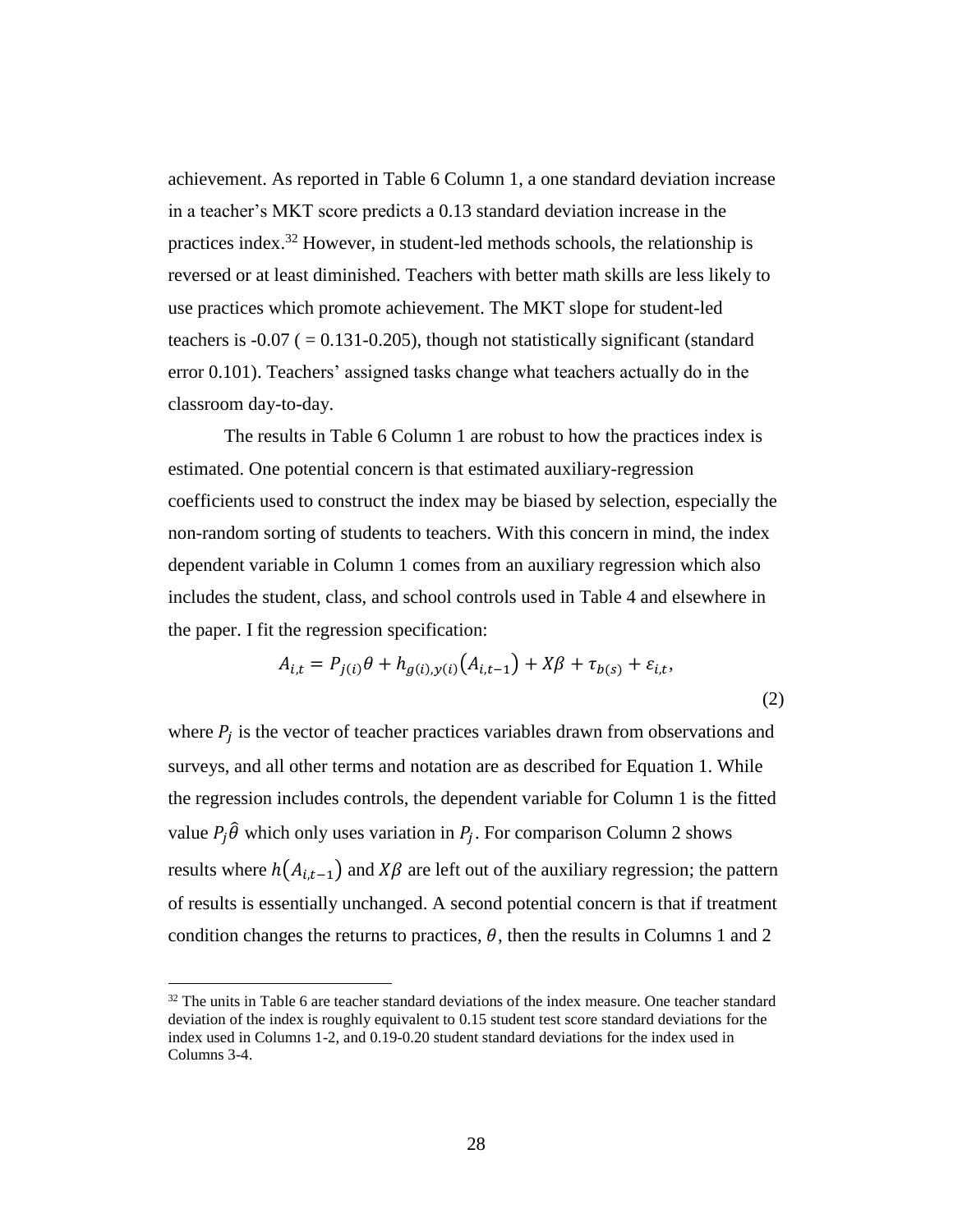could (partly) reflect misspecification of the auxiliary regression. For the results in Columns 3 and 4 I modify the auxiliary regression to allow the teacher practices coefficients to differ by treatment condition (in Equation 2 I interact  $P_i$ with  $T_s$ ). If anything, this makes the pattern of results stronger. The MKTpractices slope for direct instruction teachers remains positive and not very different in magnitude, but the same slope for student-led methods teachers is more steeply negative at  $-0.23$  (= 0.131 $-0.362$ , standard error 0.111).

#### **4. Conclusion**

In this paper I show that the job tasks teachers are assigned—the instructional methods they are asked to use in the classroom—partly determine the returns to teacher skills in education production, and partly determine the variability in teacher productivity more generally. These results are one example of the value in making a distinction between workers' skills and the job tasks to which those skills are applied, as in Acemoglu and Autor (2011, 2012).

Using data from a field-experiment in 1st and 2nd grade classes, I examine the relationship between teachers' math skills, measured by the Mathematical Knowledge for Teaching (MKT) test, and teacher productivity, measured by teachers' contributions to their students' test score growth. That relationship is positive and educationally meaningful when teachers are asked (by random assignment) to use conventional "direct instruction" methods. But, in stark contrast, the relationship is much weaker, perhaps even negative, when teachers are asked to use "student-led" instructional methods. This difference in the returns to skills is largely driven by high-skilled teachers. In the classrooms of top-tercile MKT teachers, students' math scores grow  $0.11\sigma$  faster when the teacher uses direct instruction instead of student-led methods. However, there is little or no difference between instructional methods in the classrooms of bottom- or middle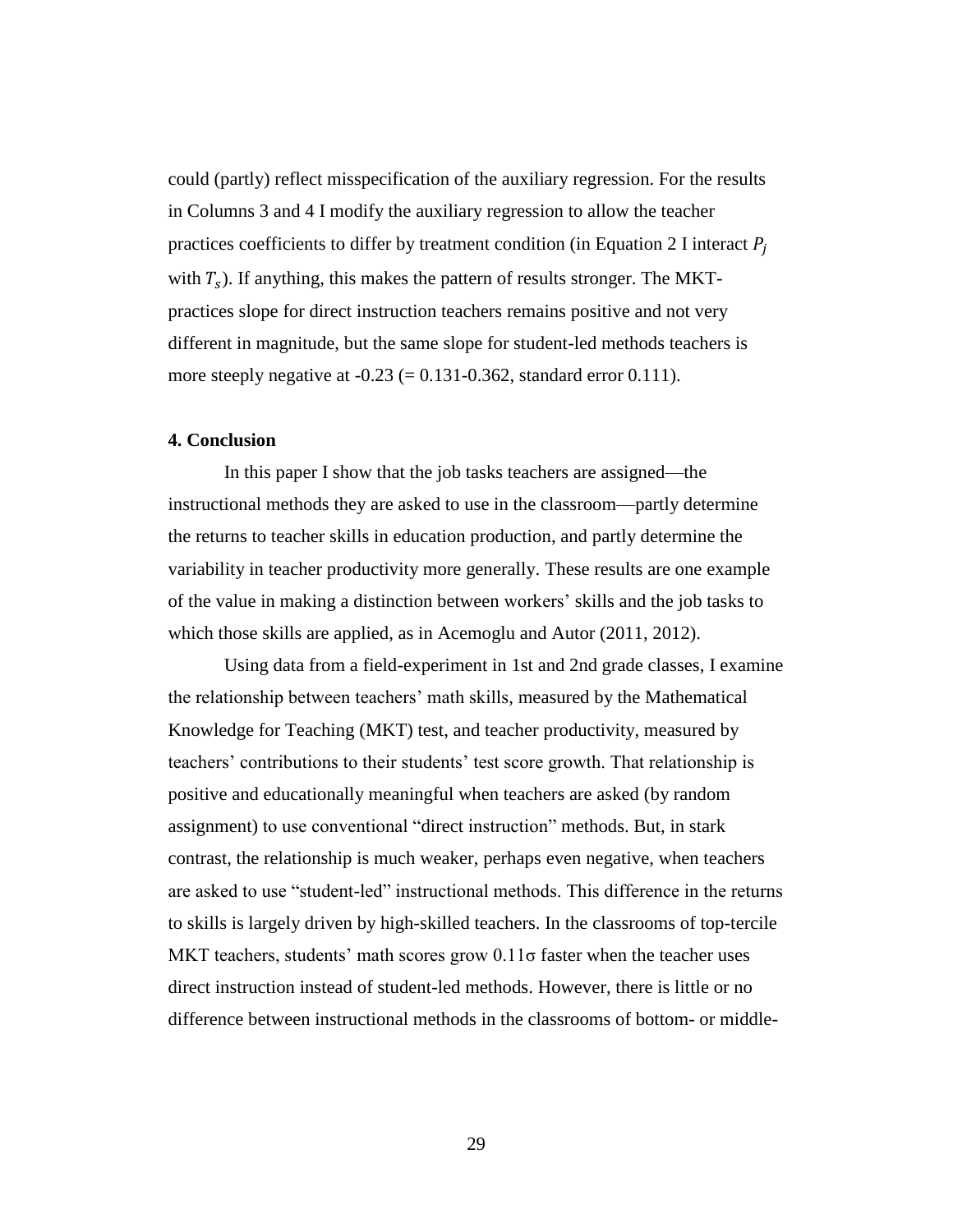tercile MKT teachers. In short, whether and how a teacher's math skills contribute to her productivity depends on how she is asked to teach math.

Two features of the empirical setting potentially limit the generalizability of these results. First, the results for student-led methods are based on a single example of the approach, *Investigations*, while the results for direct instruction include both *Saxon* and *SFAW. Investigations* is strongly student-led and typical of the approach generally, but *Investigations* may have idiosyncratic features that make the differences estimated here larger or smaller than they would be with other student-led products. Second, the data are from a single school year—often the first school year teachers had used student-led methods. A teacher's success with student-led methods, or any specific approach and materials, is likely to improve in the second year of use or beyond. It is less clear weather or how the relative differences between student-led and direct instruction will evolve as teachers' gain experience with each approach.

Understanding how skills and job tasks translate into productivity is especially relevant and timely in public schools. In recent years, differences in teacher productivity have become central to political and managerial efforts to improve public schools. This paper's results suggest that decisions about *how* teachers are asked to teach can be as important as decisions about *who* is hired to teach.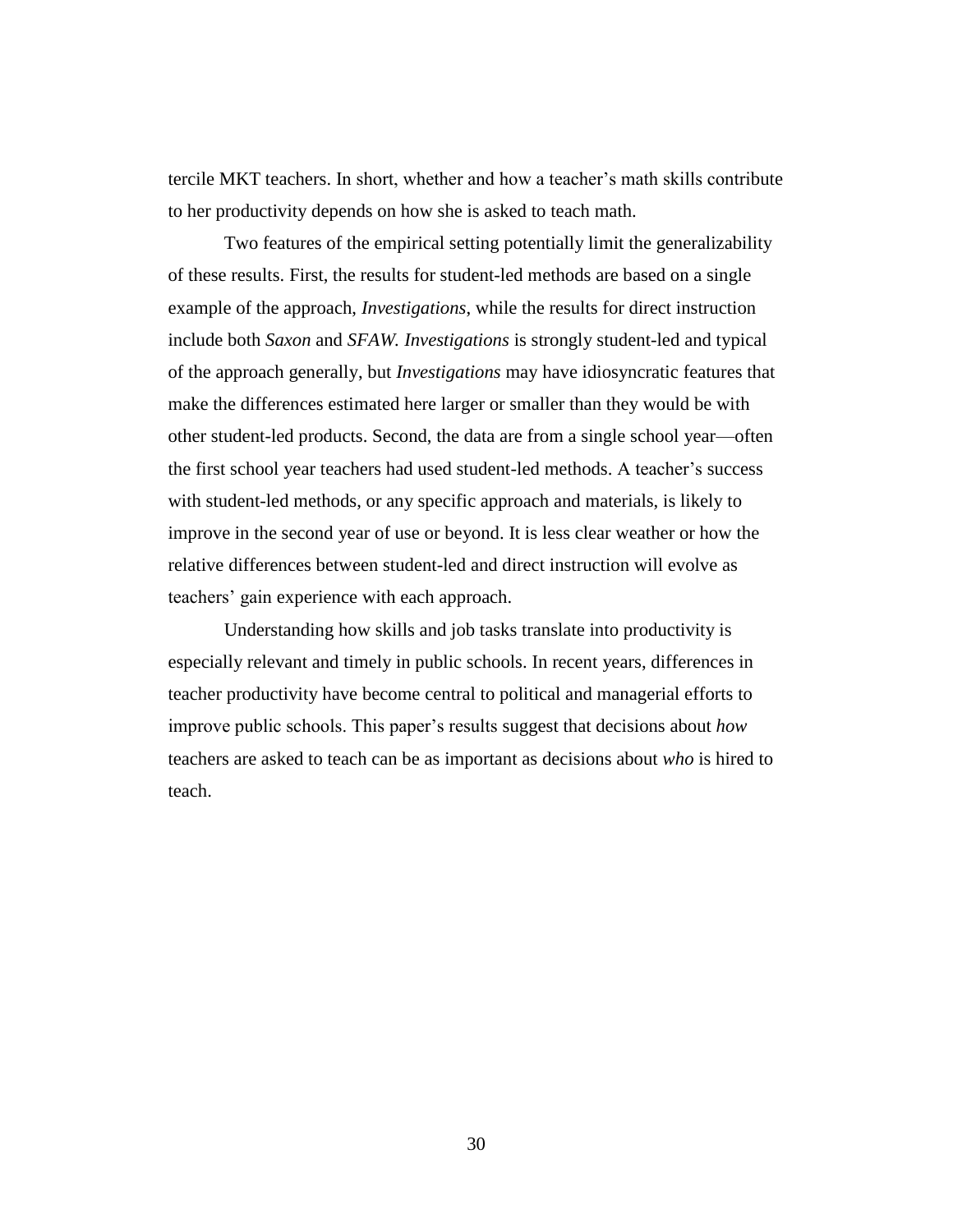#### **References**

- Acemoglu, Daron, and David H. Autor. 2011. Skills, tasks and technologies: Implications for employment and earnings. *Handbook of Labor Economics* 4, ed. Orley Ashenfelter and David Card, 1043-1171. Amsterdam: Elsevier.
- Acemoglu, Daron, and David H. Autor. 2012. What does human capital do? A review of Goldin and Katz's *The race between education and technology. Journal of Economic Literature* 50, no. 2:426-463.
- Acemoglu, Daron, and Fabrizio Zilibotti. 2001. Productivity differences*. Quarterly Journal of Economics* 116, no. 2:563-606.
- Agodini, Robert, and Barbara Harris. 2010. An experimental evaluation of four elementary school math curricula. *Journal of Research on Educational Effectiveness* 3, no. 3:199-253.
- Agodini, Robert, Barbara Harris, Melissa Thomas, Robert Murphy, and Lawrence Gallagher. 2010. *Achievement effects of four early elementary school math curricula: Findings for first and second graders.* Publication no. 2011-4001. Washington, D.C.: Institute for Education Sciences, U.S. Department of Education.
- Autor, David, Frank Levy, and Richard J. Murnane. 2003. The skill content of recent technological change: An empirical exploration. *The Quarterly Journal of Economics* 118, no. 4:1279-1333.
- Bond, Timothy N., and Kevin Lang. 2013. The evolution of the black-white test score gap in grades K–3: The fragility of results. *Review of Economics and Statistics* 95, no. 5:1468-1479.
- Becker, Gary. 1964. *Human capital: A theoretical and empirical analysis, with special reference to education.* Chicago: University of Chicago Press.
- Bedard, Kelly, and Elizabeth Dhuey. 2006. The persistence of early childhood maturity: International evidence of long-run age effects. *Quarterly Journal of Economics* 121, no. 4:1437-1472.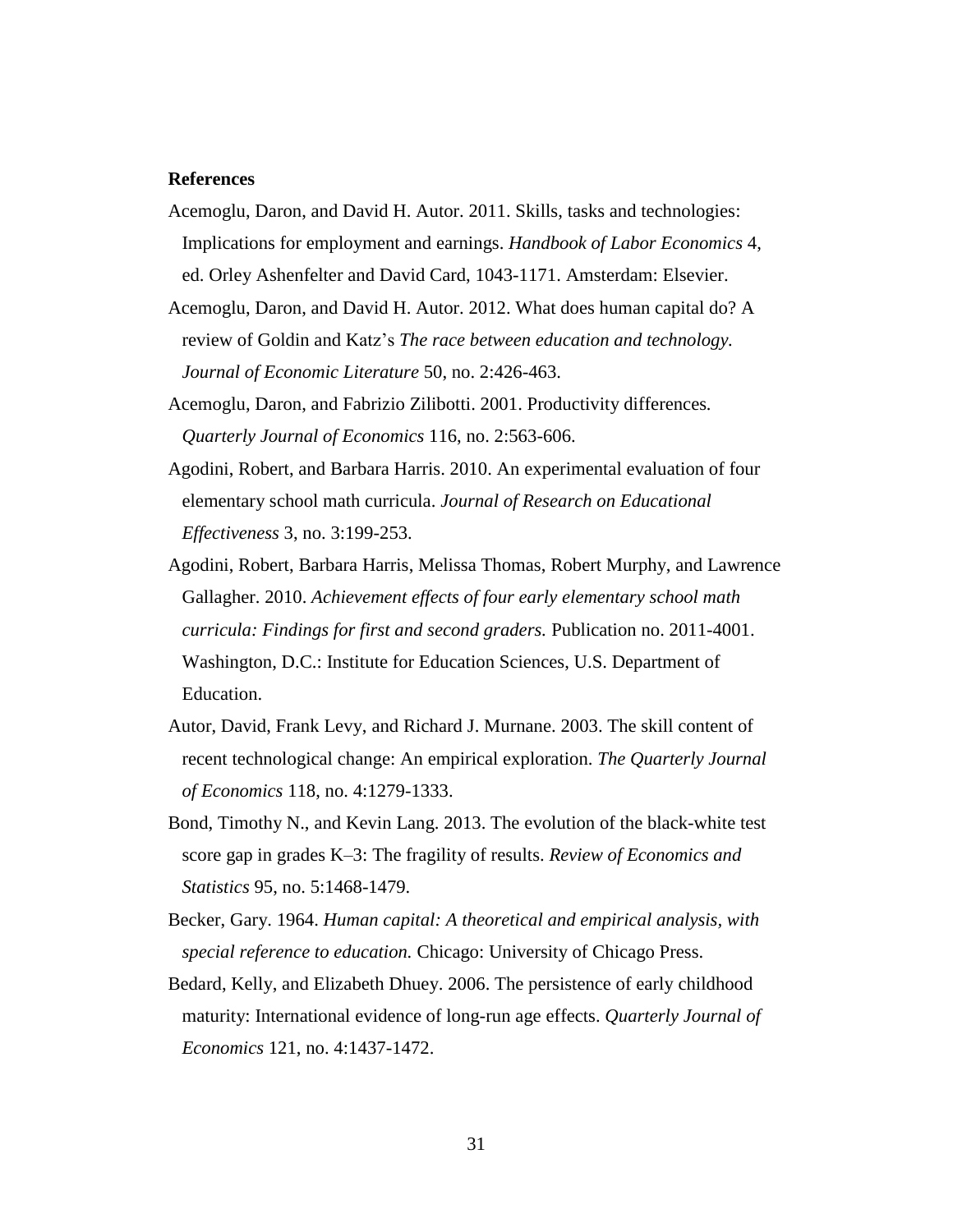- Chetty, Raj, John N. Friedman, and Jonah E. Rockoff. 2014a. Measuring the impacts of teachers I: Evaluating bias in teacher value-added estimates. *American Economic Review* 104, no. 9:2593-2632.
- Chetty, Raj, John N. Friedman, and Jonah E. Rockoff. 2014b. Measuring the impacts of teachers II: Teacher value-added and outcomes in adulthood. *American Economic Review* 104, no. 9:2633-2679.
- Claessens, Amy, Greg Duncan, and Mimi Engel. 2009. Kindergarten skills and fifth-grade achievement: Evidence from the ECLS-K. *Economics of Education Review* 28, no. 4:415-427.
- Clotfelter, Charles T., Helen F. Ladd, and Jacob Vigdor. 2005. Who teaches whom? Race and the distribution of novice teachers. *Economics of Education Review* 24, no. 4:377-392.
- Cortes, Kalena E., Joshua S. Goodman, and Takako Nomi. 2015. Intensive math instruction and educational attainment: Long-run impacts of double-dose algebra. *Journal of Human Resources* 50, no. 1:108-158.
- Costinot, Arnaud, and Johnathan Vogel. 2010. Matching and inequality in the world economy. *Journal of Political Economy* 118, no. 4:747-786.
- Dobbie, Willie. 2011. Teacher characteristics and student achievement: Evidence from Teach for America. Harvard University Working Paper.
- Fryer, Ronald G., and Steven D. Levitt. 2004. Understanding the black-white test score gap in the first two years of school. *Review of Economics and Statistics*  86, no. 2:447-464.
- Fryer, Ronald G., and Steven D. Levitt. 2010. An empirical analysis of the gender gap in mathematics. *American Economic Journal: Applied Economics* 2, no. 2:210-240.
- Hanushek, Eric A. 1971. Teacher characteristics and gains in student achievement: Estimation using micro data. *American Economic Review* 61, no. 2:280–288.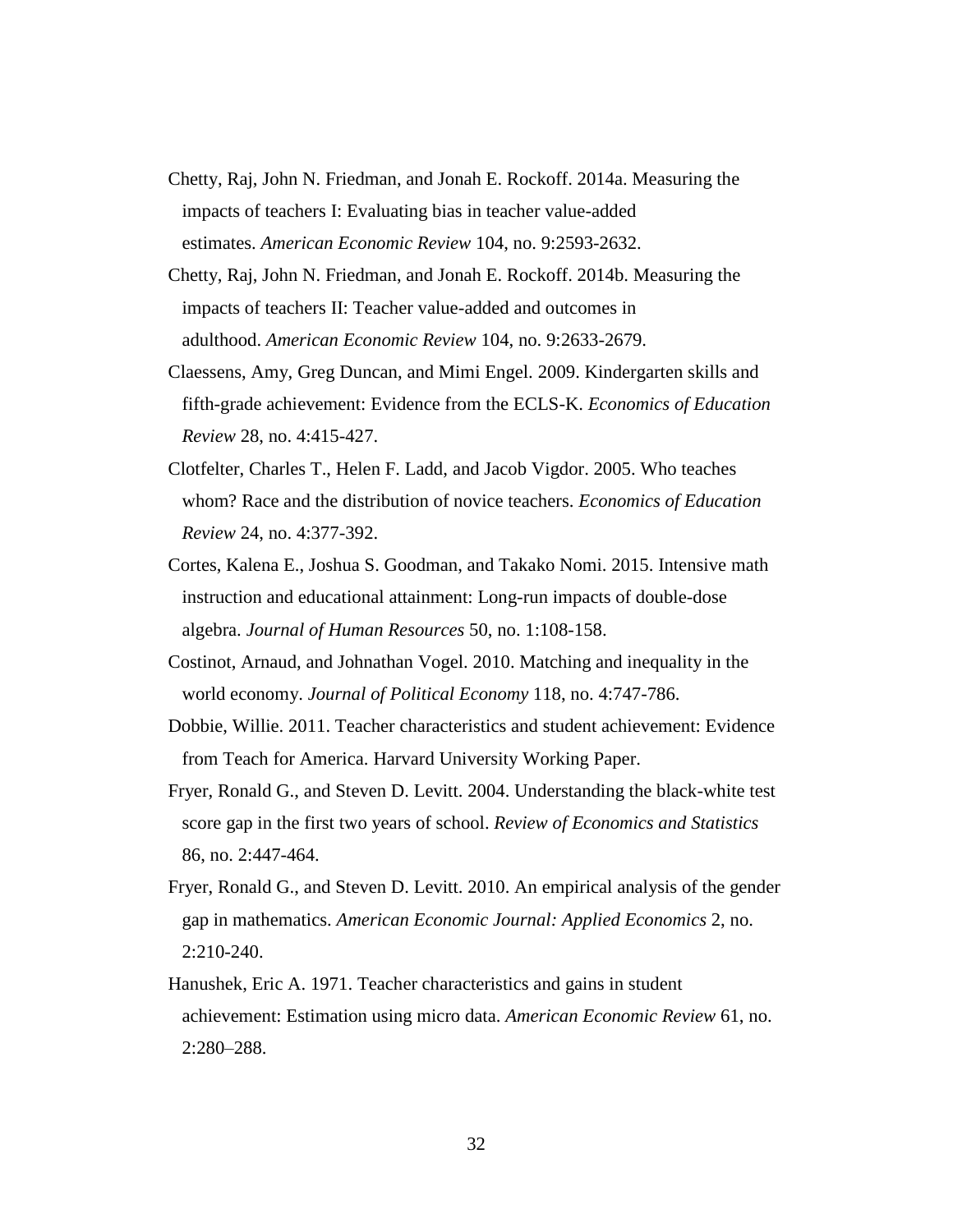- Hanushek, Eric A. 1997. Assessing the effects of school resources on student performance: An update. *Educational Evaluation and Policy Analysis* 19, no.  $2:141-164.$
- Hill, Heather C., Laura R. Kapitula, and Kristin Umland. 2011. A validity argument approach to evaluating teacher value-added scores. *American Educational Research Journal* 48, no. 3:794-831.
- Hill, Heather C., Brian Rowan, and Deborah Loewenberg Ball. 2005. Effects of teachers' mathematical knowledge for teaching on student achievement. *American Educational Research Journal* 42, no. 2:371-406.
- Hill, Heather C., Stephen Schilling, and Deborah Loewenberg Ball. 2004. Developing measures of teachers' mathematics knowledge for teaching. *Elementary School Journal* 105, no. 1:11-30.
- Hill, Heather C., Kristin Umland, Eric Litke, and Laura R. Kapitula. 2012. Teacher quality and quality teaching: Examining the relationship of a teacher assessment to practice. *American Journal of Education* 118, no. 4:489-519.
- Jackson, C. Kirabo. 2016. What do test scores miss? The importance of teacher effects on non-test score outcomes. NBER Working Paper no. 22226.
- Jackson, C. Kirabo., Jonah E. Rockoff, and Douglas O. Staiger. 2014. Teacher effects and teacher related policies. *Annual Review of Economics* 6, 801-825.
- Jacob, Brian A., Jonah E. Rockoff, Eric S. Taylor, Benjamin Lindy, and Rachel Rosen. 2016. Teacher applicant hiring and teacher performance: Evidence from D.C. public schools. NBER Working Paper no. 22054.
- Kalogrides, Demetra, Susanna Loeb, and Tara Beteille. 2013. Systematic sorting: Teacher characteristics and class assignments. *Sociology of Education* 86, no. 2:103-123.
- Kane, Thomas J., Daniel F. McCaffrey, Trey Miller, and Douglas O. Staiger. 2013. *Have we identified effective teachers? Validating measures of effective*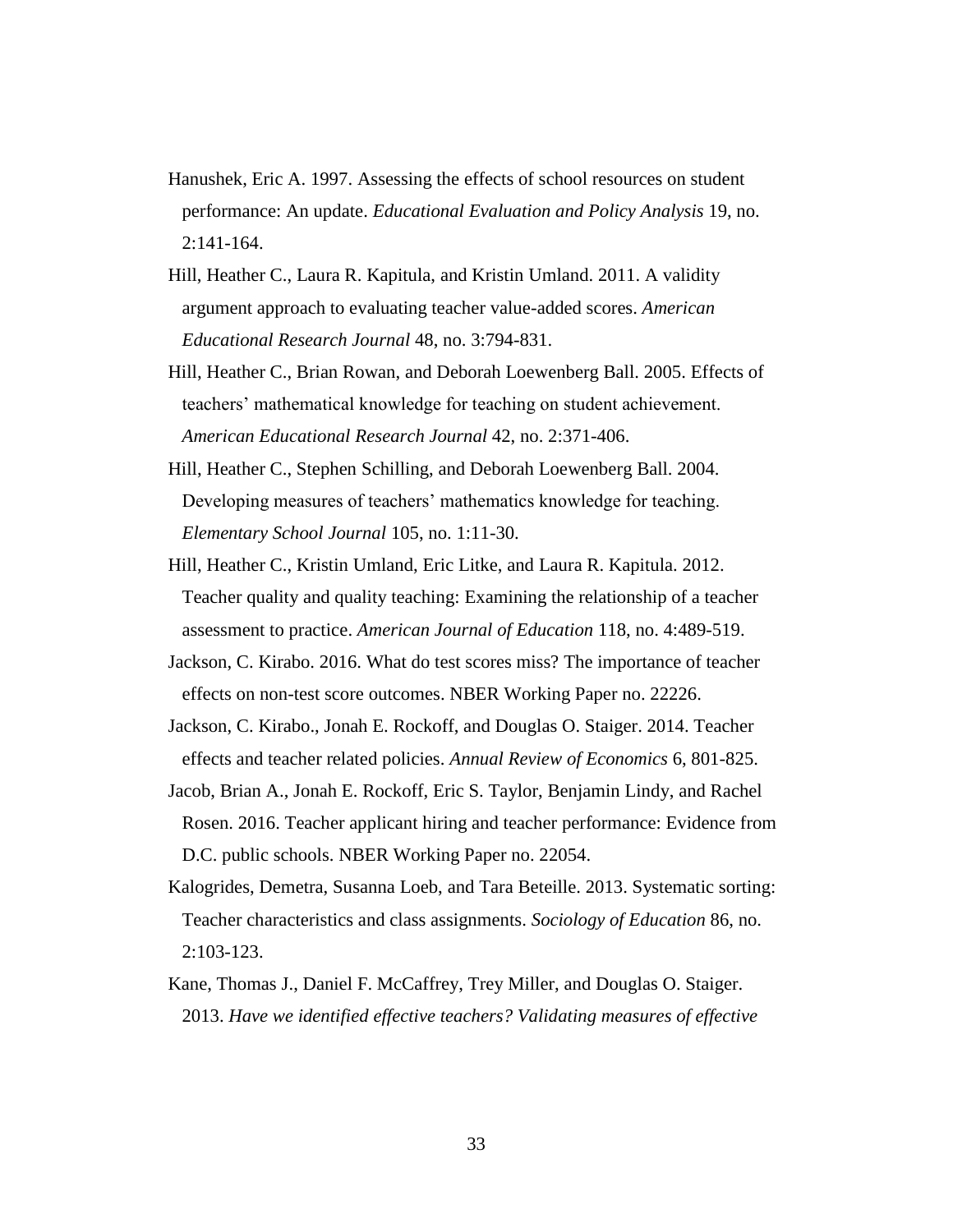*teaching using random assignment.* Seattle, WA: Bill & Melinda Gates Foundation.

- Kane, Thomas J., and Douglas O. Staiger. 2008. Estimating teacher impacts on student achievement: An experimental evaluation. NBER Working Paper no. 14607.
- Kane, Thomas J., Eric S. Taylor, John H. Tyler, and Amy L. Wooten. 2011. Identifying effective classroom practices using student achievement data. *Journal of Human Resources* 46, no. 3:587-613.
- Murnane, Richard J. 1975. *The impact of school resources on the learning of inner city children.* Cambridge, MA: Ballinger.
- Neidell, Matthew, and Jane Waldfogel. 2010. Cognitive and noncognitive peer effects in early education. *Review of Economics and Statistics* 92, no. 3:562- 576.
- Papay, John P., and Matthew A. Kraft. 2015. Productivity returns to experience in the teacher labor market: Methodological challenges and new evidence on longterm career improvement. *Journal of Public Economics* 130, 105-119.
- Rivkin, Steven G., Eric A. Hanushek, and John F. Kain. 2005. Teachers, schools and academic achievement. *Econometrica* 73, no. 2:417–458.
- Rock, Donald A., and Judith M. Pollack. 2002. *Early childhood longitudinal study—kindergarten class of 1998-99 (ECLS-K), psychometric report for kindergarten through first grade.* Publication no. NCES 2002-05. Washington, DC: U.S. Department of Education, National Center for Education Statistics.
- Rockoff, Jonah E. 2004. The impact of individual teachers on student achievement: Evidence from panel data. *American Economic Review* 94, no. 2:247–252.
- Rockoff, Jonah E., Brian A. Jacob, Thomas J. Kane, and Douglas O. Staiger. 2011. Can you recognize an effective teacher when you recruit one? *Education Finance and Policy* 6, no. 1:43-74.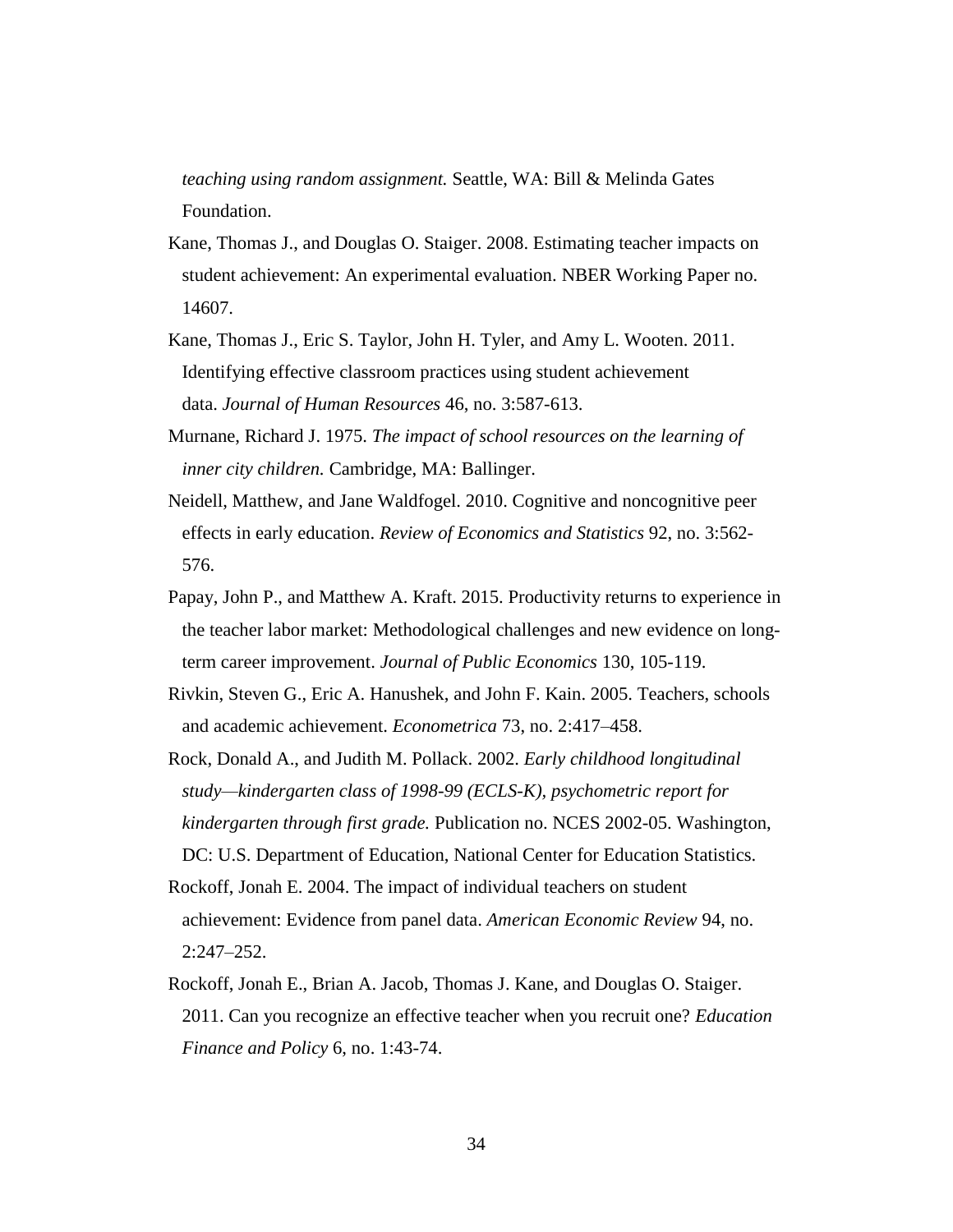- Stein, Mary Kay, and Julia H. Kaufman. 2010. Selecting and supporting the use of mathematics curricula at scale. *American Educational Research Journal* 47, no. 3:663-693.
- Eric S. Taylor. 2014. Spending more of the school day in math class: Evidence from a regression discontinuity in middle school. *Journal of Public Economics*  117, 162-181.
- Eric S. Taylor. 2015. New technology and teacher productivity. Harvard University Working Paper.
- Jan Tinbergen. 1974. Substitution of graduate by other labour. *Kyklos* 27, no. 2:217-226.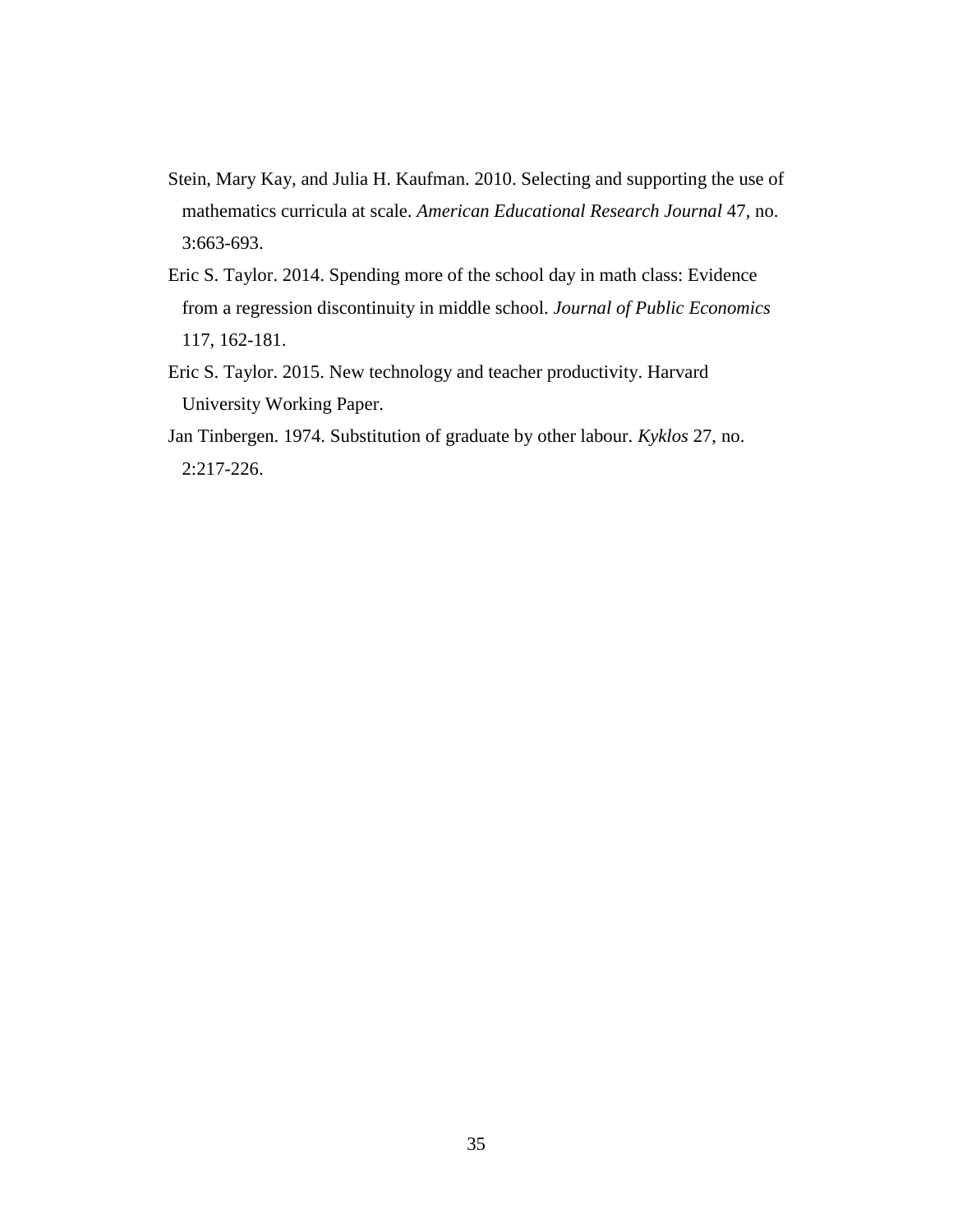| 2. Imagine that you are working with your        |
|--------------------------------------------------|
| class on multiplying large numbers. Among        |
| your students' papers, you notice that some have |
| displayed their work in the following ways:      |

| Student A         | <b>Student B</b>  | Student C         |
|-------------------|-------------------|-------------------|
| 35<br>$\times 25$ | 35<br>$\times 25$ | 35<br>$\times 25$ |
| 125<br>$+75$      | 175<br>$+700$     | 25<br>150         |
| 875               | 875               | 100<br>$+600$     |
|                   |                   | 875               |

Which of these students would you judge to be using a method that could be used to multiply any two whole numbers?

|             | Method<br>would<br>work for<br>all whole<br>numbers | Method<br>would NOT<br>work for<br>all whole<br>numbers | I'm<br>not<br>sure |
|-------------|-----------------------------------------------------|---------------------------------------------------------|--------------------|
| a) Method A |                                                     | 2                                                       | З                  |
| b) Method B |                                                     | 2                                                       | 3                  |
| c) Method C |                                                     | 2                                                       | 3                  |

# FIGURE 1—EXAMPLE MKT TEST ITEM

Note: Reproduced from Hill, Shilling, and Ball (2004, p. 28). This item has been publically released, but it was not necessarily included in the MKT test form used in this experiment.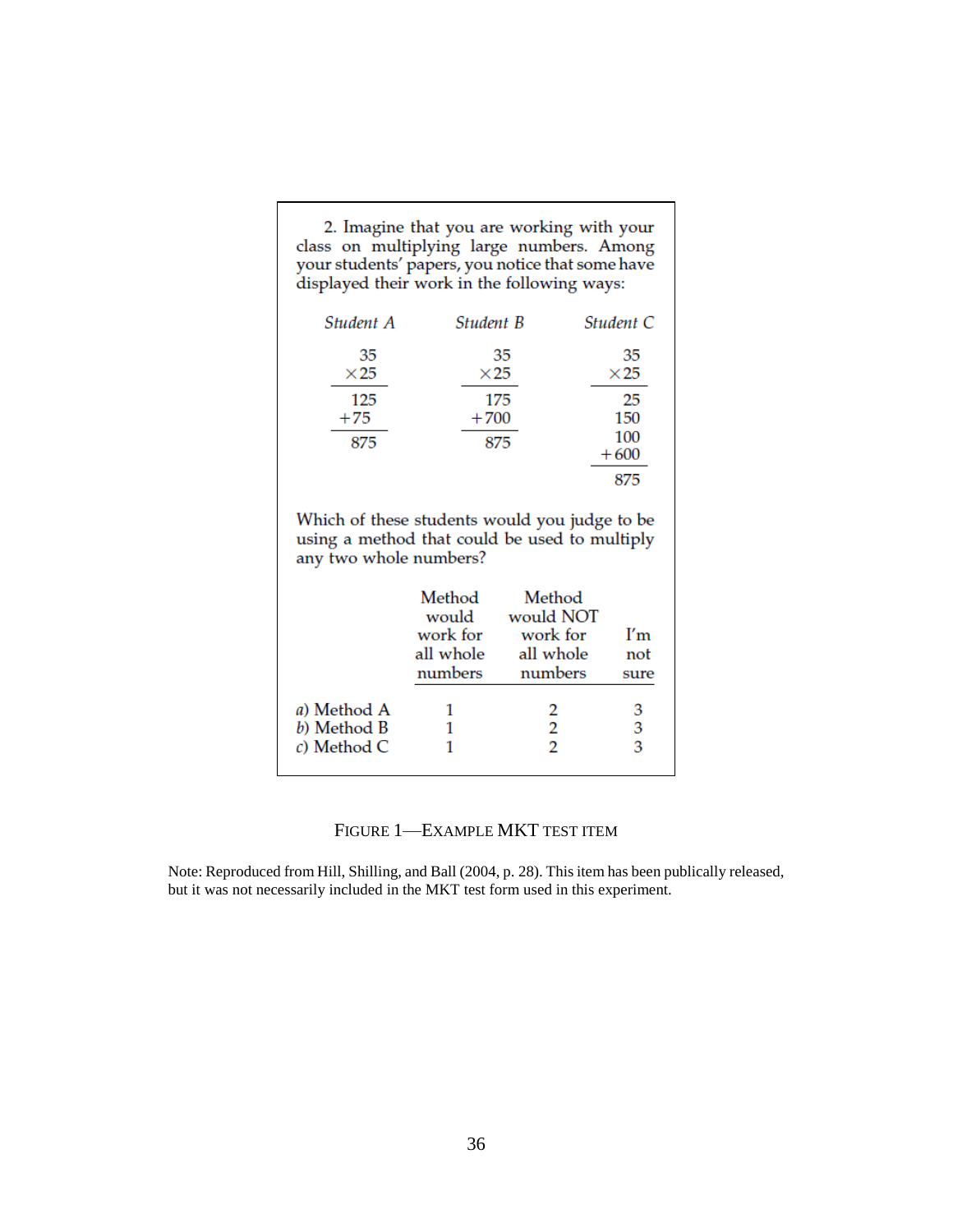

# FIGURE 2—STUDENT TEST SCORE DIFFERENCES ACROSS TREATMENT CONDITIONS AND TEACHER MKT TEST SCORE TERCILES

NOTE: Each point on the dashed line and solid line is the estimated mean test score for students in the given MKT-tercile-by-treatment-condition cell, relative to the mean score of students in direct instruction condition assigned to middle-tercile teachers. The vertical dotted lines show 95 percent confidence intervals. All points are estimated in a single regression. The dependent variable is the student's post-experiment standardized ECLS-K math test score. The key independent variables are a vector of indicators, one indicator for each MKT-tercile-by-condition combination. Independent variables also include the full set of student, teacher, and peer pre-experiment controls as in Table 5, and randomization block fixed effects. Students were randomly sampled within classrooms, and these results are weighted by the inverse probability of selection. Standard errors allow for clustering within schools, the unit of random assignment. The estimation sample includes 5,720 students, 560 teachers, and 80 schools. Sample sizes have been rounded to nearest 10 following NCES restricted data reporting procedures.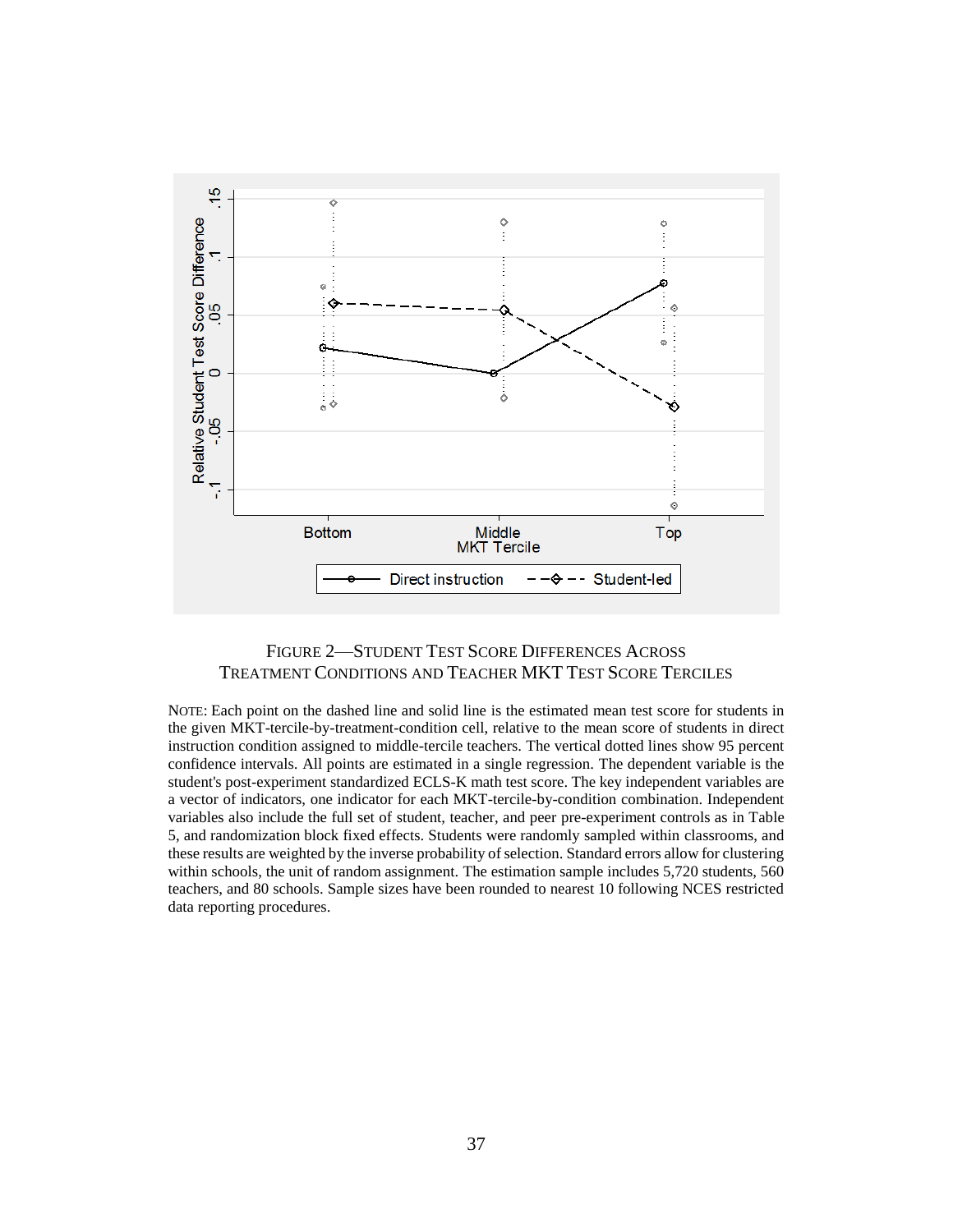|                                    |             |          | Diff.   |       | Joint   |
|------------------------------------|-------------|----------|---------|-------|---------|
|                                    | Direct      | Student- | test p- |       | test p- |
|                                    | instruction | led      | value   | Obs.  | value   |
|                                    | (1)         | (2)      | (3)     | (4)   | (5)     |
| Student characteristics            |             |          |         |       | 0.350   |
| Baseline test score, mean          | 0.017       | 0.009    | 0.821   | 6,600 |         |
|                                    | (0.965)     | (0.968)  |         |       |         |
| Baseline test score, variance      | 0.928       | 0.934    | 0.863   | 6,600 |         |
| Days between pre- and              | 236.7       | 238.0    | 0.494   | 5,990 |         |
| post-experiment tests              | (6.549)     | (9.055)  |         |       |         |
| Age                                | 7.016       | 7.016    | 0.923   | 5,840 |         |
|                                    | (0.626)     | (0.626)  |         |       |         |
| Female                             | 0.490       | 0.498    | 0.518   | 6,420 |         |
| Latino                             | 0.317       | 0.294    | 0.498   | 6,060 |         |
| African-American                   | 0.264       | 0.262    | 0.940   | 6,060 |         |
| English language learner           | 0.146       | 0.100    | 0.066   | 5,670 |         |
| Teacher and class characteristics  |             |          |         |       | 0.239   |
| MKT score, mean                    | $-0.565$    | $-0.503$ | 0.241   | 560   |         |
|                                    | (0.477)     | (0.477)  |         |       |         |
| MKT score, variance                | 0.229       | 0.214    | 0.583   | 560   |         |
| Total years experience             | 11.822      | 12.930   | 0.137   | 570   |         |
|                                    | (9.468)     | (8.723)  |         |       |         |
| Years experience current school    | 7.801       | 7.969    | 0.594   | 540   |         |
|                                    | (7.215)     | (7.004)  |         |       |         |
| Female                             | 0.965       | 0.948    | 0.266   | 580   |         |
| White                              | 0.596       | 0.611    | 0.616   | 580   |         |
| Master's degree                    | 0.435       | 0.492    | 0.023   | 560   |         |
| Years with master's degree         | 3.637       | 4.544    | 0.041   | 580   |         |
|                                    | (6.117)     | (7.367)  |         |       |         |
| Training hours previous            | 8.369       | 9.501    | 0.673   | 550   |         |
| school year                        | (20.04)     | (20.52)  |         |       |         |
| One or more adv. math courses      | 0.536       | 0.491    | 0.326   | 580   |         |
| Class mean baseline test score     | 0.012       | 0.003    | 0.807   | 590   |         |
|                                    | (0.417)     | (0.390)  |         |       |         |
| Class st. dev. baseline test score | 0.879       | 0.885    | 0.799   | 590   |         |
| School characteristics             |             |          |         |       | 0.508   |
| Proportion eligible for free or    | 0.490       | 0.525    | 0.333   | 80    |         |
| reduced price lunch                | (0.116)     | (0.132)  |         |       |         |
| Proportion Title I                 | 0.739       | 0.756    | 0.825   | 80    |         |
|                                    | (0.335)     | (0.265)  |         |       |         |
|                                    |             |          |         |       |         |

TABLE 1—STUDENT, TEACHER, CLASS, AND SCHOOL CHARACTERISTICS

Note: Means (standard deviations) adjusted for randomization block fixed effects. Column 1 "Direct instruction" combines the *Saxon* and *SFAW* treatment conditions. Column 2 "Student-led" is the *Investigations* treatment condition. Column 5 tests the null hypothesis that means are equivalent for all pre-treatment characteristics within the category. Sample sizes have been rounded to nearest 10 following NCES restricted data reporting procedures.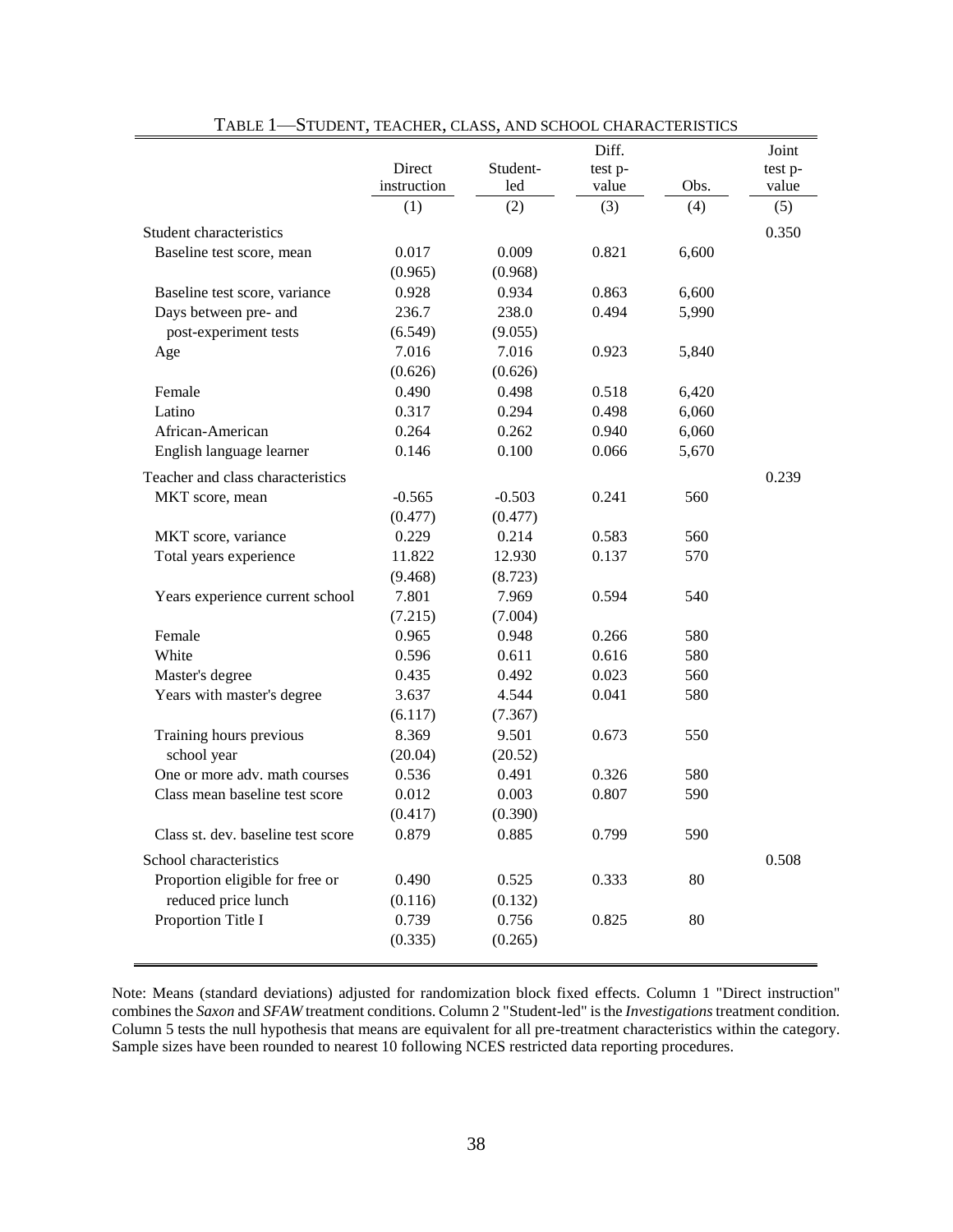|                                                     | Observed teacher behavior<br>characteristic of |                       |                          |
|-----------------------------------------------------|------------------------------------------------|-----------------------|--------------------------|
|                                                     | student-led<br>methods                         | direct<br>instruction | Classroom<br>environment |
|                                                     | (1)                                            | (2)                   | (3)                      |
| Curricula main effects (relative to Investigations) |                                                |                       |                          |
| <i>Expressions</i>                                  | $-0.779**$                                     | $0.577**$             | $-0.173$                 |
|                                                     | (0.119)                                        | (0.122)               | (0.109)                  |
| Saxon                                               | $-0.961**$                                     | $1.184**$             | $-0.099$                 |
|                                                     | (0.115)                                        | (0.125)               | (0.109)                  |
| <i>SFAW</i>                                         | $-0.430**$                                     | $1.070**$             | 0.011                    |
|                                                     | (0.119)                                        | (0.109)               | (0.119)                  |
| Adjusted R-squared                                  | 0.153                                          | 0.244                 | 0.033                    |

#### TABLE 2—OBSERVED TEACHER BEHAVIORS AND CLASSROOM ENVIRONMENT

Note: Each column represents a separate regression with teacher observations. Dependent variables are listed in the column headers. Each dependent variable is a predicted factor score derived from a factor analysis of classroom observation micro-data (see the text for complete details), and then standardized within the sample (mean zero, standard deviation one). In addition to the independent variables shown above, all specifications include randomization block fixed effects. Standard errors allow for clustering within schools, the unit of random assignment. The estimation sample includes 610 teachers and 110 schools. Sample sizes have been rounded to nearest 10 following NCES restricted data reporting procedures.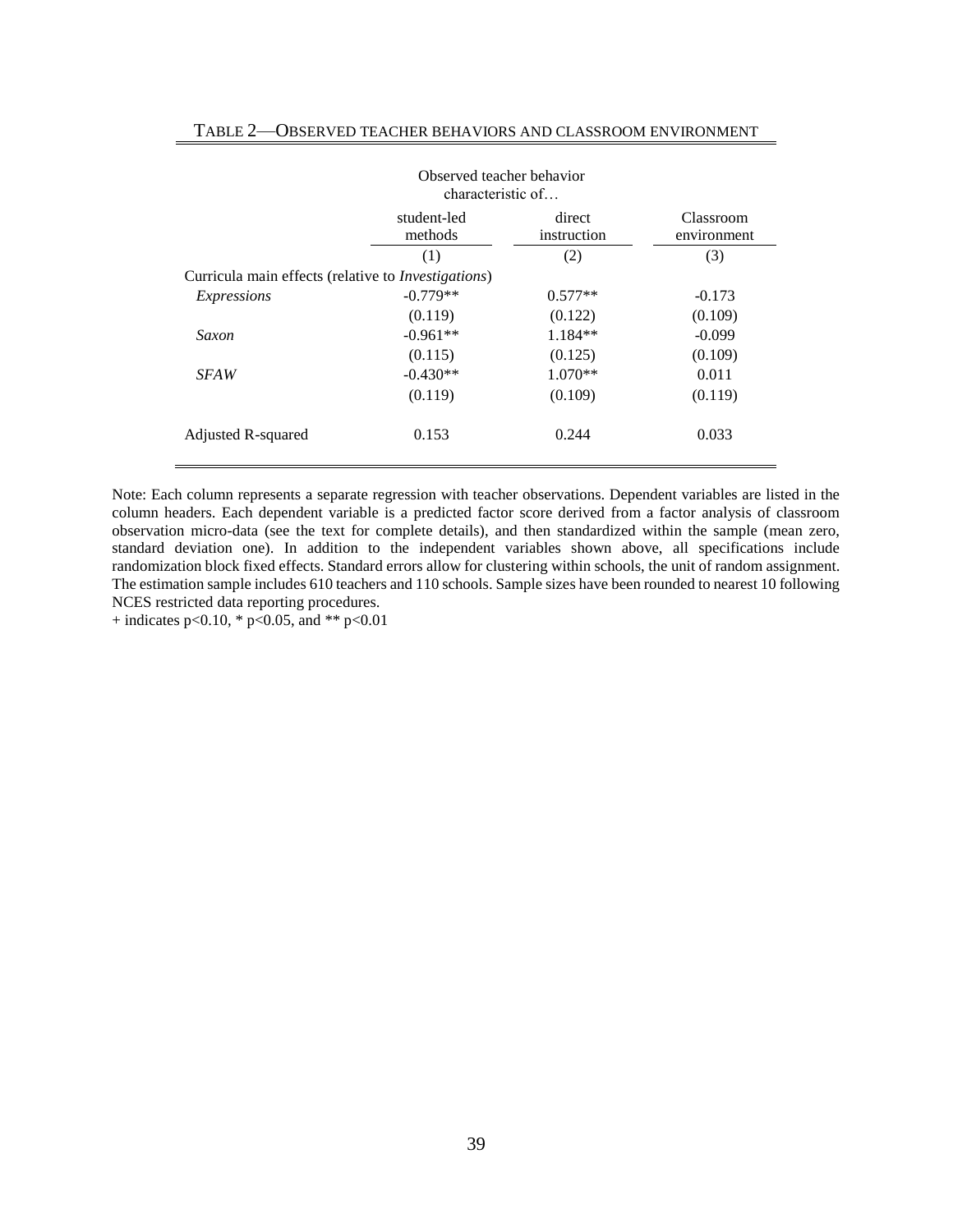|                                        | Student attrited<br>before |         |            |          | Teacher attrited<br>before |
|----------------------------------------|----------------------------|---------|------------|----------|----------------------------|
|                                        | pre-test                   |         | post-test  |          | post-test                  |
|                                        | (1)                        | (2)     | (3)        | (4)      | (5)                        |
| Student-led (relative to direct inst.) | $-0.002$                   | 0.001   | 0.001      | $-0.013$ | $-0.002$                   |
|                                        | (0.008)                    | (0.009) | (0.009)    | (0.023)  | (0.026)                    |
| Baseline test score (main effect)      |                            |         | $-0.020**$ |          |                            |
|                                        |                            |         | (0.004)    |          |                            |
| Baseline score * Student-led           |                            |         | 0.006      |          |                            |
|                                        |                            |         | (0.008)    |          |                            |
| <b>Observations</b>                    | 6,740                      | 6,600   | 6,600      | 590      | 590                        |
| Dependent variable sample mean         | 0.021                      | 0.093   | 0.093      | 0.059    | 0.073                      |
|                                        |                            |         |            |          |                            |

#### TABLE 3—STUDENT AND TEACHER ATTRITION

Note: Each column represents a separate LPM regression with student (Columns 1-3) or teacher (Columns 4-5) observations. Dependent variables are indicators as described in the column headers. All independent variables are as shown above, plus fixed effects for randomization blocks. Standard errors allow for clustering within schools, the unit of random assignment. Sample sizes have been rounded to nearest 10 following NCES restricted data reporting procedures.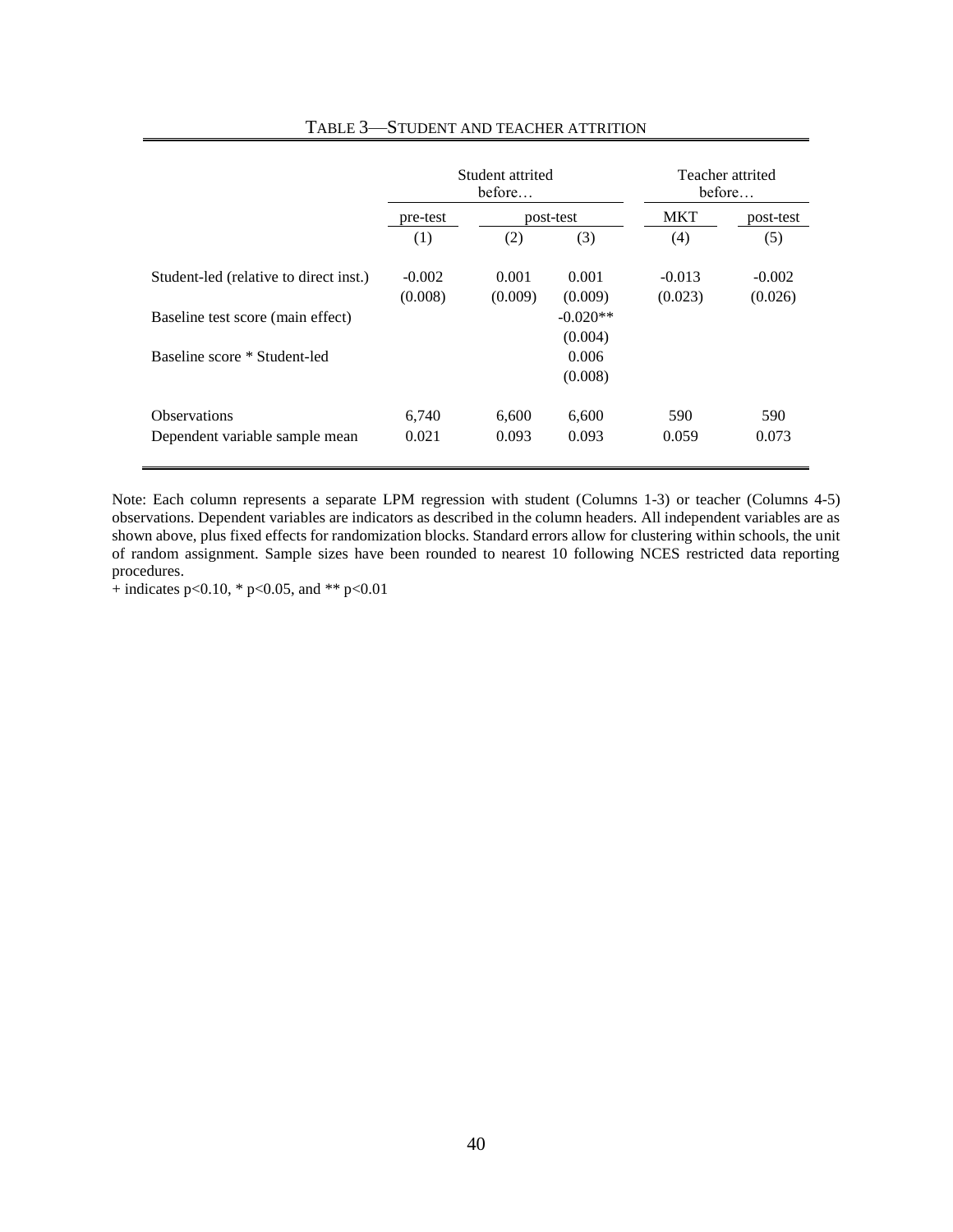|                                                                            | Dep. var. $=$ post-experiment math test score |                      |                     |                     |                     |  |  |
|----------------------------------------------------------------------------|-----------------------------------------------|----------------------|---------------------|---------------------|---------------------|--|--|
|                                                                            | (1)                                           | (2)                  | (3)                 | (4)                 | (5)                 |  |  |
| <b>MKT</b> score                                                           | $0.073**$<br>(0.024)                          | $0.030+$<br>(0.016)  | 0.000<br>(0.011)    | $-0.001$<br>(0.011) | $-0.002$<br>(0.011) |  |  |
| Baseline test score controls<br>Student, teacher, class, school covariates |                                               | $\sqrt{}$            | $\sqrt{ }$          | $\sqrt{}$           | V<br>٦              |  |  |
| Rand, block fixed effects<br>School fixed effects                          |                                               |                      | $\sqrt{}$           | $\sqrt{}$           | V                   |  |  |
| <b>Adjusted R-squared</b>                                                  | 0.005                                         | 0.582                | 0.622               | 0.607               | 0.621               |  |  |
|                                                                            | Dep. var. $=$ pre-experiment math test score  |                      |                     |                     |                     |  |  |
|                                                                            | (6)                                           | (7)                  | (8)                 | (9)                 | (10)                |  |  |
| <b>MKT</b> score                                                           | $0.056*$<br>(0.023)                           | $0.055**$<br>(0.016) | $0.038*$<br>(0.019) | $0.038*$<br>(0.019) | 0.022<br>(0.026)    |  |  |
| Student-led (relative to direct inst.)                                     |                                               |                      |                     | $-0.006$<br>(0.057) | $-0.009$<br>(0.056) |  |  |
| MKT score * Student-led                                                    |                                               |                      |                     |                     | 0.046<br>(0.036)    |  |  |
| Rand, block fixed effects<br>School fixed effects                          |                                               | $\sqrt{}$            | $\sqrt{}$           | V                   | V                   |  |  |
| <b>Adjusted R-squared</b>                                                  | 0.003                                         | 0.102                | 0.060               | 0.059               | 0.060               |  |  |

#### TABLE 4—TEACHER MATH SKILLS AND STUDENT TEST SCORES

Note: Each column within panels represents a separate regression with student observations. In the top panel, the dependent variable is the student's post-experiment standardized ECLS-K math test score. In the bottom panel, the dependent variable is the pre-experiment or baseline score. The independent variables are as shown above. "Baseline test score controls" include a quadratic in pre-experiment test score, which is allowed to differ in each year-by-grade cell. "Student covariates" include a quadratic in age, and indicators for female, Black, Hispanic, and English language learner. "Teacher covariates" include indicators for female, white, MA degree, having taken advanced math courses, having used the assigned curriculum previously, and novice teacher; linear terms for years since MA degree, and age; and quadratics in total experience, experience at the school, and professional development hours previously. "Class covariates" include the mean and standard deviation of pre-experiment test score calculated among the student's classmates. "School covariates" include the proportion of students eligible for free or reduced price lunch, and title 1 eligible. Students were randomly sampled within classrooms, and these results are weighted by the inverse probability of selection. Standard errors allow for clustering within schools, the unit of random assignment. The estimation sample include 5,720 students, 560 teachers, and 80 schools. Sample sizes have been rounded to nearest 10 following NCES restricted data reporting procedures.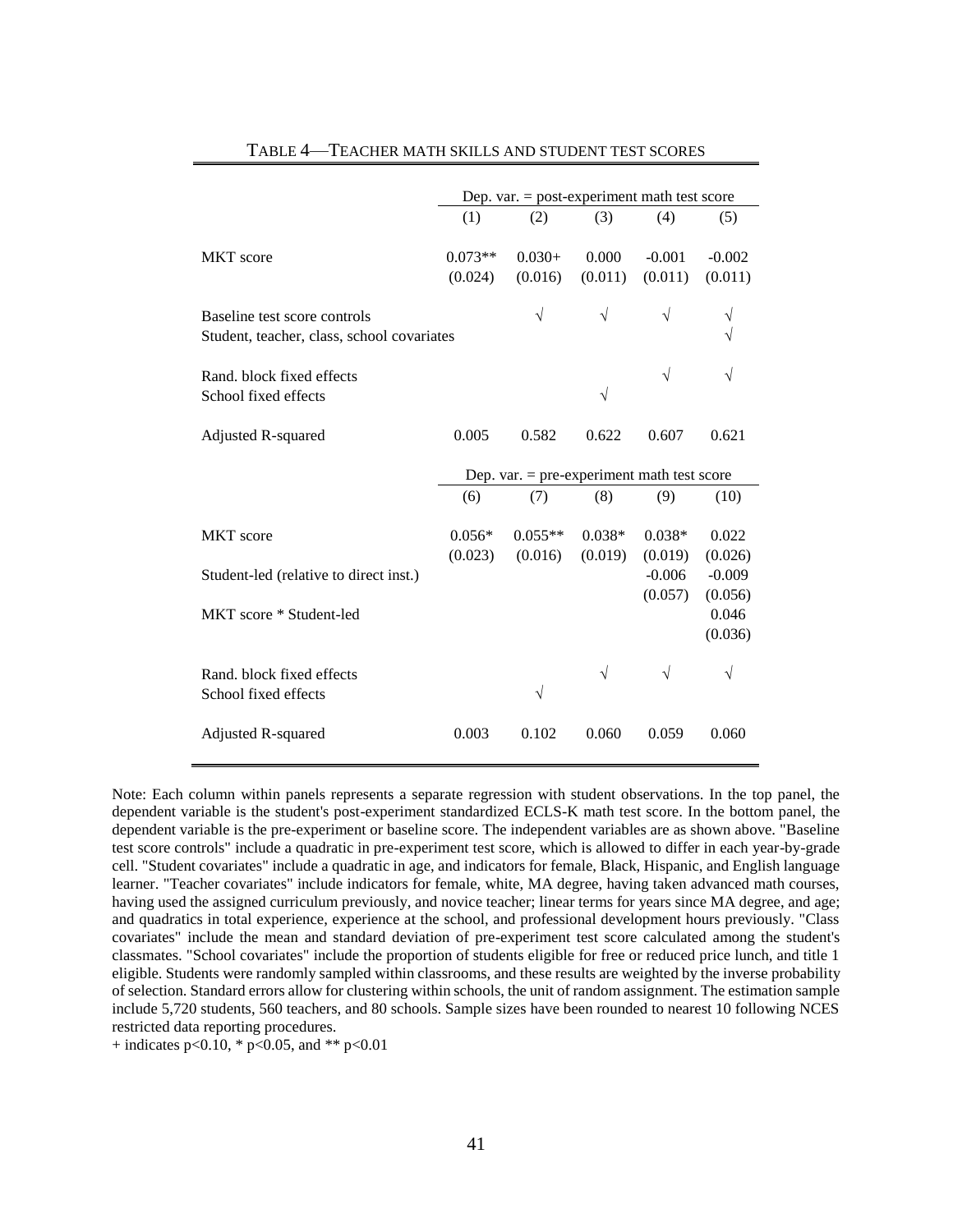|                                                                                                                        | Dep. var. $=$ post-experiment math test score |                                              |                                              |                                              |                                               |                                               |
|------------------------------------------------------------------------------------------------------------------------|-----------------------------------------------|----------------------------------------------|----------------------------------------------|----------------------------------------------|-----------------------------------------------|-----------------------------------------------|
|                                                                                                                        | (1)                                           | (2)                                          | (3)                                          | (4)                                          | (5)                                           | (6)                                           |
| Student-led (relative to direct inst.)                                                                                 | $-0.006$<br>(0.031)                           | $-0.001$<br>(0.030)                          | $-0.017$<br>(0.031)                          | $-0.019$<br>(0.031)                          | $-0.024$<br>(0.031)                           | $-0.020$<br>(0.030)                           |
| <b>MKT</b> score<br>MKT score * Student-led                                                                            | $-0.002$<br>(0.011)                           | $0.024+$<br>(0.014)<br>$-0.073**$<br>(0.022) | $0.027+$<br>(0.014)<br>$-0.076**$<br>(0.025) | $0.028*$<br>(0.013)<br>$-0.081**$<br>(0.024) |                                               | $0.027*$<br>(0.013)<br>$-0.076**$<br>(0.024)  |
| Years of experience (standardized)<br>Years of experience * Student-led                                                |                                               |                                              |                                              | $0.038**$<br>(0.012)                         | $0.057**$<br>(0.014)<br>$-0.071**$<br>(0.021) | $0.057**$<br>(0.014)<br>$-0.065**$<br>(0.021) |
| Baseline test score controls<br>Quadratic in teacher years of experience<br>Student, teacher, class, school covariates |                                               | V<br>V<br>V                                  | $\sqrt{ }$                                   | $\sqrt{ }$                                   | $\sqrt{ }$                                    | V                                             |
| Rand. block fixed effects                                                                                              | $\sqrt{}$                                     | $\sqrt{}$                                    | $\sqrt{ }$                                   | V                                            | $\sqrt{ }$                                    | V                                             |

## TABLE 5—TEACHER MATH SKILLS, ASSIGNED INSTRUCTIONAL PRACTICES, AND STUDENT ACHIEVEMENT

Note: Each column represents a separate regression with student observations. The dependent variable is the student's post-experiment standardized ECLS-K math test score. The independent variables are as shown above. "Baseline test score controls" include a quadratic in pre-experiment test score, which is allowed to differ in each year-by-grade cell. "Student covariates" include a quadratic in age, and indicators for female, Black, Hispanic, and English language learner. "Teacher covariates" include indicators for female, white, MA degree, having taken advanced math courses, having used the assigned curriculum previously, and novice teacher; linear terms for years since MA degree, and age; and quadratics in total experience, experience at the school, and professional development hours previously. "Class covariates" include the mean and standard deviation of pre-experiment test score calculated among the student's classmates. "School covariates" include the proportion of students eligible for free or reduced price lunch, and title 1 eligible. Students were randomly sampled within classrooms, and these results are weighted by the inverse probability of selection. Standard errors allow for clustering within schools, the unit of random assignment. The estimation sample include 5,720 students, 560 teachers, and 80 schools. Sample sizes have been rounded to nearest 10 following NCES restricted data reporting procedures.